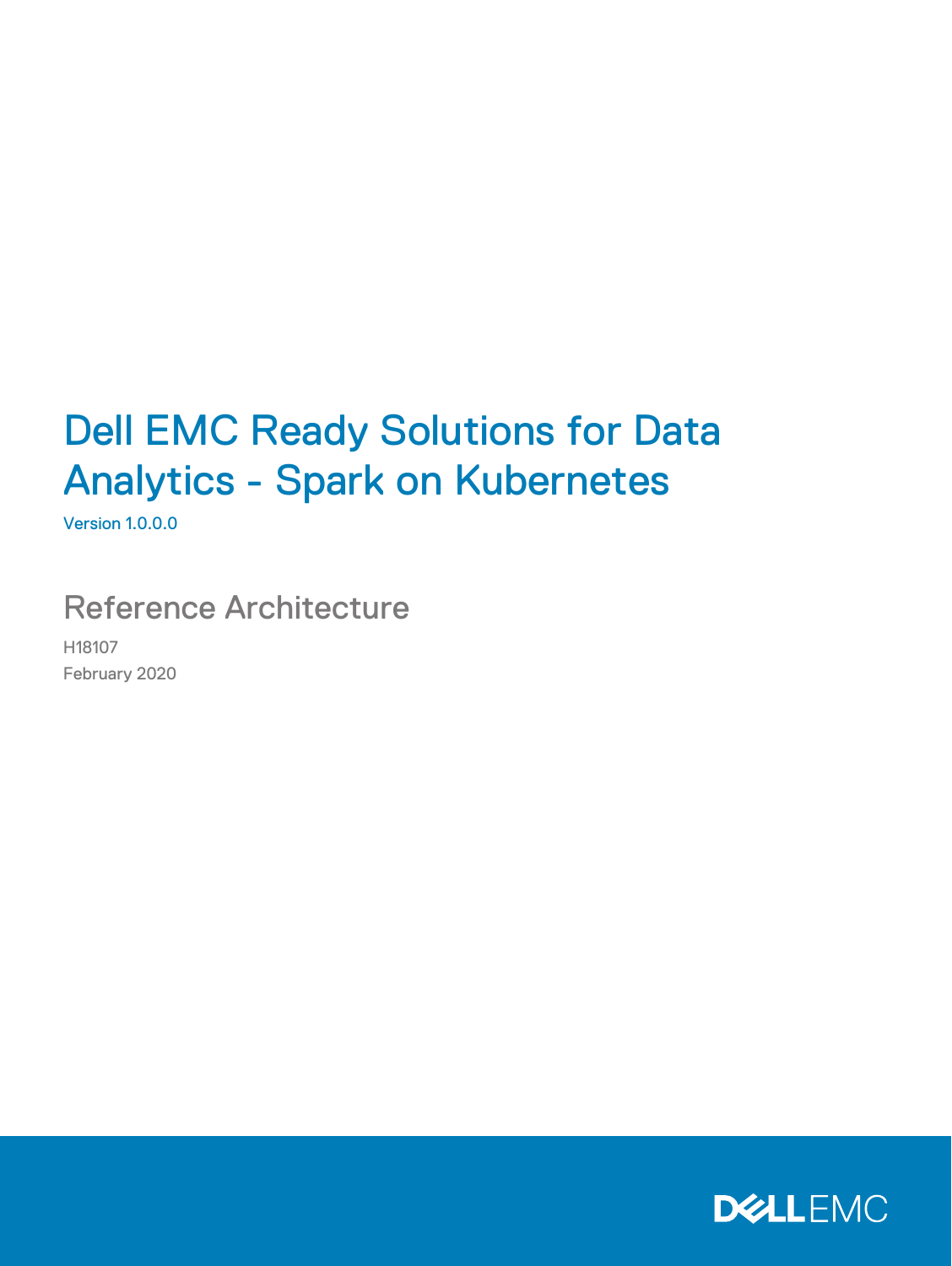Copyright © 2020 Dell Inc. or its subsidiaries. All rights reserved.

Dell believes the information in this publication is accurate as of its publication date. The information is subject to change without notice.

THE INFORMATION IN THIS PUBLICATION IS PROVIDED "AS-IS." DELL MAKES NO REPRESENTATIONS OR WARRANTIES OF ANY KIND WITH RESPECT TO THE INFORMATION IN THIS PUBLICATION, AND SPECIFICALLY DISCLAIMS IMPLIED WARRANTIES OF MERCHANTABILITY OR FITNESS FOR A PARTICULAR PURPOSE. USE, COPYING, AND DISTRIBUTION OF ANY DELL SOFTWARE DESCRIBED IN THIS PUBLICATION REQUIRES AN APPLICABLE SOFTWARE LICENSE.

Dell Technologies, Dell, EMC, Dell EMC and other trademarks are trademarks of Dell Inc. or its subsidiaries. Other trademarks may be the property of their respective owners. Published in the USA.

Dell EMC Hopkinton, Massachusetts 01748-9103 1-508-435-1000 In North America 1-866-464-7381 www.DellEMC.com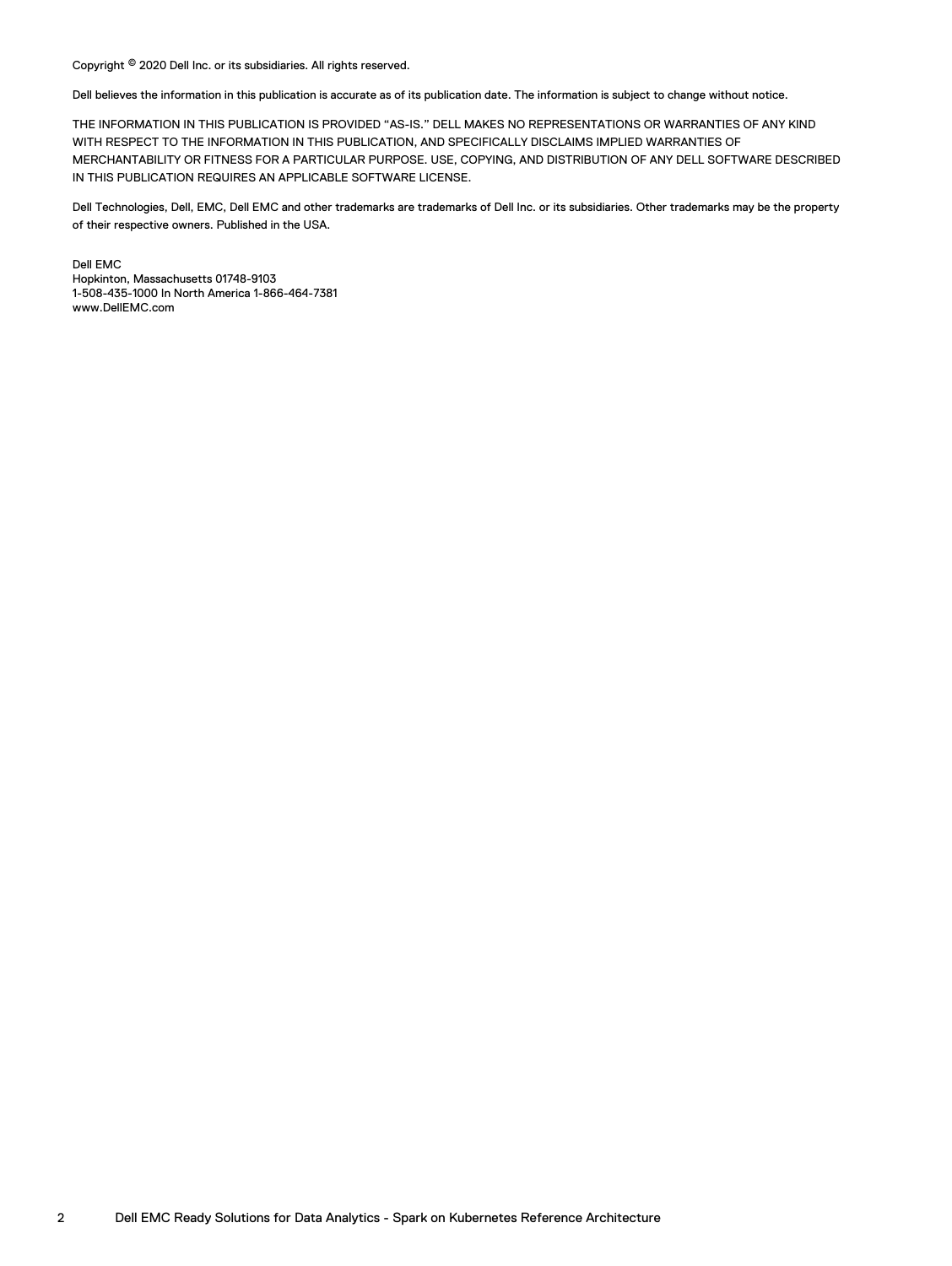## **CONTENTS**

| <b>Figures</b>   |                               | 5  |
|------------------|-------------------------------|----|
| <b>Tables</b>    |                               | 7  |
| <b>Chapter 1</b> | <b>Executive summary</b>      | 9  |
|                  |                               |    |
|                  |                               |    |
|                  |                               |    |
| <b>Chapter 2</b> | Inventory management use case | 13 |
|                  |                               |    |
|                  |                               |    |
|                  |                               |    |
|                  |                               |    |
|                  |                               |    |
|                  |                               |    |
|                  |                               |    |
|                  |                               |    |
|                  |                               |    |
|                  |                               |    |
| <b>Chapter 3</b> | <b>Spark environment</b>      | 23 |
|                  |                               |    |
|                  |                               |    |
|                  |                               |    |
|                  |                               |    |
|                  |                               |    |
|                  |                               |    |
|                  |                               |    |
|                  |                               |    |
|                  |                               |    |
|                  |                               |    |
|                  |                               |    |
|                  |                               |    |
|                  |                               |    |
|                  |                               |    |
|                  |                               |    |
|                  |                               |    |
|                  |                               |    |
|                  |                               |    |
|                  |                               |    |
|                  |                               |    |
| <b>Chapter 4</b> | Infrastructure summary        | 37 |
|                  |                               |    |
|                  |                               |    |

Dell EMC Ready Solutions for Data Analytics - Spark on Kubernetes Reference Architecture

 $\overline{\mathbf{3}}$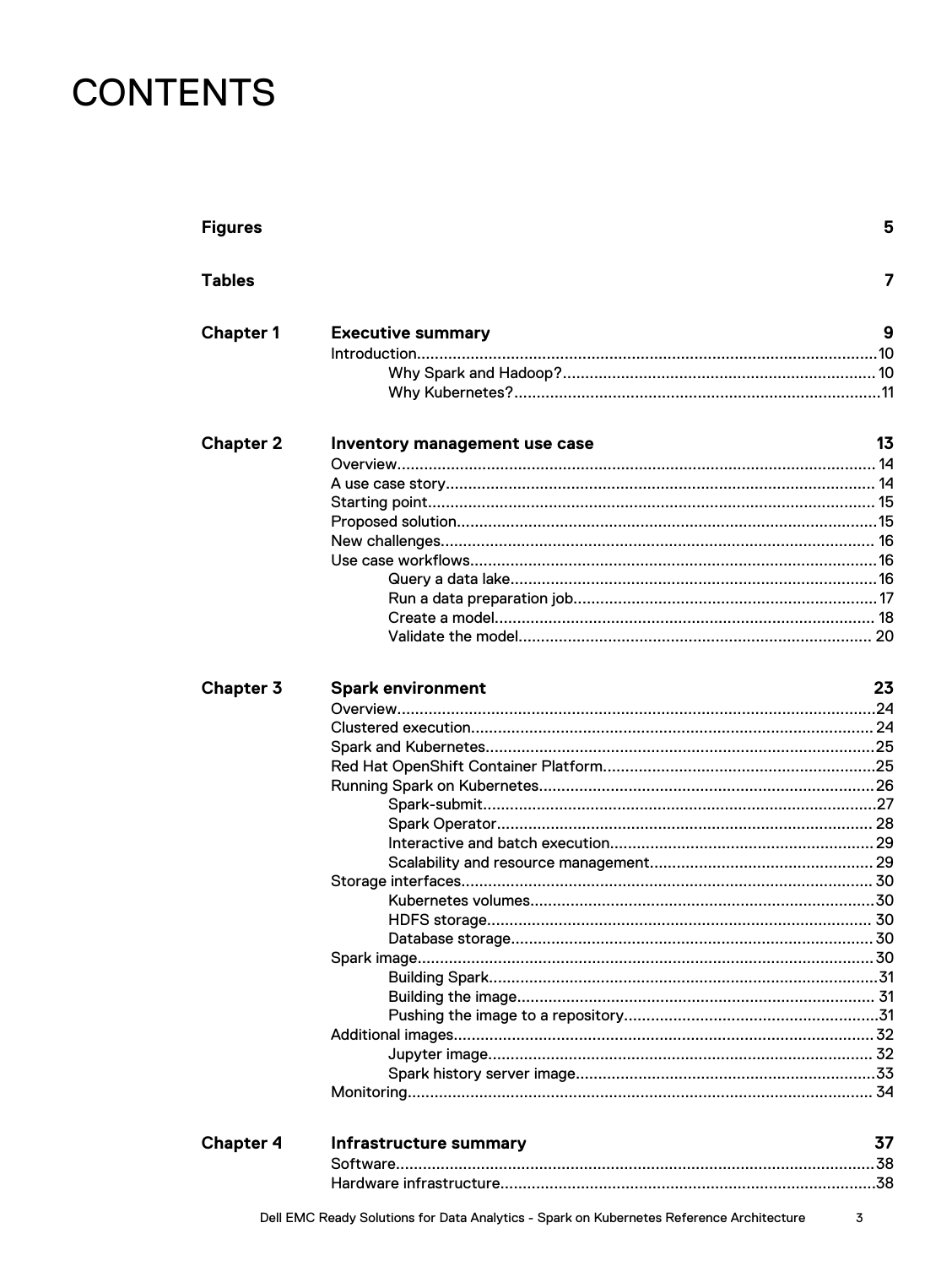| <b>Chapter 5</b> | <b>Conclusions</b> | 41 |
|------------------|--------------------|----|
|                  |                    |    |
| Chapter 6        | <b>References</b>  | 43 |
|                  |                    |    |
|                  |                    |    |
|                  |                    |    |
|                  |                    |    |
|                  |                    |    |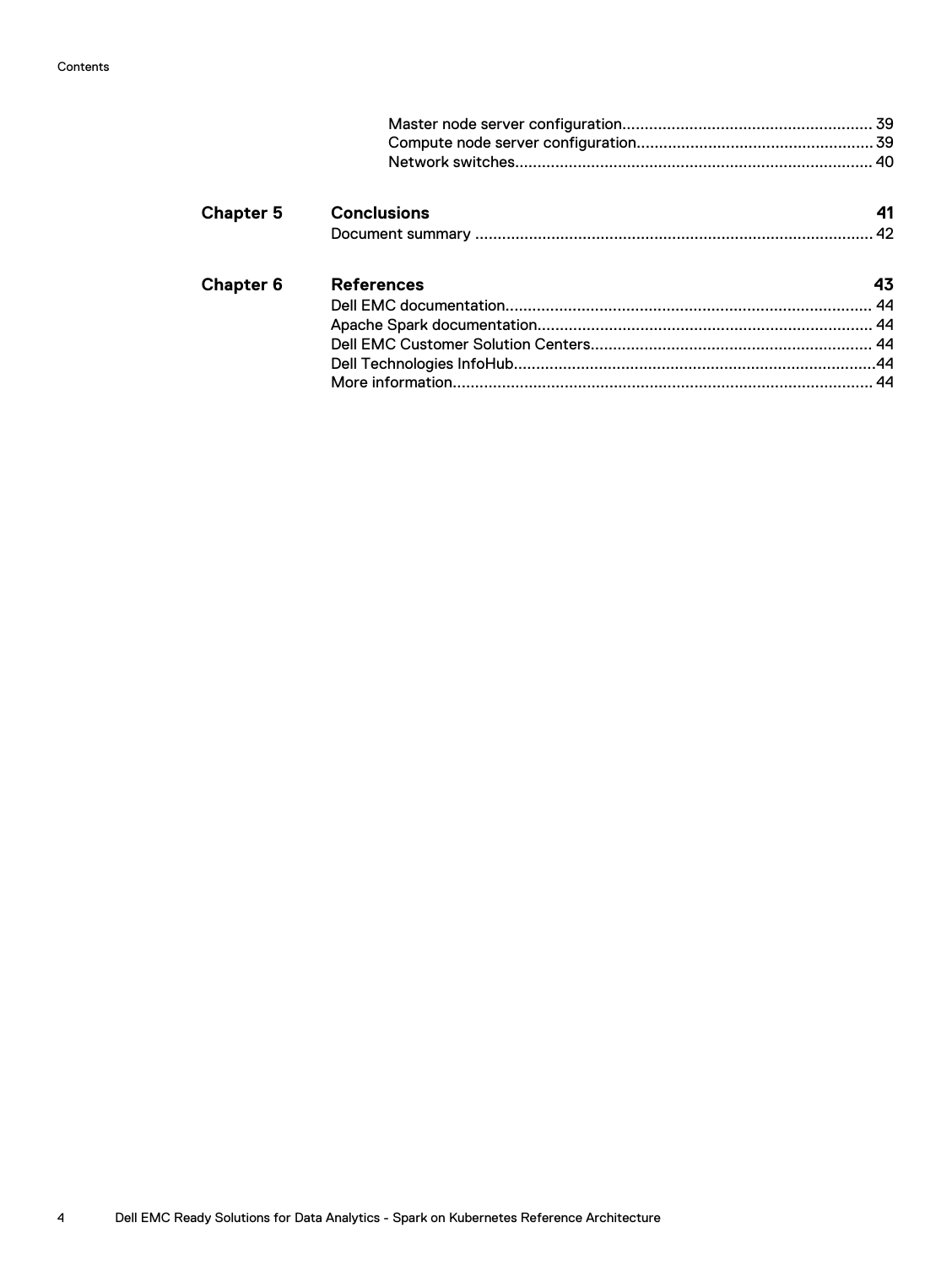## <span id="page-4-0"></span>**FIGURES**

| $\mathbf{2}$ |  |
|--------------|--|
| 3            |  |
| 4            |  |
| 5            |  |
| 6            |  |
|              |  |
| 8            |  |
| 9            |  |
| 10           |  |
| 11           |  |
| 12           |  |
| 13           |  |
| 14           |  |
| 15           |  |
| 16           |  |
| 17           |  |
| 18           |  |
| 19           |  |
|              |  |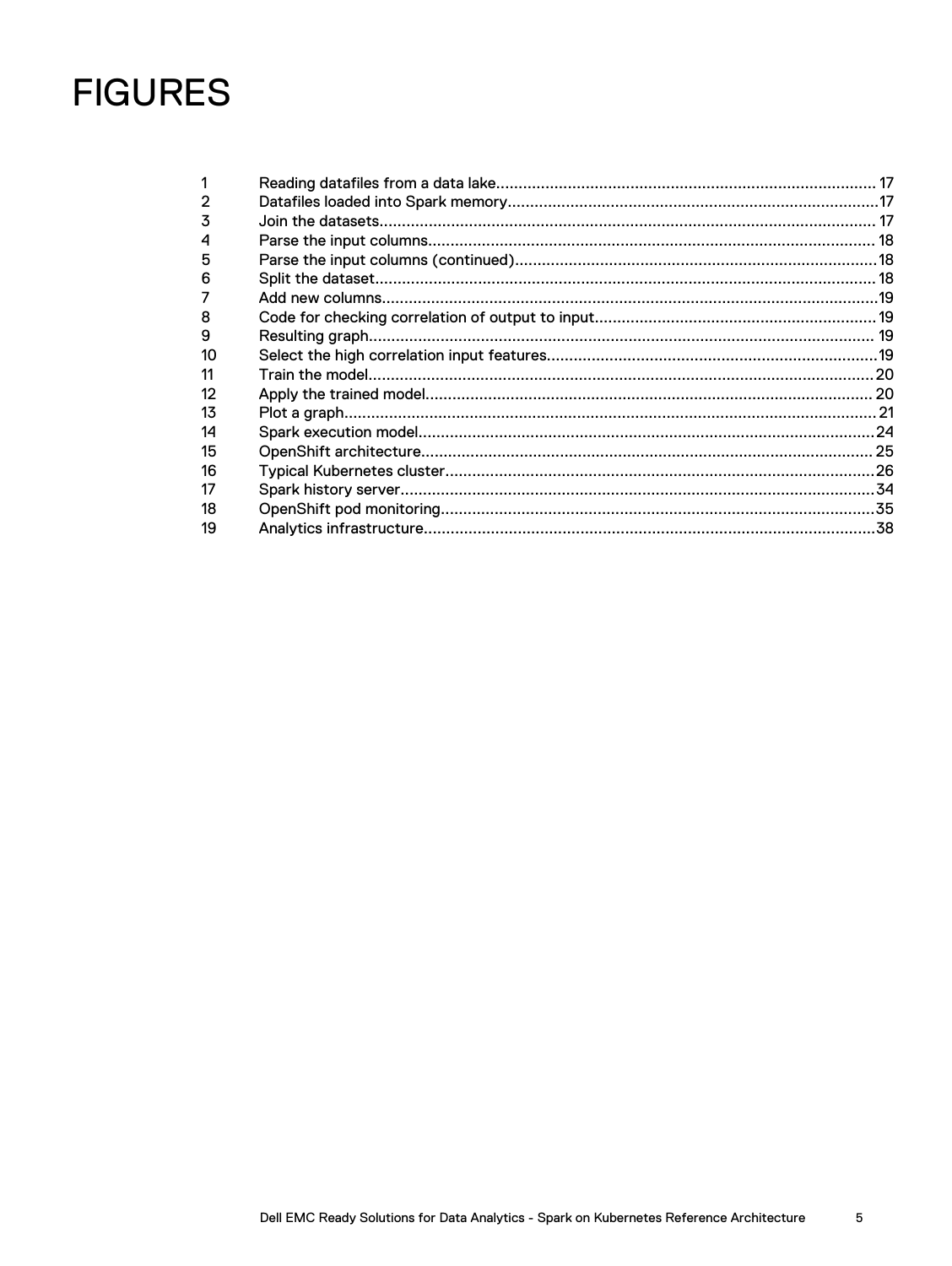Figures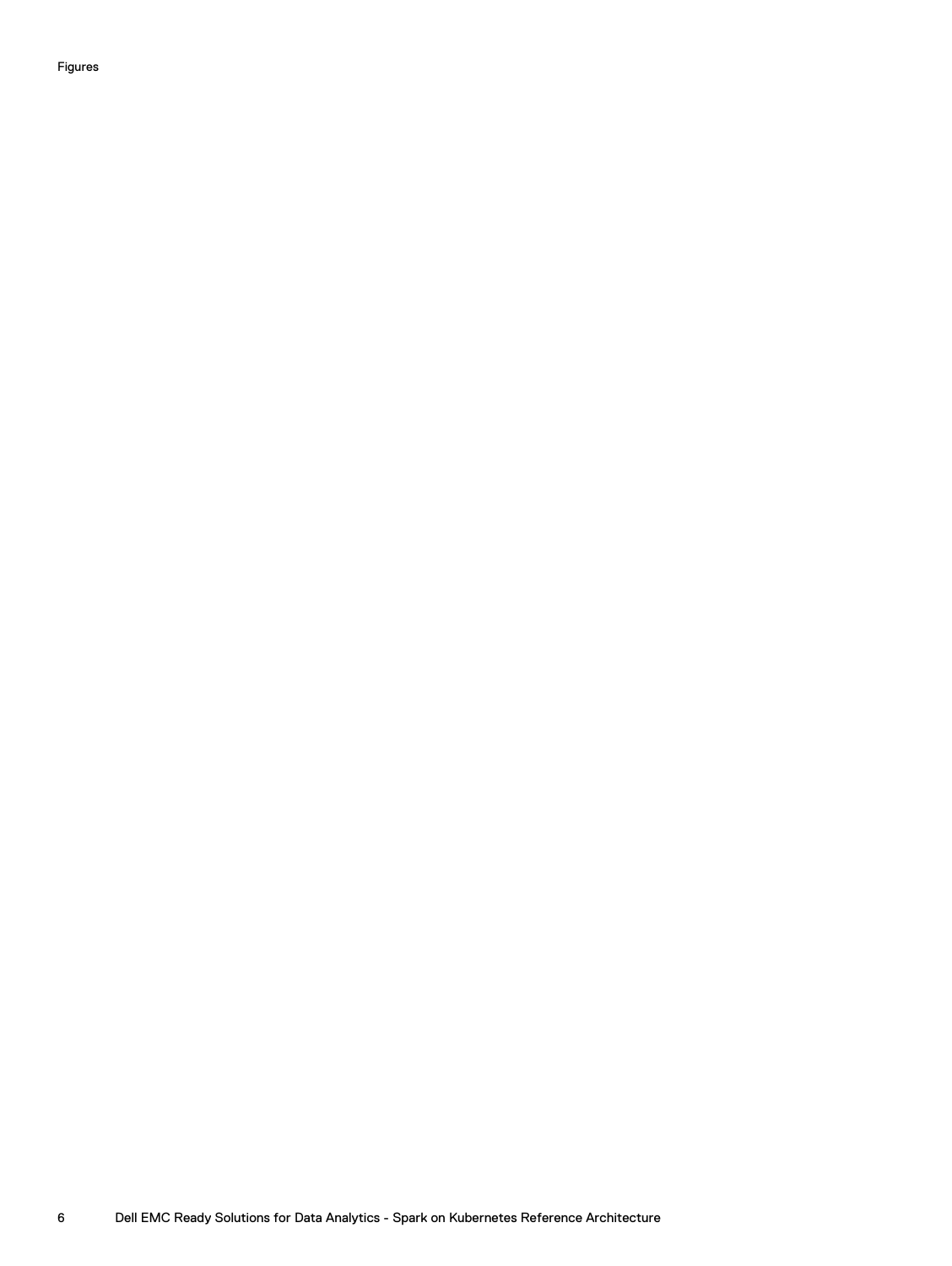# <span id="page-6-0"></span>TABLES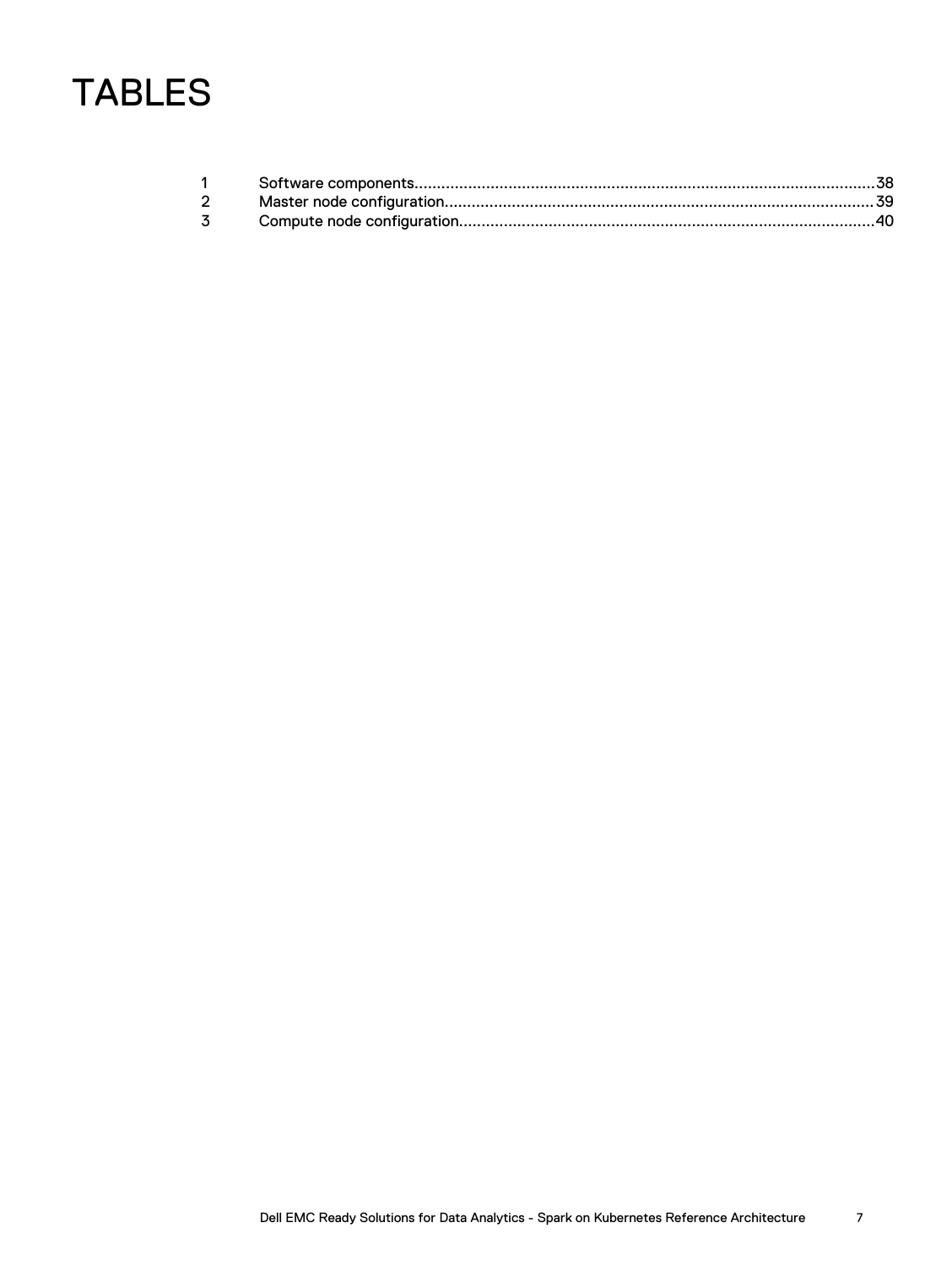Tables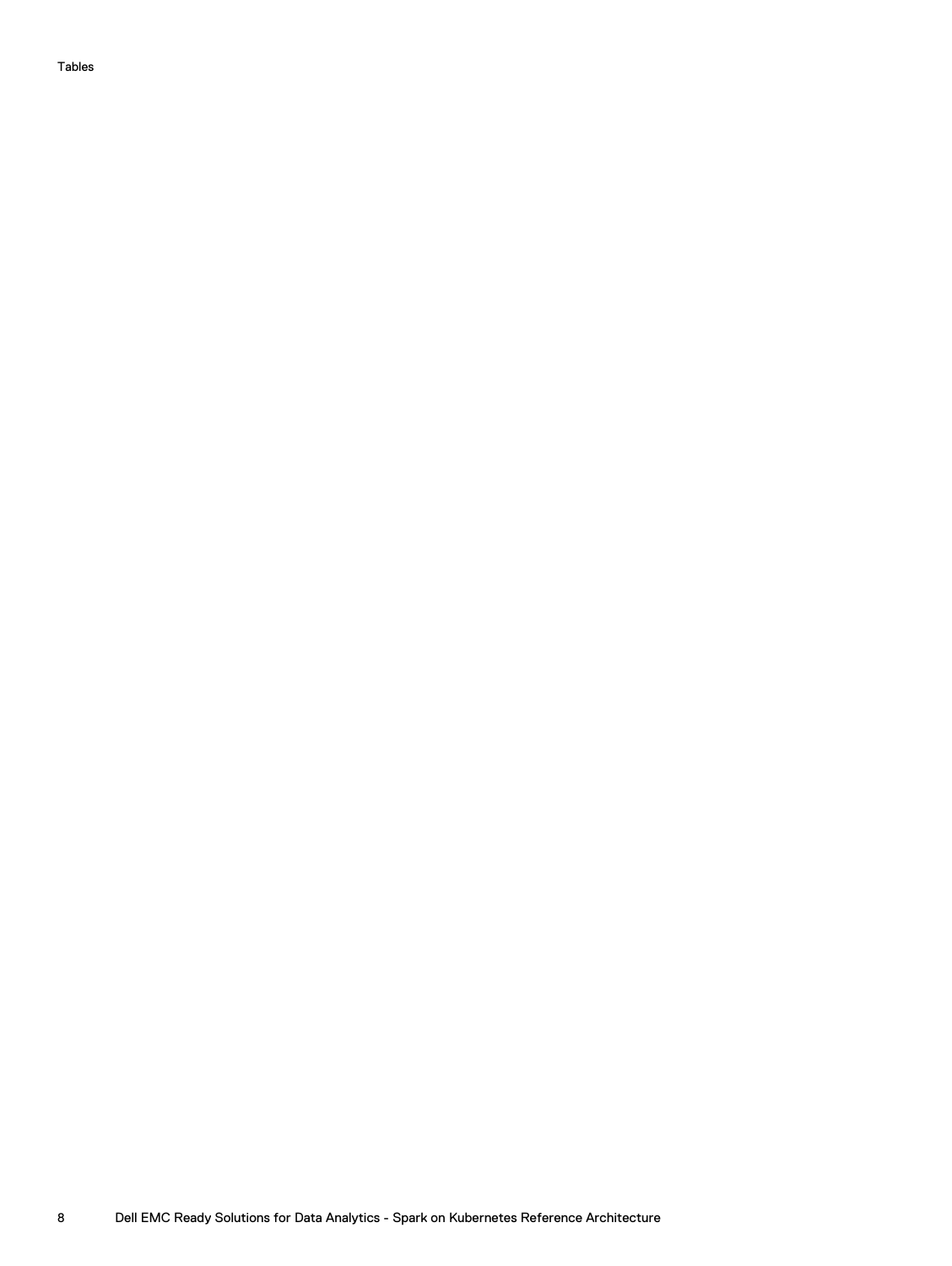# <span id="page-8-0"></span>CHAPTER 1

## Executive summary

Many lessons learned in the last four to five decades of using computers to process data have led to Dell EMC's current enthusiasm for advanced analytics solutions. Machine learning, deep learning, and artificial intelligence are beginning to solve significant business and societal challenges.

|--|--|--|--|--|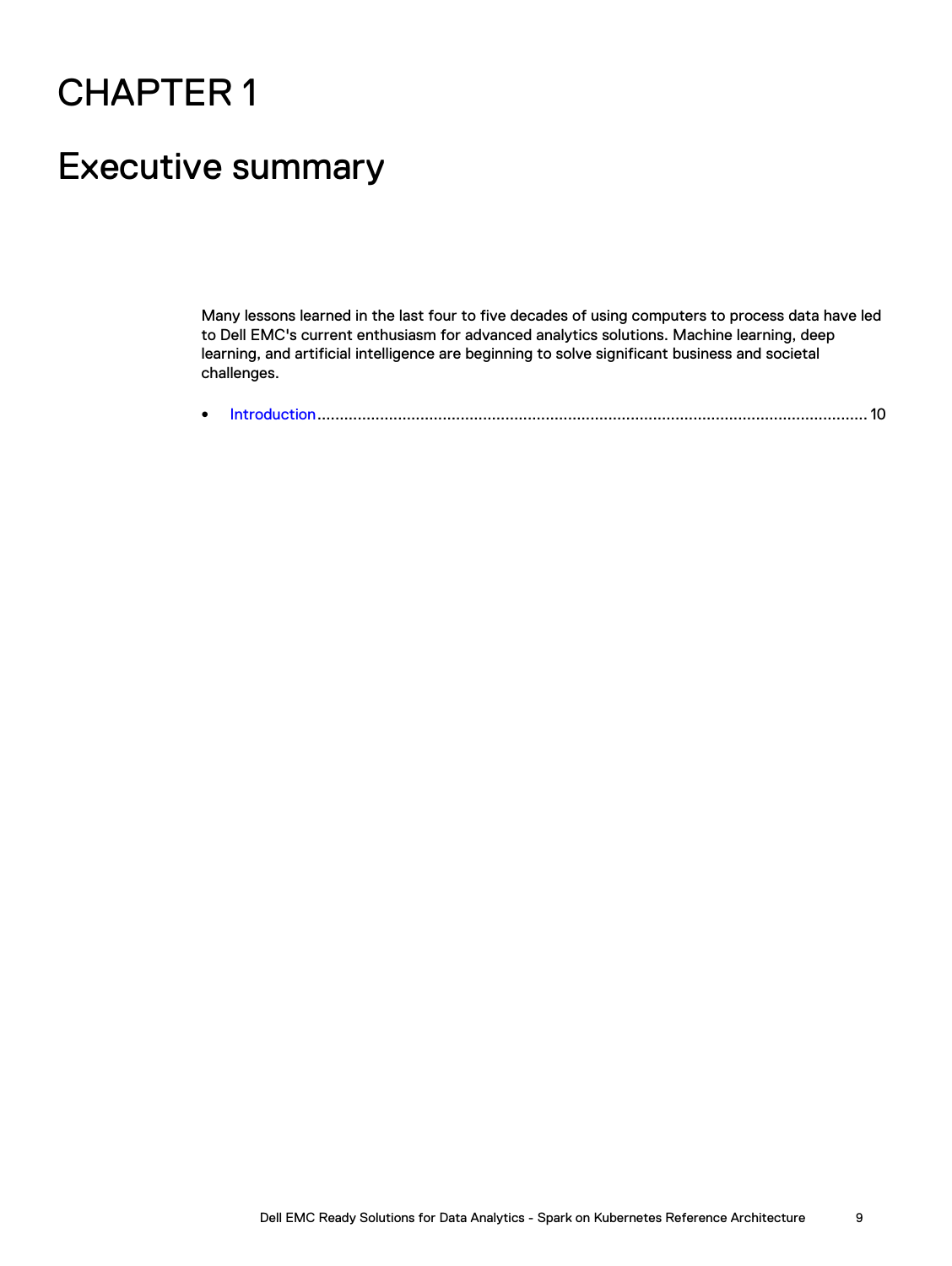## <span id="page-9-0"></span>**Introduction**

This guide outlines a practical approach to tool selection and model creation for projects with machine learning and deep learning requirements, using technology available today.

This guide describes how to use a combination of open-source projects and commercial software, including:

- **Spark**
- Spark SQL
- **MLib**
- **BigDL**
- **Kubernetes**

It covers both issues of interest to both data scientists and IT professionals. It also describes how to use Docker and Kubernetes to manage the infrastructure that can be integrated with software developers working on cloud-native applications. It uses an inventory management use case story for a fictitious large online and physical retailer. This use case story solves the technology puzzle one analytics pipeline stage at a time.

## **Why Spark and Hadoop?**

One of the main reasons for Dell EMC's continued interest in Hadoop for advanced analytics is its breadth and flexibility.

Organizations can combine a few projects that handle everything from data ingestion to data cleansing, to model development and model hosting for inference. A platform that enables IT, data engineers, business analysts, and data scientists to focus investments and share resources could couple:

- Spark for in-memory for compute scale
- <sup>l</sup> HDFS for on-disk storage scale

The two main challenges when moving from data analytics on a single system to a scale-out approach are:

- <sup>l</sup> How to distribute the computations along with a subset of the data to a coordinated and interconnected set of compute nodes
- <sup>l</sup> How to scale out data storage to keep up with the I/O demands of multiple compute nodes

The original two projects that made up the first version of Hadoop solved both problems in the mid to late 2000s. The original distributed compute engine, MapReduce, was incapable of performing advanced analytics such as machine learning or deep learning. It has been largely replaced and augmented with new distributed computing frameworks, with Spark being the most important for data science.

Spark started with a concept familiar to everyone that works in data science - the data frame. An approach was then devised to distribute it across many systems. This took advantage of the combined memory and computing cores so that data scientists did not have to change the way they traditionally work with data.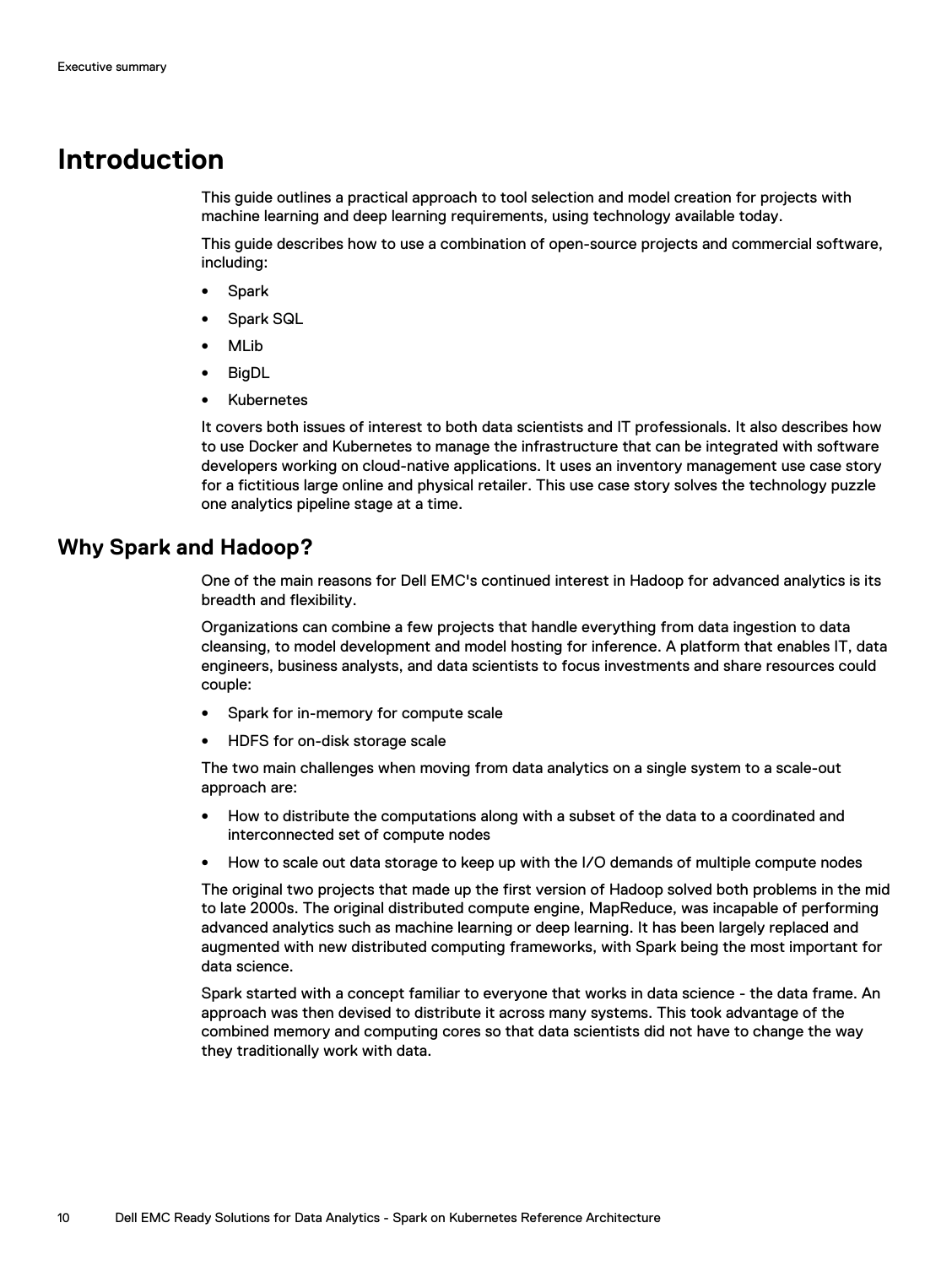## <span id="page-10-0"></span>**Why Kubernetes?**

Data science has expanded beyond the computing power of a single machine to escape the memory and computing core limits of ubiquitous, inexpensive x86 systems.

Managing massive, distributed systems that handle the scaling need of data scientists working with increasing data volumes presents new challenges for architects and IT operations professionals. This area is where Kubernetes makes a significant contribution.

The relationship between Spark and Kubernetes is conceptually simple. Data scientists want to run many Spark processes that are distributed across multiple systems to have access to more memory and computing cores. Using container virtualization like Docker to host those Spark processes, Kubernetes orchestrates the creation, placement, and life cycle management of those processes across a cluster of x86 servers. There are many Kubernetes implementations available today, so later chapters discuss using OpenShift Kubernetes with Kubernetes, and how that compares to other options.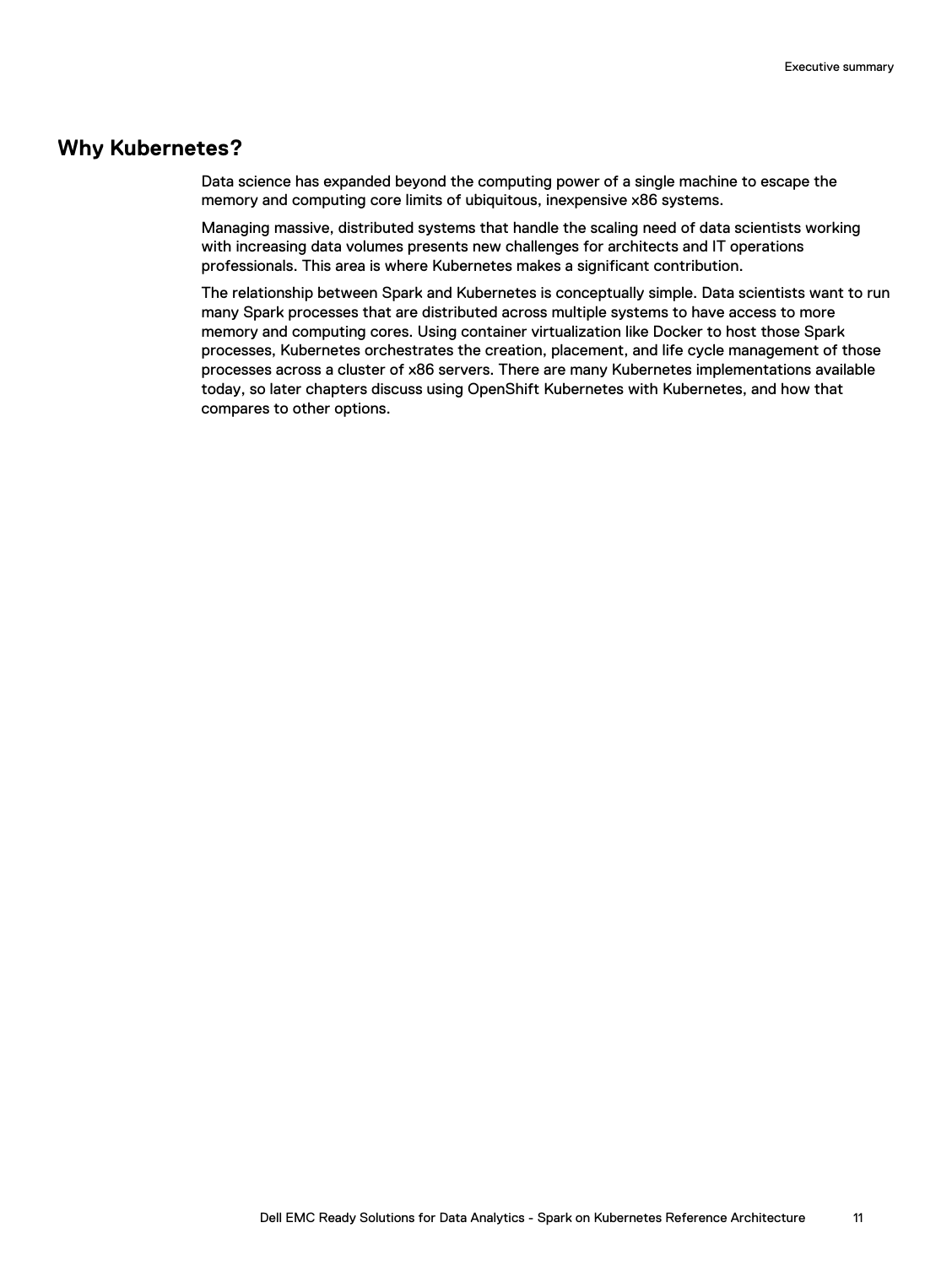Executive summary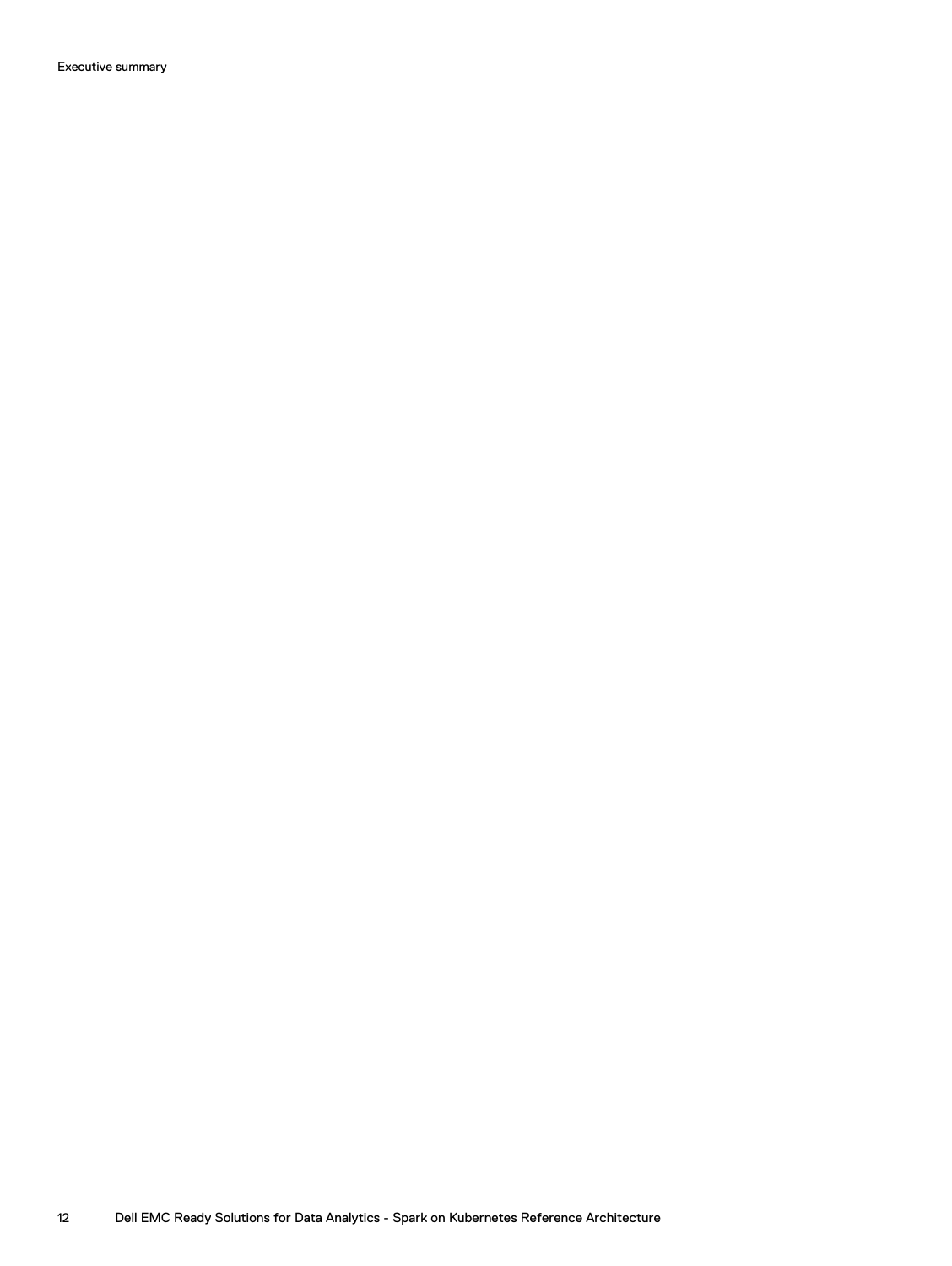# <span id="page-12-0"></span>CHAPTER 2

## Inventory management use case

This use case story is common to many large retail organizations who require demand forecasting and inventory management.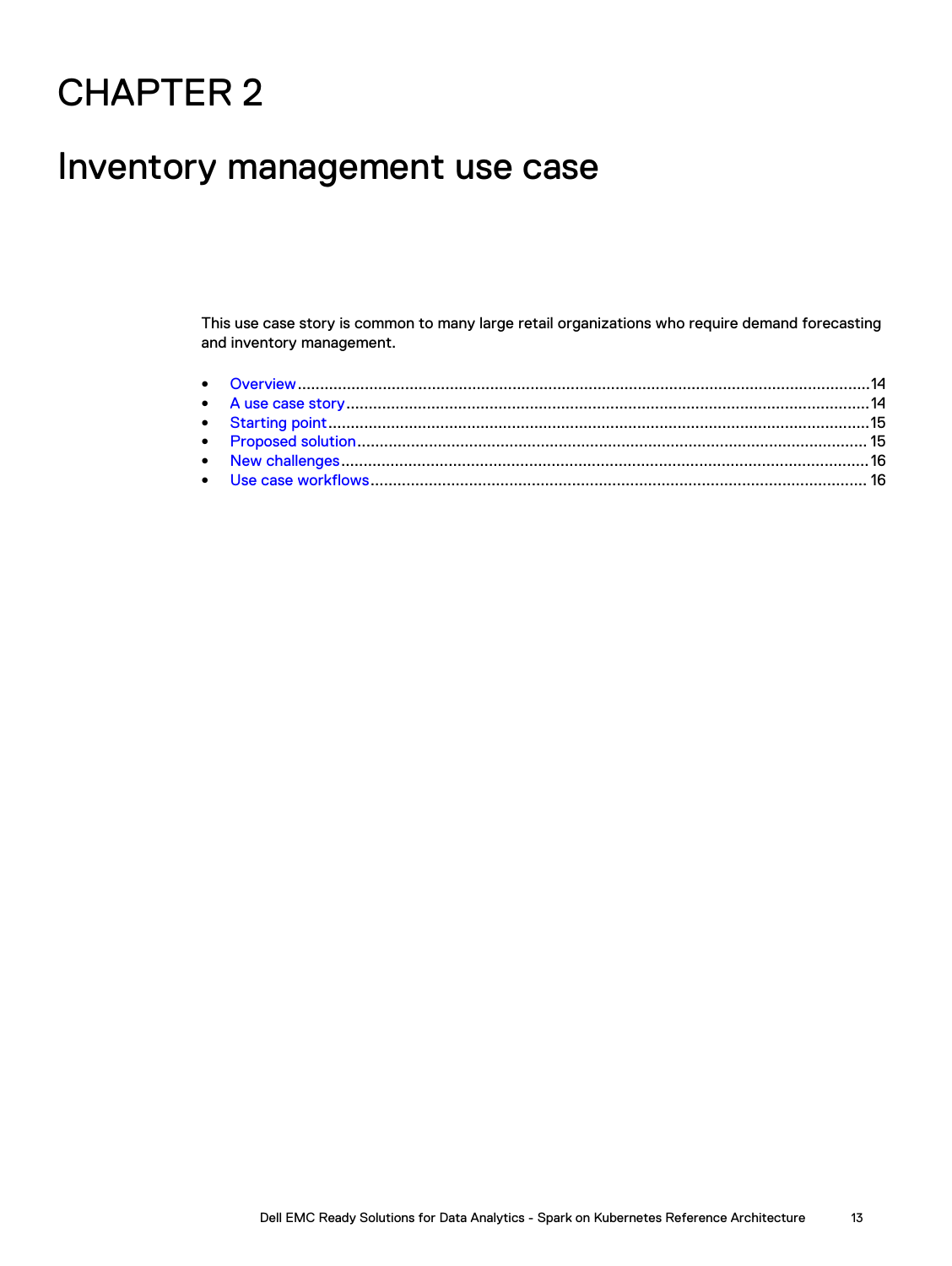## <span id="page-13-0"></span>**Overview**

This use case could focus on any industry that wrestles with vast amounts of structured and unstructured data every day, including:

- **Manufacturing**
- Health care
- **Financial**
- And many more

Any of those industries would make an equally compelling story about the reasons for using Spark. One of the primary reasons this guide focuses on the retail use case is the availability of a large, multi-table, simulated dataset. This dataset has orders with line items, customers, and sales regions (geography).

Also, broad familiarity with the retail experience (everyone shops and knows about stock outages) is an attractive feature that makes storytelling easier. Finally, the generated data schema could be staged in two or more simulated source systems. Then, it could be brought back together to demonstrate the use of a multi-stage analytics pipeline.

This use case does not claim that the data engineering or data science that it demonstrates is representative of the challenges that must be solved. The simulated data is not intended to evaluate the relative robustness of any machine learning or deep learning techniques. Its goal is to place realistic demands on lab resources while processing the pipeline.

Dell EMC built the lab demonstration to showcase the entire Spark and Hadoop toolset for implementing full-featured data pipelines. As in the later discussion of using Spark for interactive analysis, the relationships between variables in the dataset are artificial and simplistic. That does not stop the use case from showing how the platform handles distributed analytics for large datasets. It only impacts the ability to *find* interesting associations in the data.

This guide discusses the important elements of a typical analytics data pipeline, including:

- Data ingestion
- <sup>l</sup> Joining and filtering large related tables
- <sup>l</sup> Restructuring data to fit the input requirements of common machine learning models
- Distributed model training
- Configuring hardware resources
- Installing software tools

## **A use case story**

The analytics *pipeline* is a useful metaphor for how data engineers and data scientists work through:

- 1. Data ingestion
- 2. Data cleansing and transformation
- 3. Data merging and testing

Dell EMC developed a story for explaining both the challenges and most successful approaches for each of these steps in the analytic pipeline. That required a large and complex dataset to showcase real-world challenges and solutions, without incurring the cost and time of solving an enterpriseclass problem.

Dell EMC built a story describing a machine learning model-based approach to inventory management for a retailer with hundreds of thousands of individual Stock Keeping Units (SKUs). It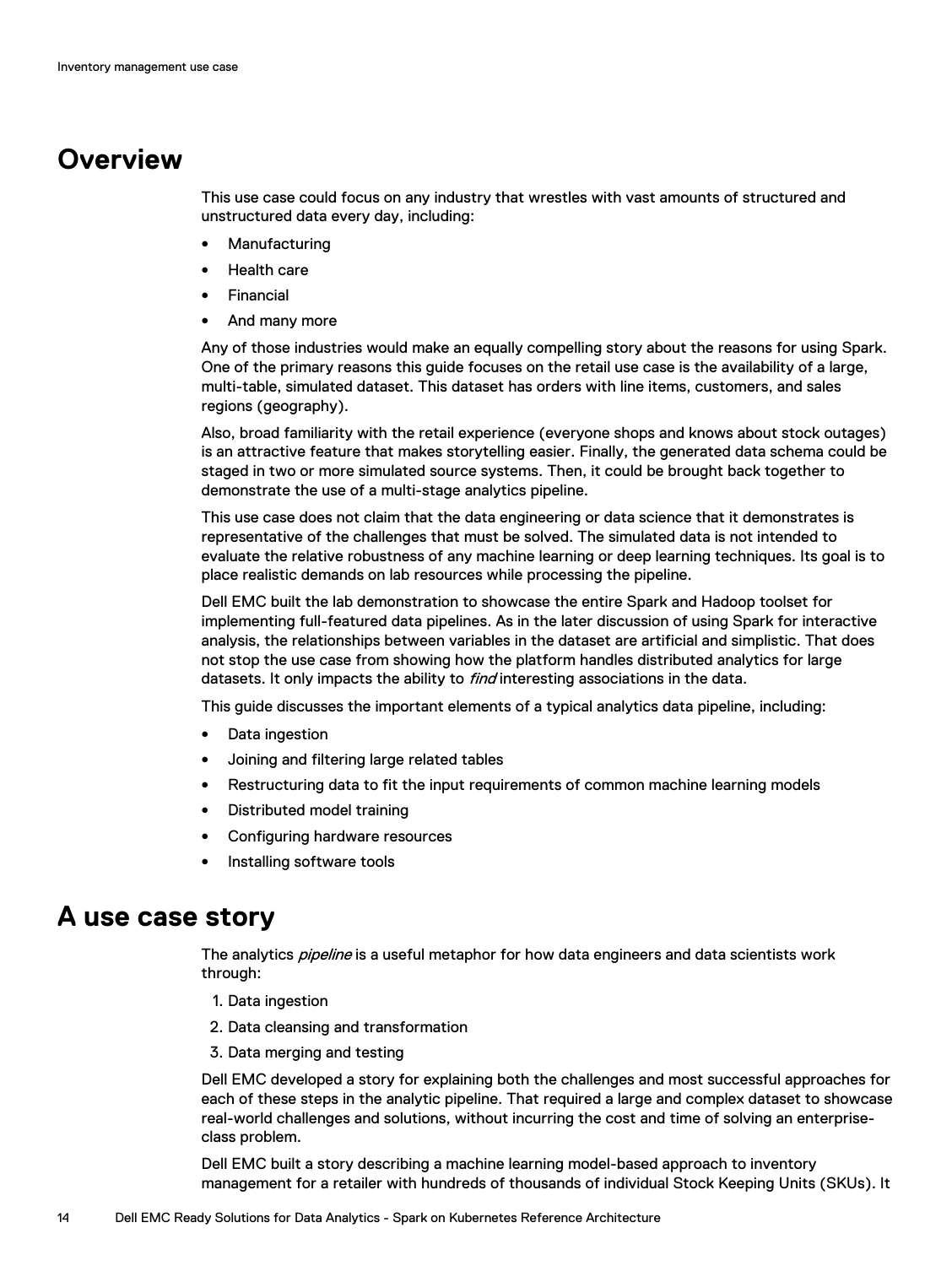shows how Spark and related technologies provide a total solution for solving real-world data analytics problems, by developing individual pieces using a simplified dataset and requirements.

## <span id="page-14-0"></span>**Starting point**

This use case story begins with a fictitious retail company that has a catalog with hundreds of thousands of SKUs, grouped into five market segments:

- Automobile care and accessories
- **Building materials**
- Home furnishings
- Power tools
- <sup>l</sup> Household goods and appliances

Their sales demand forecast used for product ordering is based on a manual roll-up of segment managers' estimates, in all sales areas. This roll-up is based on experience and knowledge of local conditions. This process is slow, and often produces incomplete forecasts when staff miss submission deadlines. The company is also experiencing high inventory carrying costs. The estimates of both the area and segment managers and the purchasers tend to overestimate demand in order to avoid stock-outs.

Management wants to add a model-based demand forecasting option to the planning process. They want it to be based on data from their sales order and supply purchasing systems. They were told that estimating individual models for each product is challenging, given the number of SKUs they manage and sales sparsity of many catalog items. The company hired an inventory management consultant who suggested a process called *hierarchical forecasting*, that is common for organizations with so many products. The consultant also recommended that the company may need new technology to implement the new modeling system.

The company has extensive experience with enterprise-class relational database management systems including a Massively Parallel Processing (MPP) database. They have recently started using a Hadoop Distributed File System (HDFS) data lake to offload some analytics from the overloaded Relational Database Management System (RDBMS). Spark is the most popular tool for accessing data in HDFS. Management wants any new analytics processing programs for the inventory planning system to be developed using primarily Hadoop and Spark, if possible. IT management wants to avoid bringing in new technology silos.

## **Proposed solution**

The consultants have confirmed that product forecasting with such a large catalog is complicated.

They considered implementing a multi-tier approach where high-profit products would be modeled individually, and the current system would be kept for everything else. Management rejected that for the first round of development and choose to instead implement a consistent two-stage approach for all products. This approach is based on first developing a model to forecast aggregate sales for each market segment.

The proposed design uses a classical time-series approach for the aggregate forecast. The aggregate forecasts of daily sales dollars are allocated to individual products, and based on their historical contribution to total segment sales. Sales for each product are converted from dollar values to units based on recent average prices. The individual product forecasts are compared against current inventory to estimate when the next out of stock event is likely to occur for each product.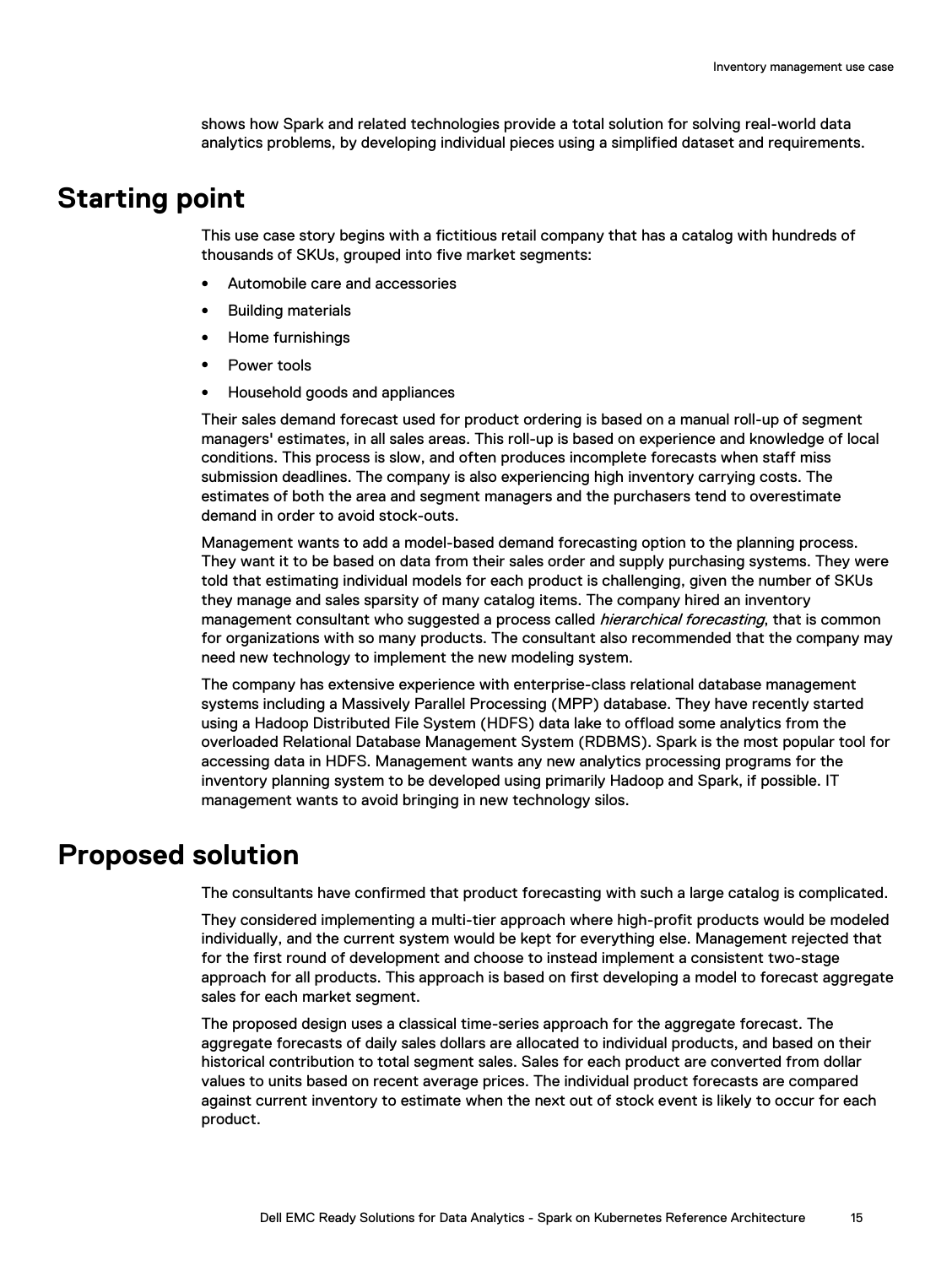## <span id="page-15-0"></span>**New challenges**

The amount of data and number of computations that are required for an organization of this size exceeds the capability of any single scale-up machine architecture.

The data preparation, model training, and subsequent allocation and conversion calculations all involve tables with tens of millions of rows. That complexity makes operations like joining, aggregating, and filtering processor and memory demanding. The team is confident that choosing Spark for data ingestion and transformation workload is their best option. They have no experience with data modeling or model inferencing, using projects from the Spark ecosystem, like MLib for machine learning or Intel BigDL for deep learning. Most of the team has been working with Python and R model training on smaller datasets, using a single workstation.

The team also lacks experience in managing applications that use machine learning models in production. Stock outages are known to influence customer perceptions that can last long into the future. The data science team must define a workflow that incorporates new information into their models within days of becoming available. They must have automation that can run without human intervention for normal operations. They must be notified quickly if the models produce forecasts that differ significantly from historical trends. The platform and tools they choose for this project must be easily automated, and incorporate monitoring.

## **Use case workflows**

The inventory management use case relies upon four workflows to obtain its results.

These workflows, in the order they are performed, include:

- 1. Query a data lake on page 16
- 2. [Run a data preparation job](#page-16-0) on page 17
- 3. [Create a model](#page-17-0) on page 18
- 4. [Validate the model](#page-19-0) on page 20

## **Query a data lake**

This topic describes how to obtain data from a data lake using Spark.

#### Before you begin

Before querying a data lake with Spark you must:

- 1. Connect to the data lake platform.
- 2. Locate the datafiles in the data lake platform.
- 3. Log in to the Kubernetes platform.
- 4. Verify network connectivity between the data lake and the Kubernetes platform.

#### About this task

This procedure loads datafiles from the data lake into the Spark memory.

 $\Omega$  Note: The use case workflows in this reference architecture use the python programming language.

#### Procedure

- 1. Create a *SparkContext* object for the entry point to Spark.
- 2. Use that object to perform SQL operations that read the datafiles, in .csv format, from the data lake.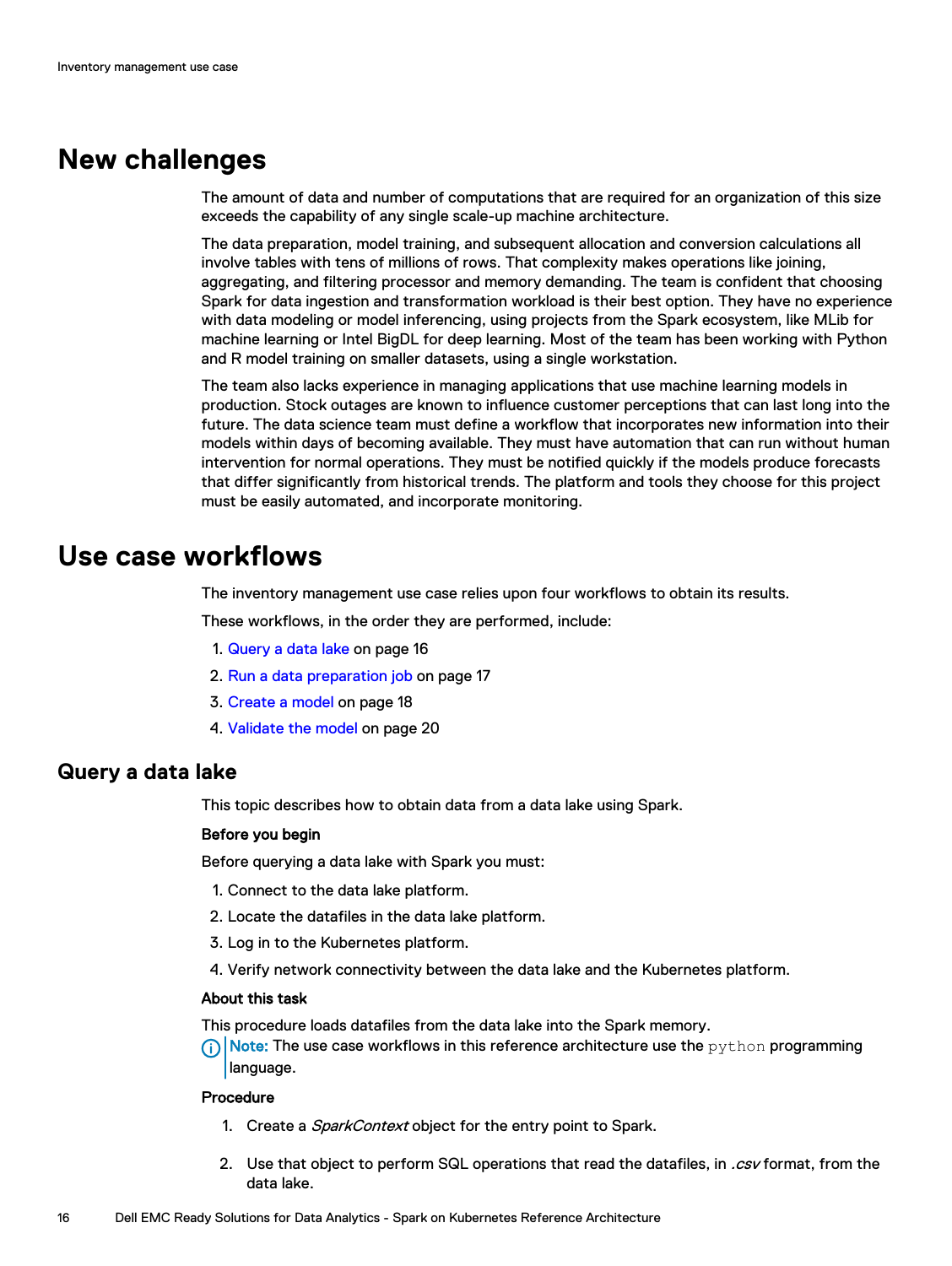#### Figure 1 Reading datafiles from a data lake

<span id="page-16-0"></span>

#### Results

The datafiles are now loaded into the Spark memory. Figure 2 Datafiles loaded into Spark memory

| In $[4]$ : | customer.show(n=5) |    |                                    |                                                            |                              |                          |                            |         |
|------------|--------------------|----|------------------------------------|------------------------------------------------------------|------------------------------|--------------------------|----------------------------|---------|
|            | $--+$              |    |                                    |                                                            |                              |                          |                            |         |
|            | nt                 |    | c custkey c mktseqment c nationkey | c name                                                     | c address                    | c phone c acctbal        |                            | c comme |
|            | $-- +$             |    |                                    |                                                            |                              |                          |                            |         |
|            |                    | 11 | <b>BUILDING</b>                    | 81Customer#0000000011                                      |                              | KwX3hMHiZ61937-241-31981 | 3560.03 ironic excuses d   |         |
|            | $e \ldots$         | 21 | <b>MACHINERY</b>                   | 16 Customer#000000002                                      | ioUn.eqTTXOdo!906-965-7556!  |                          | 7550.21 final express ac   |         |
|            | $C_{1,1,1}$        | 31 | <b>FURNITURE</b>                   | 11 Customer#000000003                                      | YddJgmIdouNT9Yj 328-750-7603 |                          | -926.96   carefully expres |         |
|            | 31                 | 41 | FURNITURE                          | 24   Customer#000000004   iE7PADWuxr4pR5f9e   127-505-7633 |                              |                          | -78.75 silent packages     |         |
|            | 3                  | 51 | <b>MACHINERY</b>                   | 4   Customer#000000005   h3yhvBTVbF2IJPzTK   322-864-6707  |                              |                          | 7741.9 slvlv special fr    |         |
|            | a                  |    |                                    |                                                            |                              |                          |                            |         |
|            | $-- +$             |    | only showing top 5 rows            |                                                            |                              |                          |                            |         |
|            |                    |    |                                    |                                                            |                              |                          |                            |         |

## **Run a data preparation job**

This topic describes how to prepare the data now in Spark dataframes for model testing and training.

#### Before you begin

Before transforming the dataframes, you must ensure that they are properly loaded and visible in Spark.

#### About this task

After all the dataframes are loaded, this procedure performs Extract, Transform, and Load (ETL) operations to create one coherent file from three different datafiles. It then splits the data into test and train sets. The train set is used to train the model; its performance is measured on the test dataset.

#### Procedure

1. Join the various dataframes on the join key to create a single data table.

Figure 3 Join the datasets

| In $[3]$ : sales = order join (customer, order o custkey == customer c custkey, how = 'inner')                                             |  |
|--------------------------------------------------------------------------------------------------------------------------------------------|--|
| sales = sales.join(lineitem, lineitem.l orderkey == sales.o orderkey, how = 'full')                                                        |  |
| sales = sales.where('c mktseqment == "BUILDING"').select('l quantity','o orderdate')                                                       |  |
| sales = sales.groupBy('o orderdate').aqq({'1 quantity': 'sum'}) .withColumnRenamed("sum(1 quantity)", "TOTAL SALES") .wi                   |  |
| sales2 = sales.withColumn("ORDERDATE",sales["ORDERDATE"]).withColumn("TOTAL SALES",sales["TOTAL SALES"].cast("float"))<br>$sales = sales2$ |  |
|                                                                                                                                            |  |
|                                                                                                                                            |  |

2. Parse the input columns to add additional input columns.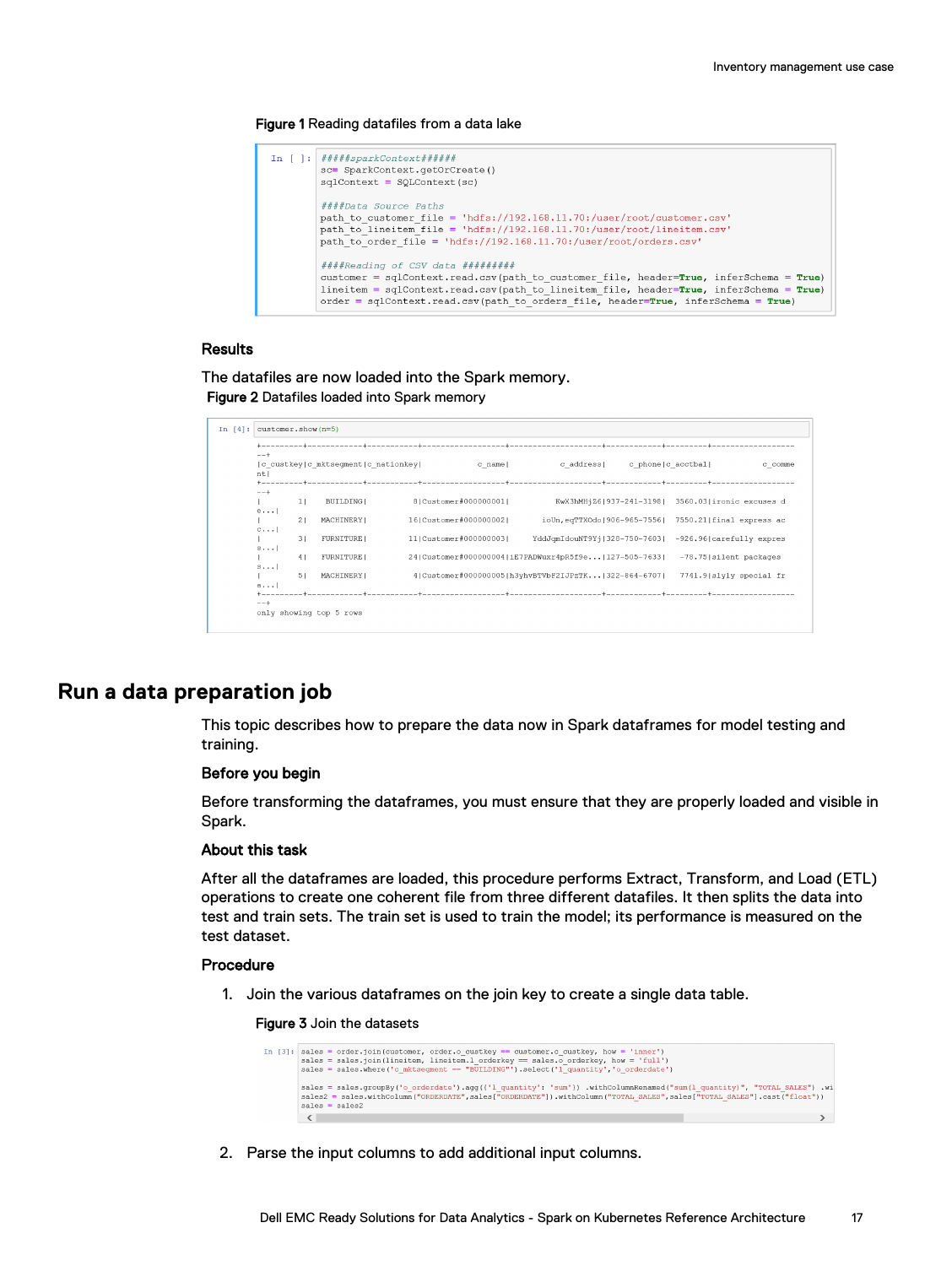#### Figure 4 Parse the input columns

<span id="page-17-0"></span>

 $\sim$ 

sales = sales.withColumnRenamed("SALES", "PREV SALES")

#### Figure 6 Split the dataset



3. Split the data into test and train set and remove NULL values from the table.

## **Create a model**

This topic describes how to create a model for testing and training.

#### Before you begin

Before you create a model, you must:

- 1. Check that the data tables are joined correctly.
- 2. Ensure that all the NULL values are removed.

#### About this task

This procedure adds statistical parameters about the data, selects model input columns, and defines the model.

#### Procedure

1. Add the average and variation of sales/target up to a date, as additional columns for that date.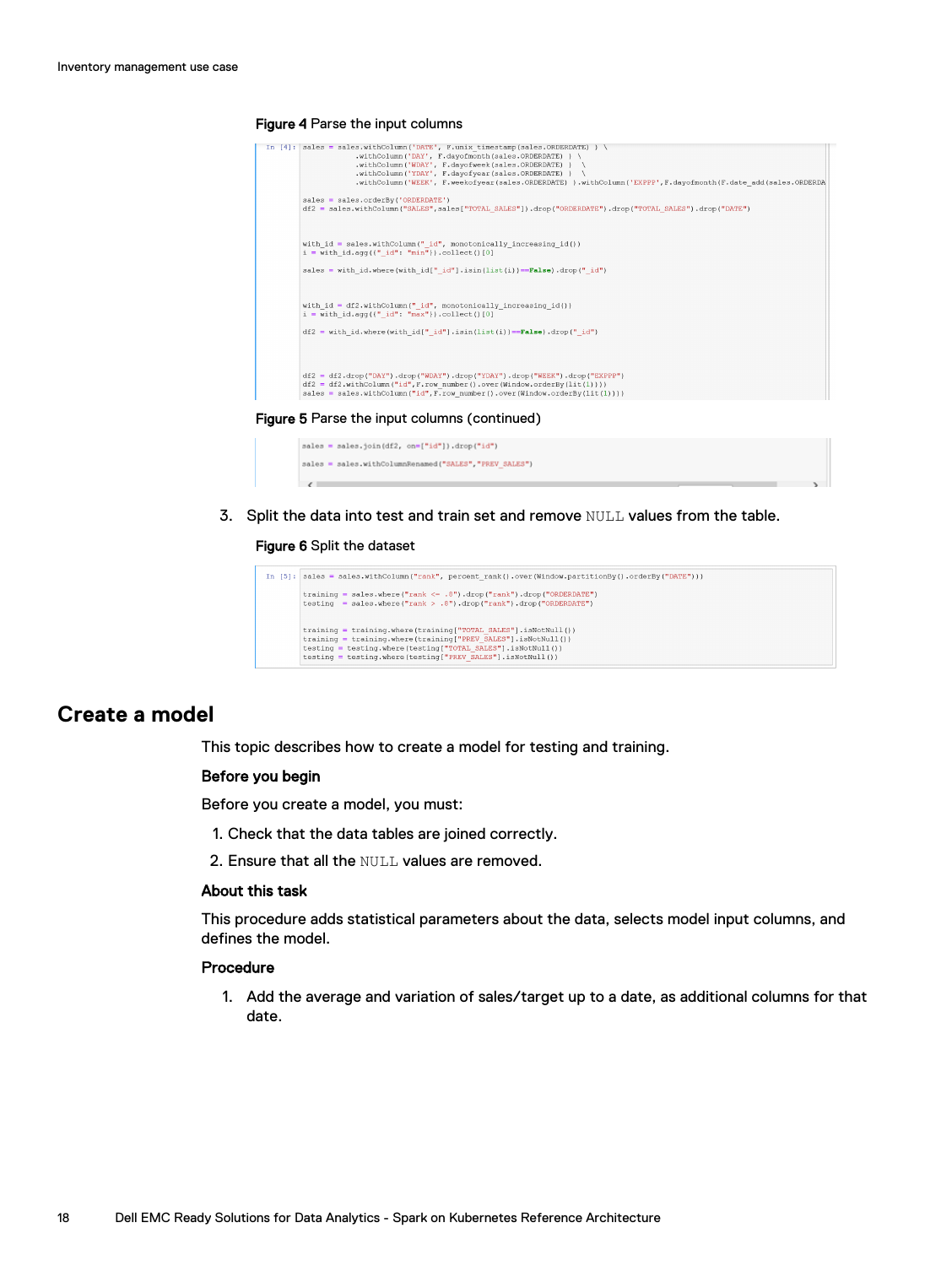#### <span id="page-18-0"></span>Figure 7 Add new columns

| In $[6]$ : training = training.withColumn('Class', lit(10))<br>testing = testing.withColumn('Class', lit(10))                                                                                                                                                                                                                                                                                                                                                                                                                                                                                                                                                                                                            |  |
|--------------------------------------------------------------------------------------------------------------------------------------------------------------------------------------------------------------------------------------------------------------------------------------------------------------------------------------------------------------------------------------------------------------------------------------------------------------------------------------------------------------------------------------------------------------------------------------------------------------------------------------------------------------------------------------------------------------------------|--|
| #Add Running Mean of the distribution as the input to the model<br>windowval = (Window.partitionBy('Class').orderBy('DATE')<br>.rangeBetween(Window.unboundedPreceding, 0))<br>training = training.withColumn('Cumi Avg', f.avg('PREV SALES').over(windowval))<br>testing = testing.withColumn('Cumi Avg', f.avg('PREV SALES').over(windowval))                                                                                                                                                                                                                                                                                                                                                                          |  |
| #Adding Running Standard Deviation of the distribution as the input to the model<br>training = training.withColumn('Cumi Var', f.stddev('PREV SALES').over(windowval))<br>testing = testing.withColumn('Cumi Var', f.stddev('PREV SALES').over(windowval))<br>$columns = training.columes$<br>for column in columns:<br>training = training.withColumn(column, F.when(F.isnan(F.col(column)), None).otherwise(F.col(column)))<br>$columns = testing.columes$<br>for column in columns:<br>testing = testing.withColumn(column, F.when(F.isnan(F.col(column)), None).otherwise(F.col(column)))<br>training = training.where(training["Cumi Var"].isNotNull())<br>testing = testing.where(testing["Cumi Var"].isNotNull()) |  |
|                                                                                                                                                                                                                                                                                                                                                                                                                                                                                                                                                                                                                                                                                                                          |  |

2. Check the correlation of the output variable to all the input features.

#### Figure 8 Code for checking correlation of output to input



### Figure 9 Resulting graph



3. Select the input features with high correlation values, and define a model.

Figure 10 Select the high correlation input features



#### **Results**

The Machine Learning (ML) model is ready to be used for training on train data.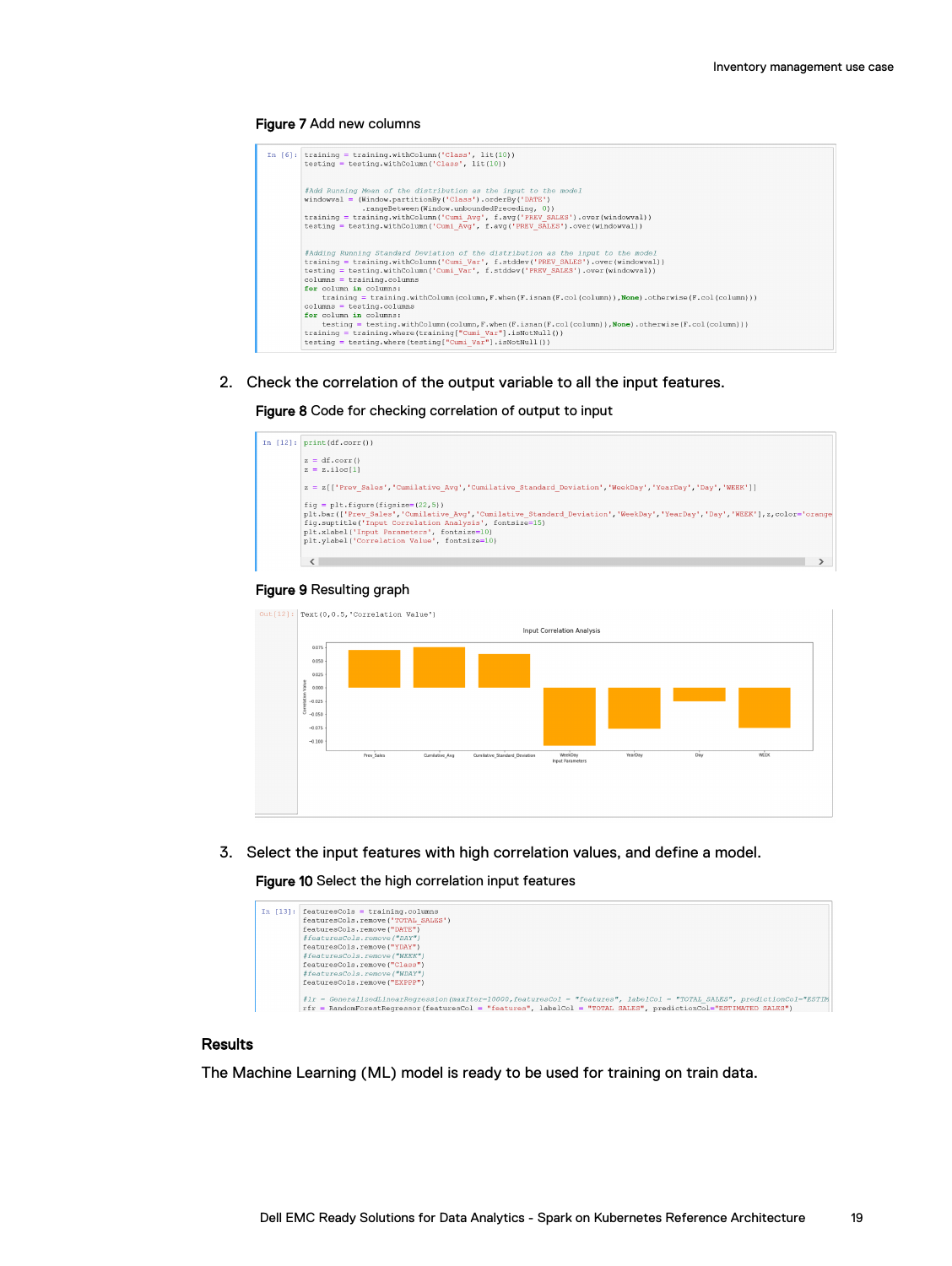## <span id="page-19-0"></span>**Validate the model**

This topic describes how to validate the model on a test dataset, and view the results.

#### Before you begin

Before validating the model, you must:

- 1. Ensure that the test and train data have the exact same columns that are selected to be fetched into the model.
- 2. Ensure that the statistical columns have correct numerical values in each row.

#### About this task

After the test and train datasets have been created, this procedure:

- 1. Defines a pipeline for the model
- 2. Runs the model on the training data for the model to learn
- 3. Uses the results on the test set to see how it performs

### Procedure

1. Concatenate all the input columns as a single vector for the model, and pass it to the model for training.

 $\Omega$  Note: pyspark only accepts a single vector of all the input at once in its ML models.

- 2. Define the parameters of the model. For example, the depth of the decision tree.
- 3. Train the model on the training set.

Figure 11 Train the model



4. Use the trained model on the test set, and check the Root Mean Squared Error (RMSE) value.

Figure 12 Apply the trained model

| predictions = pipelineModel.transform(testing)                                                                                               |  |
|----------------------------------------------------------------------------------------------------------------------------------------------|--|
| $rmse = evaluator.evaluate (predictions)$<br>print ("Root Mean Squared Error (RMSE) on test data (RFR) = $\sqrt[8]{q}$ " $\sqrt[8]{r}$ rmse) |  |
|                                                                                                                                              |  |
| Root Mean Squared Error (RMSE) on test data (RFR) = 70.5023                                                                                  |  |

#### Results

Now you can plot a graph to get better insights on the model results.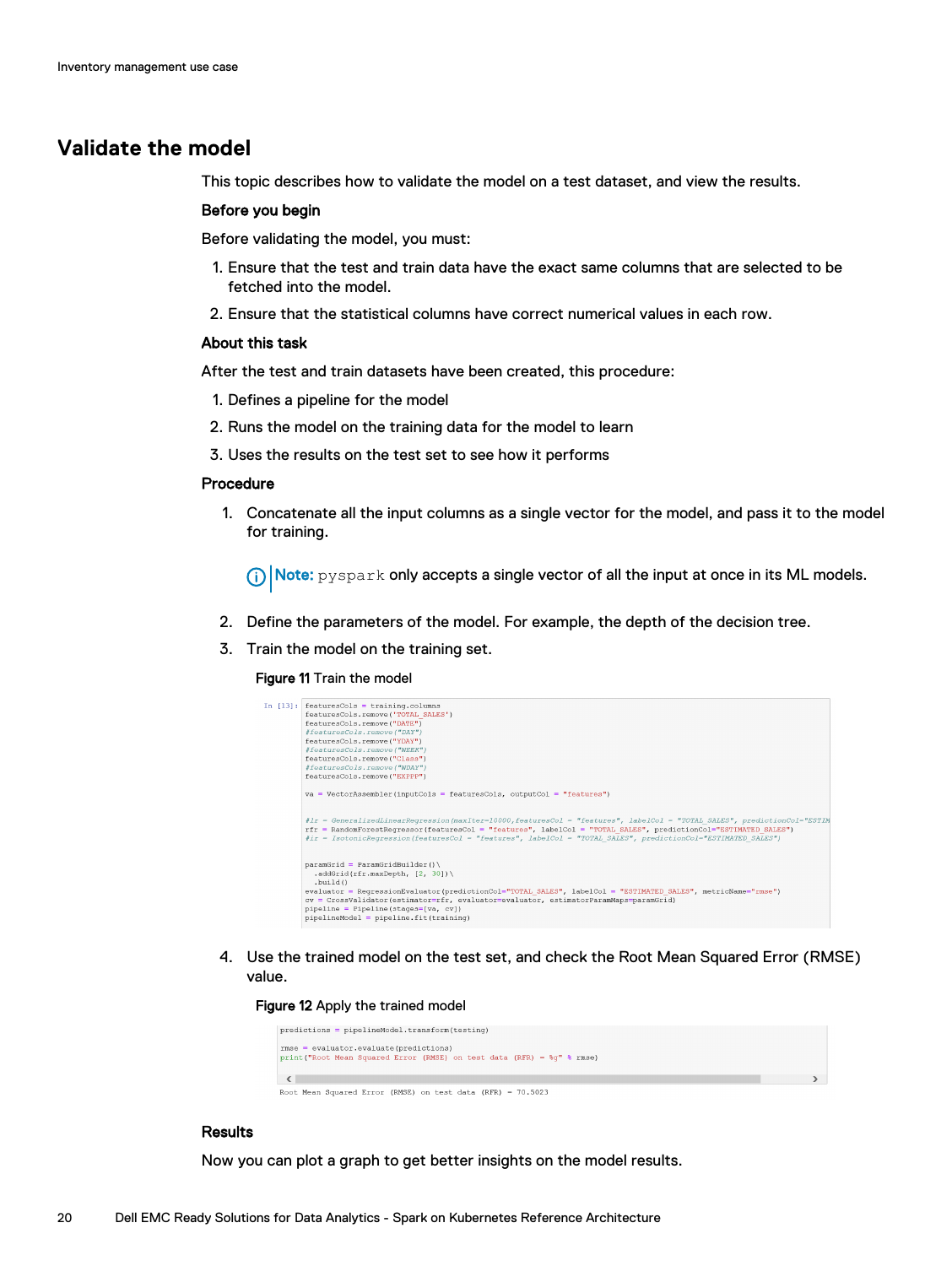<span id="page-20-0"></span> $\Omega$  Note: The data that is represented in Figure 13 on page 21 was randomly generated. The  $\big\vert$ model found no seasonality patterns, so it produced a flat line forecast.



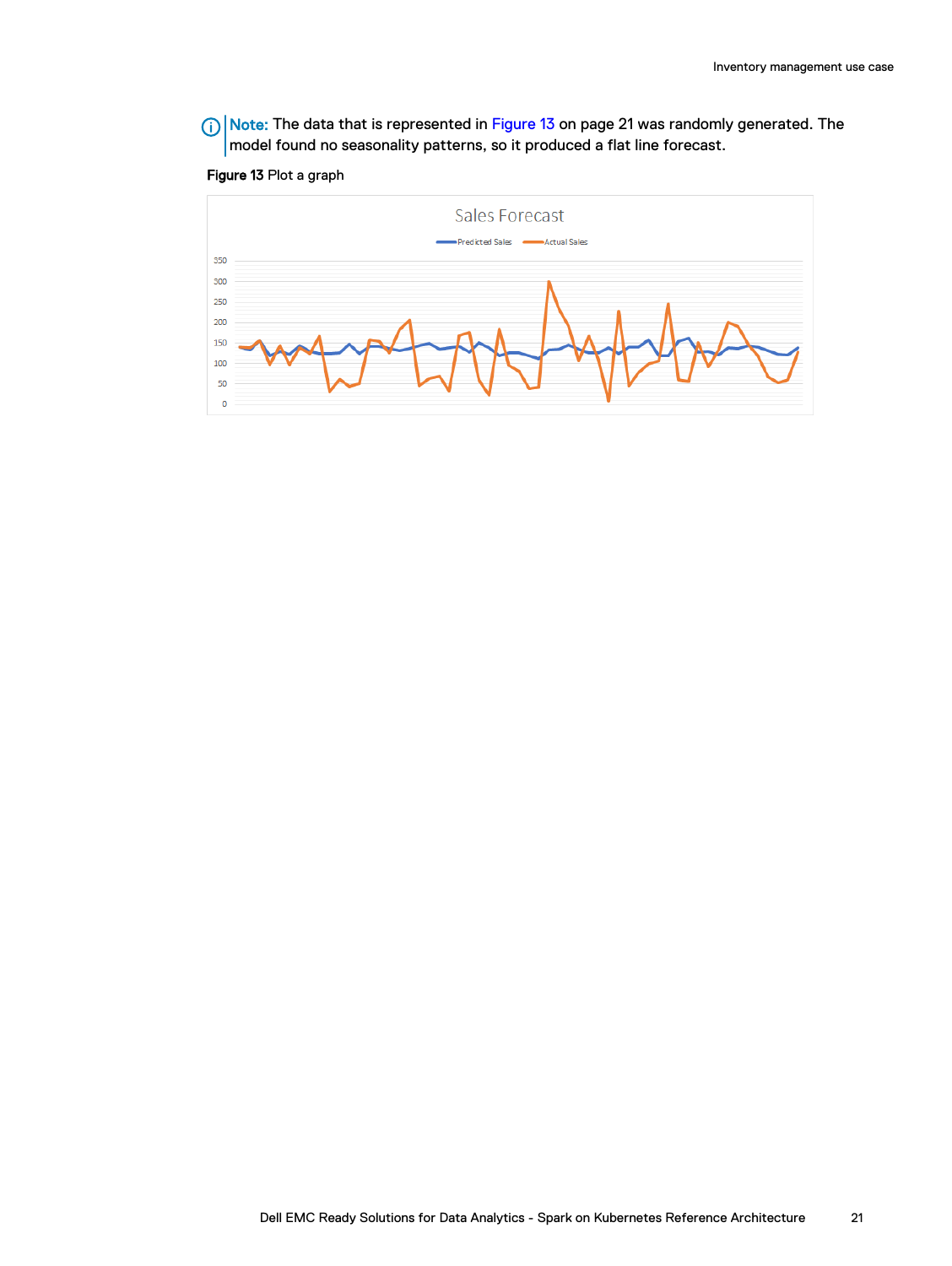Inventory management use case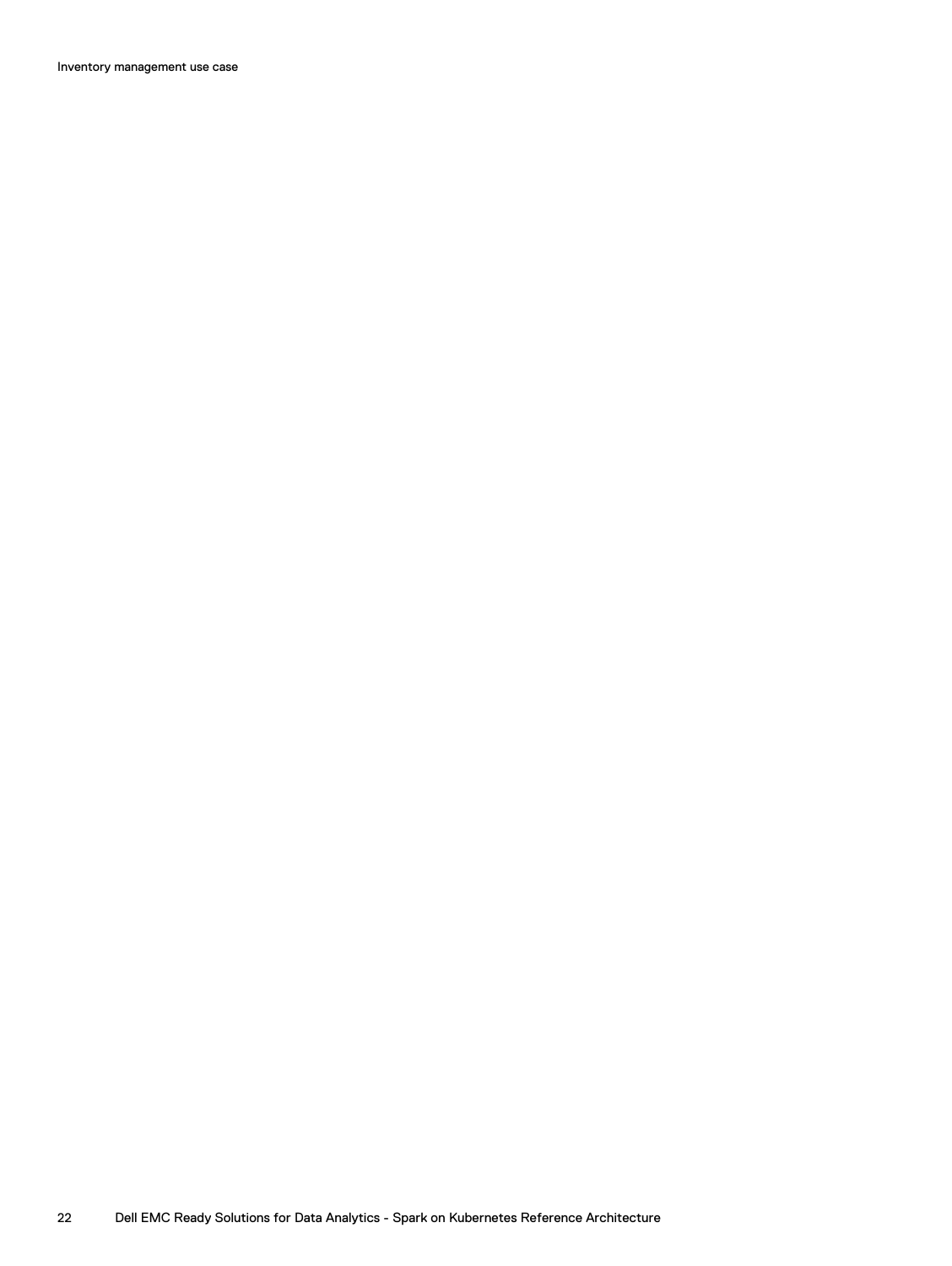# <span id="page-22-0"></span>CHAPTER 3

## Spark environment

This chapter provides guidance on a reference architecture that Dell EMC considers appropriate for general-purpose data analytics involving all stages of an analytics pipeline using Apache Spark.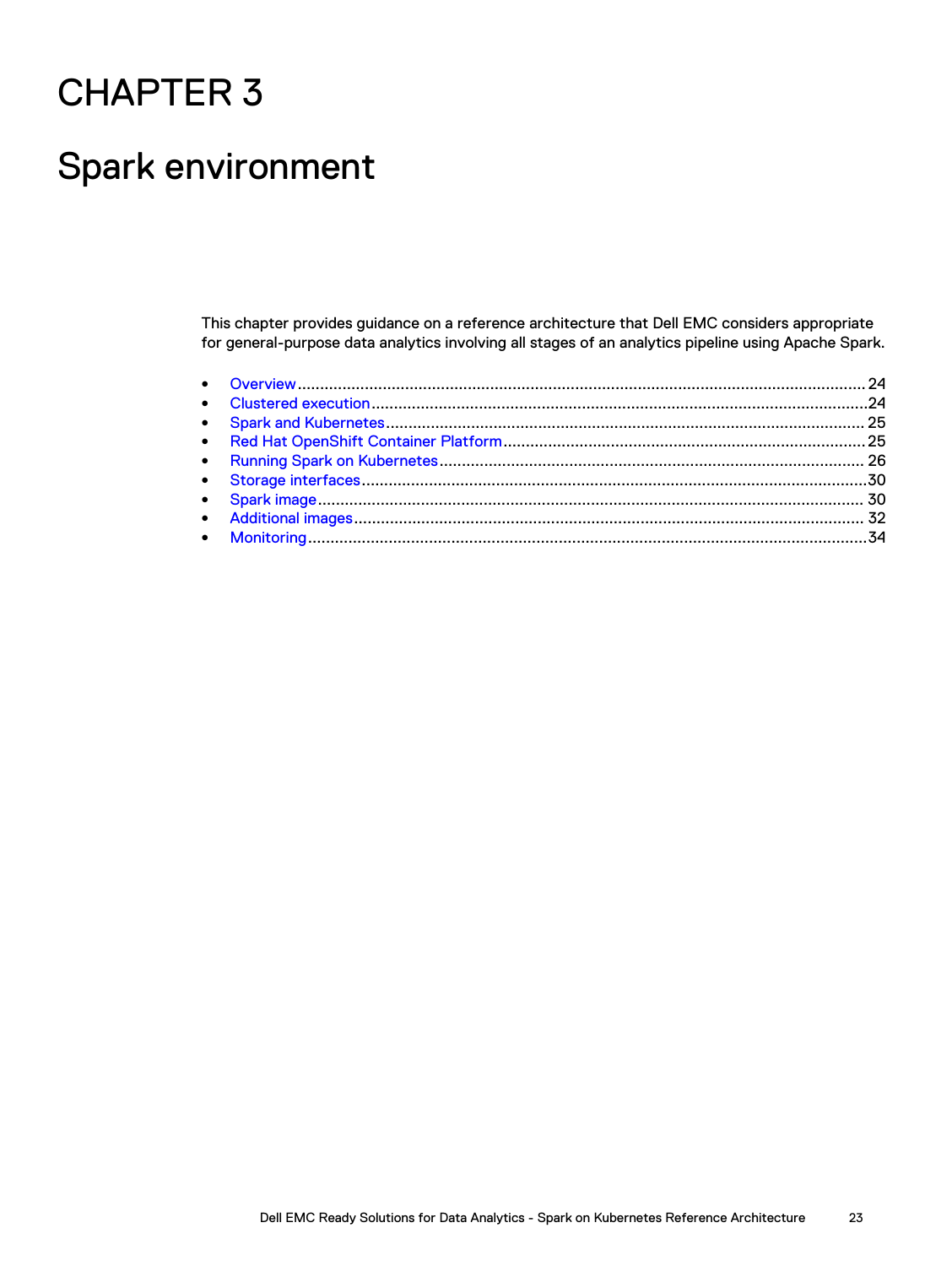## <span id="page-23-0"></span>**Overview**

Dell EMC used an Inventory management scenario as an example, but many additional analytics scenarios can also be supported with the same environment.

Apache Spark is a unified analytics engine for large-scale data processing. Spark is a flexible, general-purpose analytics framework with language APIs for Scala, Java, Python, and R developers. This design enables Spark to run on many processor architectures. It is compatible with multiple operating systems, and supports several cluster managers for parallel execution. It is extensible and allows additional libraries to be added. It supports diverse data sources. However, this flexibility requires you to make many infrastructure and environment decisions.

## **Clustered execution**

Spark applications run as a collection of multiple processes. Each application consists of a process for the main program (the driver program), and one or more executor processes that run Spark tasks.

These processes are multithreaded. Figure 14 on page 24 illustrates the general Spark execution model.

Figure 14 Spark execution model



Spark relies on a separate Cluster Manager to allocate and manage resources for these processes in multinode environments. Spark supports several cluster managers:

- <sup>l</sup> Spark Standalone A simple cluster manager included with Spark
- Apache Mesos A general-purpose cluster manager, invented at the UC Berkeley AMPLab, which invented Spark
- <sup>l</sup> Apache Hadoop YARN A resource manager developed for the Apache Hadoop project
- <sup>l</sup> Kubernetes A system for automating deployment, scaling, and management of containerized applications

This reference architecture uses Kubernetes as the cluster manager.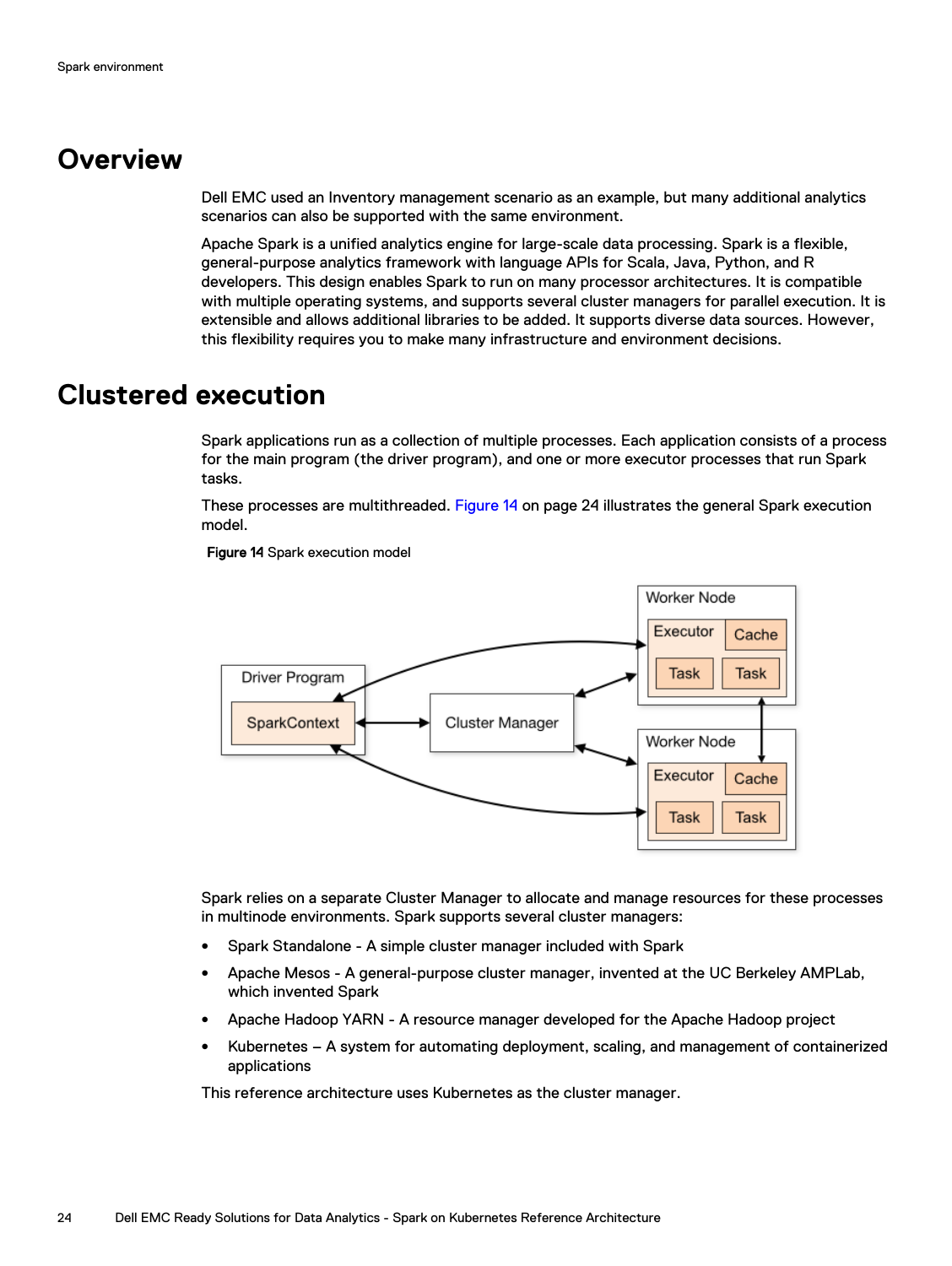## <span id="page-24-0"></span>**Spark and Kubernetes**

Kubernetes has become a popular open-source platform for running containerized workloads. This reference architecture uses Kubernetes for many reasons. The primary factors were:

- Kubernetes can scale from small to large cluster implementations.
- Kubernetes supports a diverse set of workloads, and many vendors are adding support for it to their products.
- Kubernetes can support many of the workloads and software systems that typically complement a Spark analytics environment.
- <sup>l</sup> A containerized, cloud-native model aligns with the developer-centric environment typical of Spark application development.
- <sup>l</sup> There are multiple Kubernetes distributions available, including open source and commercial.
- Spark has support for running under Kubernetes.
- Kubernetes has a vibrant ecosystem.

From a software perspective, Kubernetes has some parallels with the Linux kernel. Although capable on its own, it is highly configurable and extensible. Some extensions are typically desirable for a fully functional production system. There are plug-in components with multiple alternative implementations, and some integration with external systems (such as authentication) is typically required.

This similarity has led to the development of multiple Kubernetes distributions, which provide different perspectives on how Kubernetes should be configured, deployed, managed, and integrated with existing systems. Some of these distributions include Pivotal Container Service (PKS), Docker Enterprise, Rancher Kubernetes Engine, Ubuntu Kubernetes, and Red Hat OpenShift Container Platform.

Spark can be run under any of these Kubernetes distributions. In general, the Spark runtime environment is uniform across all the Kubernetes platforms, although the underlying details are different. This reference architecture uses Red Hat OpenShift Container Platform as its reference platform.

## **Red Hat OpenShift Container Platform**

Red Hat OpenShift Container Platform is an enterprise Kubernetes platform.

[Red Hat OpenShift Container Platform](https://www.openshift.com/products/container-platform) extends Kubernetes with cluster services, developers services, and automated operations. Figure 15 on page 25 illustrates the OpenShift architecture.

Figure 15 OpenShift architecture



Dell EMC deployed an OpenShift instance by following the guidelines in the [Dell EMC Ready Stack](https://infohub.delltechnologies.com/t/workload-solutions-and-products/design-guide-dell-emc-ready-stack-for-red-hat-openshift-container-platform-4-2/) [for Red Hat OpenShift Container Platform 4.2 Design Guide](https://infohub.delltechnologies.com/t/workload-solutions-and-products/design-guide-dell-emc-ready-stack-for-red-hat-openshift-container-platform-4-2/). The physical deployment consists of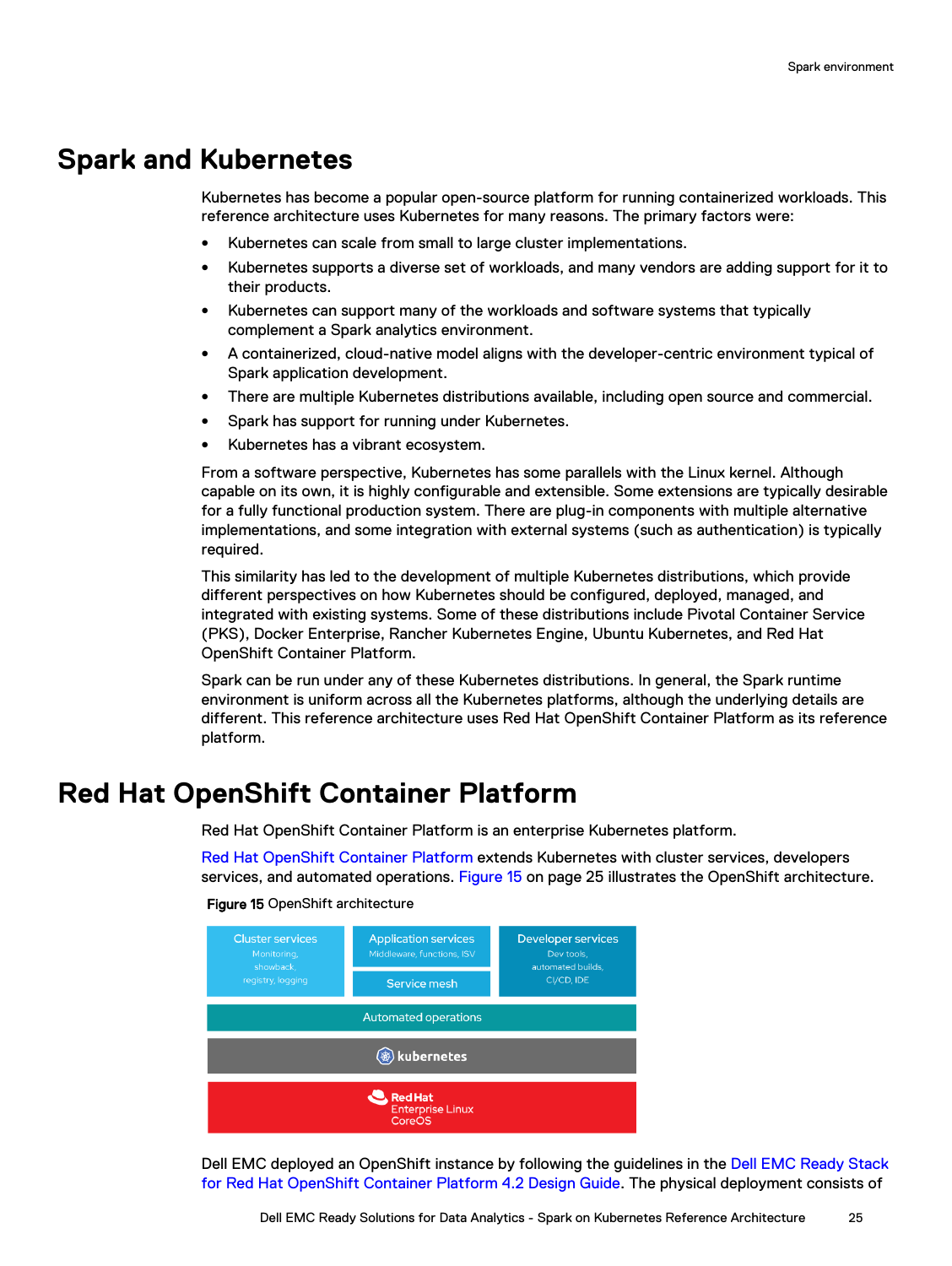<span id="page-25-0"></span>master nodes that host the platform control plane, and compute nodes that run application containers and supporting OpenShift services. OpenShift master nodes run Red Hat CoreOS. Compute nodes can run either Red Hat Enterprise Linux Server or Red Hat CoreOS. This reference architecture uses Red Hat Enterprise Linux Server.

Some of the high level OpenShift architecture decisions include:

- CRI-O (crio) is used as the container engine.
- Kubernetes Operators are used to implement most OpenShift system services.
- <sup>l</sup> An operator provides and manages an integrated container image repository.

Note: More details about OpenShift can be found in the [OpenShift documentation.](https://docs.openshift.com/)

## **Running Spark on Kubernetes**

A Spark application generally runs on Kubernetes the same way as it runs under other cluster managers, with a driver program, and executors. Under Kubernetes, the driver program and executors are run in individual Kubernetes pods.

All containers within a Kubernetes pod:

- Are co-located on the same physical node.
- Share an IP address and pod space.
- Can share any Kubernetes volumes.

The Kubernetes scheduler allocates the pods across available nodes in the cluster.

Figure 16 on page 26 illustrates a typical Kubernetes cluster.

Figure 16 Typical Kubernetes cluster



Kubernetes requires users to provide a Kubernetes-compatible image file that is deployed and run inside the containers. This image should include:

• The Spark executable files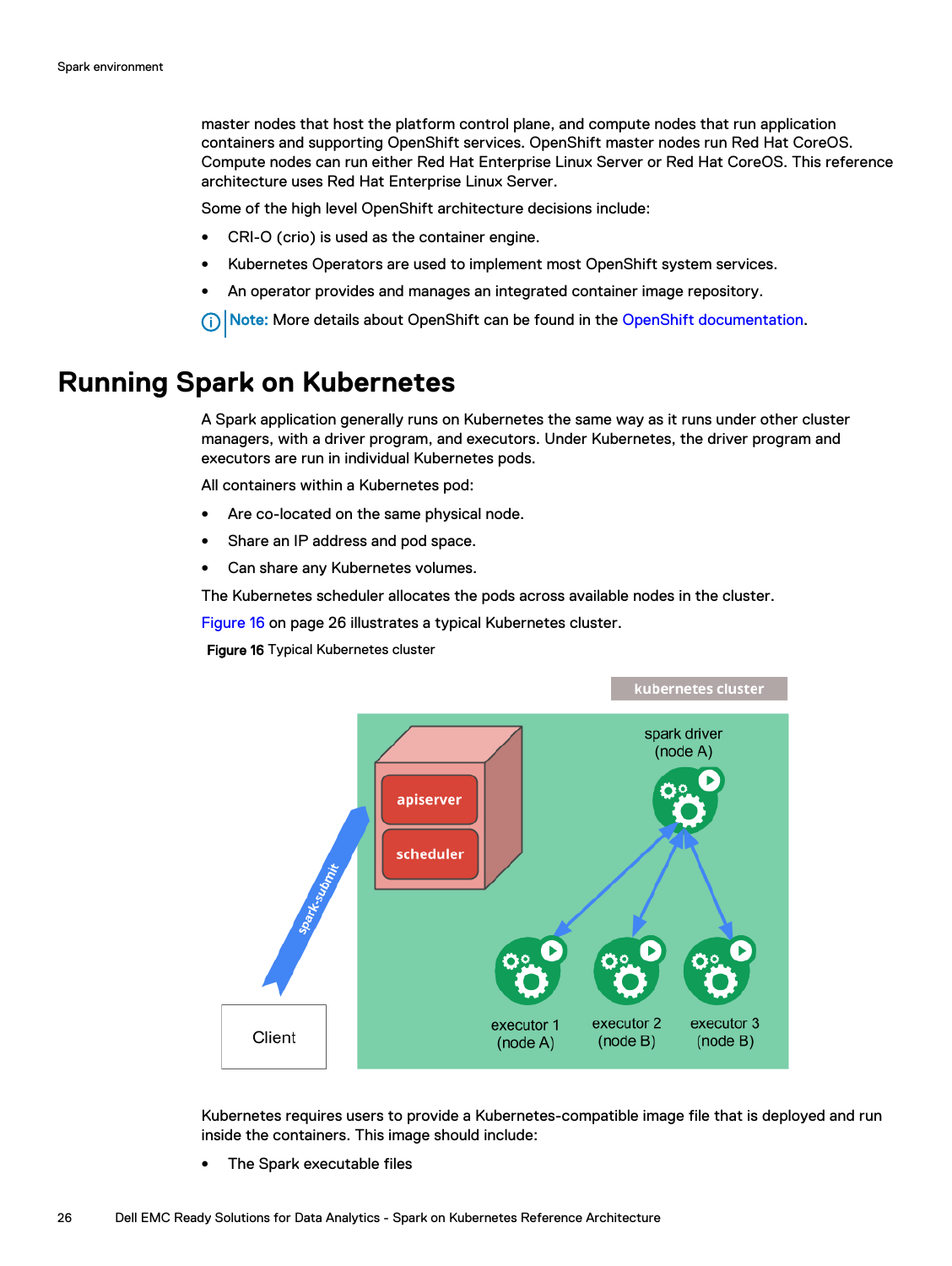- <span id="page-26-0"></span><sup>l</sup> The JVM
- All the other components necessary to run the application

Dell EMC built a custom image for the inventory management example. See [Spark image](#page-29-0) on page 30 for the details.

Launching a Spark program under Kubernetes requires a program or script that uses the Kubernetes API (using the Kubernetes *apiserver*) to:

- Allocate resources.
- Create the pods.
- Generally bootstrap the program execution.

There are two ways to launch a Spark program under Kubernetes:

- $\bullet$  spark-submit
- The Spark Operator for Kubernetes

### **Spark-submit**

Dell EMC uses spark-submit as the primary method of launching Spark programs.

The spark-submit script that is included with Apache Spark supports multiple cluster managers, including Kubernetes. Most Spark users understand spark-submit well, and it works well with Kubernetes.

With Kubernetes, the  $-master$  argument should specify the Kubernetes API server address and port, using a  $k8s$ : // prefix. The  $-\text{depth}$  mode argument should be cluster. All the other Kubernetes-specific options are passed as part of the Spark configuration. You can run sparksubmit of outside the cluster, or from a container running on the cluster.

spark-submit on page 27 shows an example of using spark-submit to launch a time-series model training job with Spark on Kubernetes.

Example 1 spark-submit

```
#!/bin/bash
~/SparkOperator/demo/spark01/spark-2.4.5-SNAPSHOT-bin-spark/ \
bin/spark-submit \
--master k8s://https://100.84.118.17:6443/ \
--deploy-mode cluster \
--name tsmodel \
--conf spark.executor.extraClassPath=/opt/spark/examples/jars/ \
scopt 2.11-3.7.0.jar \
--conf spark.driver.extraClassPath=/opt/spark/examples/jars/ \
scopt 2.11-3.7.0.jar \
--conf spark.eventLog.enabled=true \
--conf spark.eventLog.dir=hdfs://isilon.tan.lab/history/spark-logs \
--conf spark.kubernetes.namespace=spark-jobs \
--confspark.kubernetes.authenticate.driver.serviceAccountName=spark \
--conf spark.executor.instances=4 \
--conf spark.kubernetes.container.image.pullPolicy=Always \<br>--conf spark.kubernetes.container.image=infra.tan.lab/tan/ \
--conf spark.kubernetes.container.image=infra.tan.lab/tan/ \
spark-py:v2.4.5.1--conf spark.kubernetes.authenticate.submission.caCertFile=/etc/ \
kubernetes/pki/ca.crt \
hdfs://isilon.tan.lab/tpch-s1/tsmodel.py
```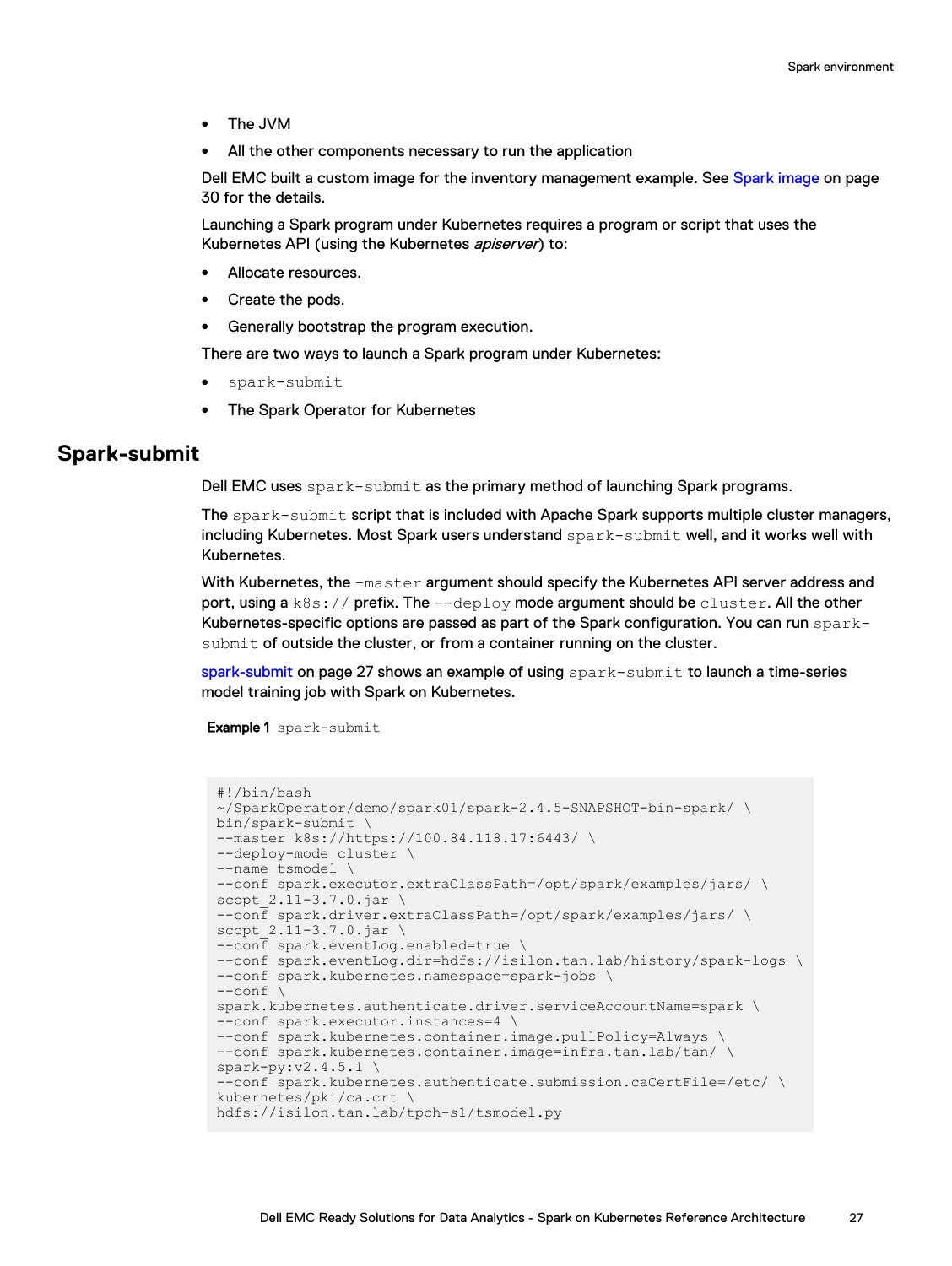## <span id="page-27-0"></span>**Spark Operator**

Operators are software extensions to Kubernetes that are used to manage applications and their components. Operators all follow the same design pattern and provide a uniform interface to Kubernetes across workloads.

The Spark Operator for Kubernetes can be used to launch Spark applications. The Spark Operator uses a declarative specification for the Spark job, and manages the life cycle of the job. Internally, the Spark Operator uses spark-submit, but it manages the life cycle and provides status and monitoring using Kubernetes interfaces.

Dell EMC also uses the Kubernetes Operator to launch Spark programs. It works well for the application, but is relatively new and not as widely used as spark-submit.

The following examples describe using the Spark Operator:

- <sup>l</sup> Operator YAML file (sparkop-ts\_model.yaml) used to launch an application on page 28
- **Launching a Spark application on page 28**
- [Checking status of a Spark application](#page-28-0) on page 29
- **[Checking Spark application logs](#page-28-0) on page 29**

Example 2 Operator YAML file (sparkop-ts\_model.yaml) used to launch an application

```
apiVersion: "sparkoperator.k8s.io/v1beta2"
kind: SparkApplication
metadata:
name: sparkop-tsmodel
namespace: spark-jobs
spec:
type: Python
mode: cluster
image: "infra.tan.lab/tan/spark-py:v2.4.5.1"
imagePullPolicy: Always
mainApplicationFile: "hdfs://isilon.tan.lab/tpch-s1/tsmodel.py"
sparkConfigMap: sparkop-cmap
sparkVersion: "2.4.5"
restartPolicy:
type: Never
driver:
cores: 1
memory: "2048m"
labels:
version: 2.4.4
serviceAccount: spark
executor:
cores: 1
instances: 8
memory: "4096m"
labels:
version: 2.4.4
```
Example 3 Launching a Spark application

```
k8s1:~/SparkOperator$ kubectl apply -f sparkop-ts_model.yaml
sparkapplication.sparkoperator.k8s.io/sparkop-tsmodel created
k8s1:~/SparkOperator$ k get sparkApplications
```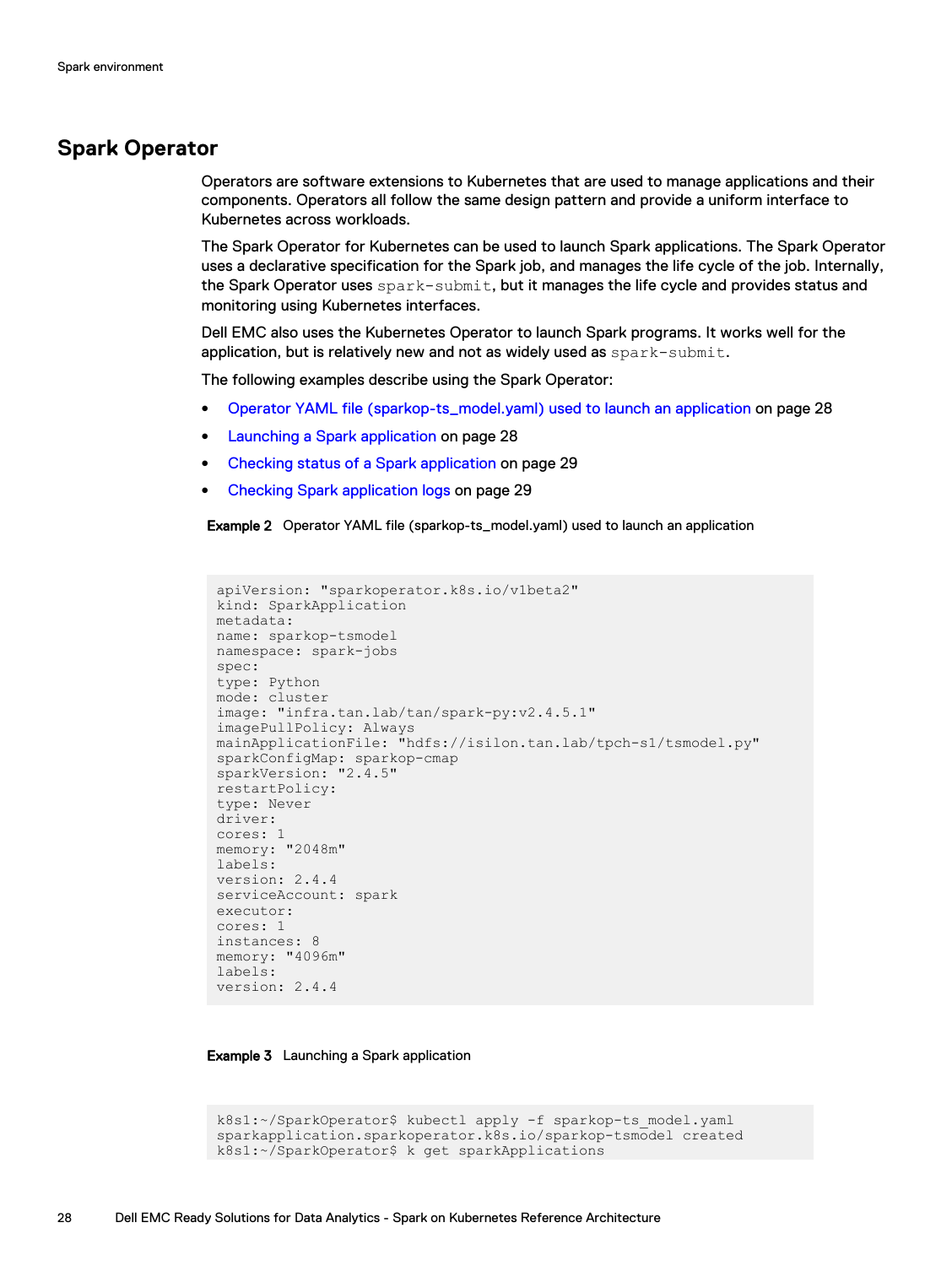<span id="page-28-0"></span>Example 3 Launching a Spark application (continued)

```
NAME AGE
sparkop-tsmodel 7s
```
Example 4 Checking status of a Spark application

```
k8s1:~/SparkOperator$ kubectl describe sparkApplications sparkop-
tsmodel
Name: sparkop-tsmodel
Namespace: spark-jobs
Labels: < none>
Annotations: kubectl.kubernetes.io/last-applied-configuration:
{"apiVersion":"sparkoperator.k8s.io/
v1beta2","kind":"SparkApplication","metadata":{"annotations":
{},"name":"sparkop-tsmodel","namespace":"...
API Version: sparkoperator.k8s.io/v1beta2
Kind: SparkApplication
...
Normal SparkExecutorPending 9s (x2 over 9s) spark-operator Executor 
sparkop-tsmodel-1575645577306-exec-7 is pending
Normal SparkExecutorPending 9s (x2 over 9s) spark-operator Executor 
sparkop-tsmodel-1575645577306-exec-8 is pending
Normal SparkExecutorRunning 7s spark-operator Executor sparkop-
tsmodel-1575645577306-exec-7 is running
Normal SparkExecutorRunning 7s spark-operator Executor sparkop-
tsmodel-1575645577306-exec-6 is running
Normal SparkExecutorRunning 6s spark-operator Executor sparkop-
tsmodel-1575645577306-exec-8 is running
```
Example 5 Checking Spark application logs

k8s1:~/SparkOperator\$ kubectl logs tsmodel-1575512453627-driver

## **Interactive and batch execution**

The prior examples include both interactive and batch execution.

Dell EMC uses Jupyter for interactive analysis and connects to Spark from within Jupyter notebooks. The image that was created earlier includes Jupyter. The Jupyter image runs in its own container on the Kubernetes cluster independent of the Spark jobs.

### **Scalability and resource management**

When a job is submitted to the cluster, the OpenShift scheduler is responsible for identifying the most suitable compute node on which to host the pods. The default scheduler is policy-based, and uses constraints and requirements to determine the most appropriate node.

Platform administrators can control the scheduling with advanced features including pod and node affinity, node selectors, and overcommit rules. The user specifies the requirements and constraints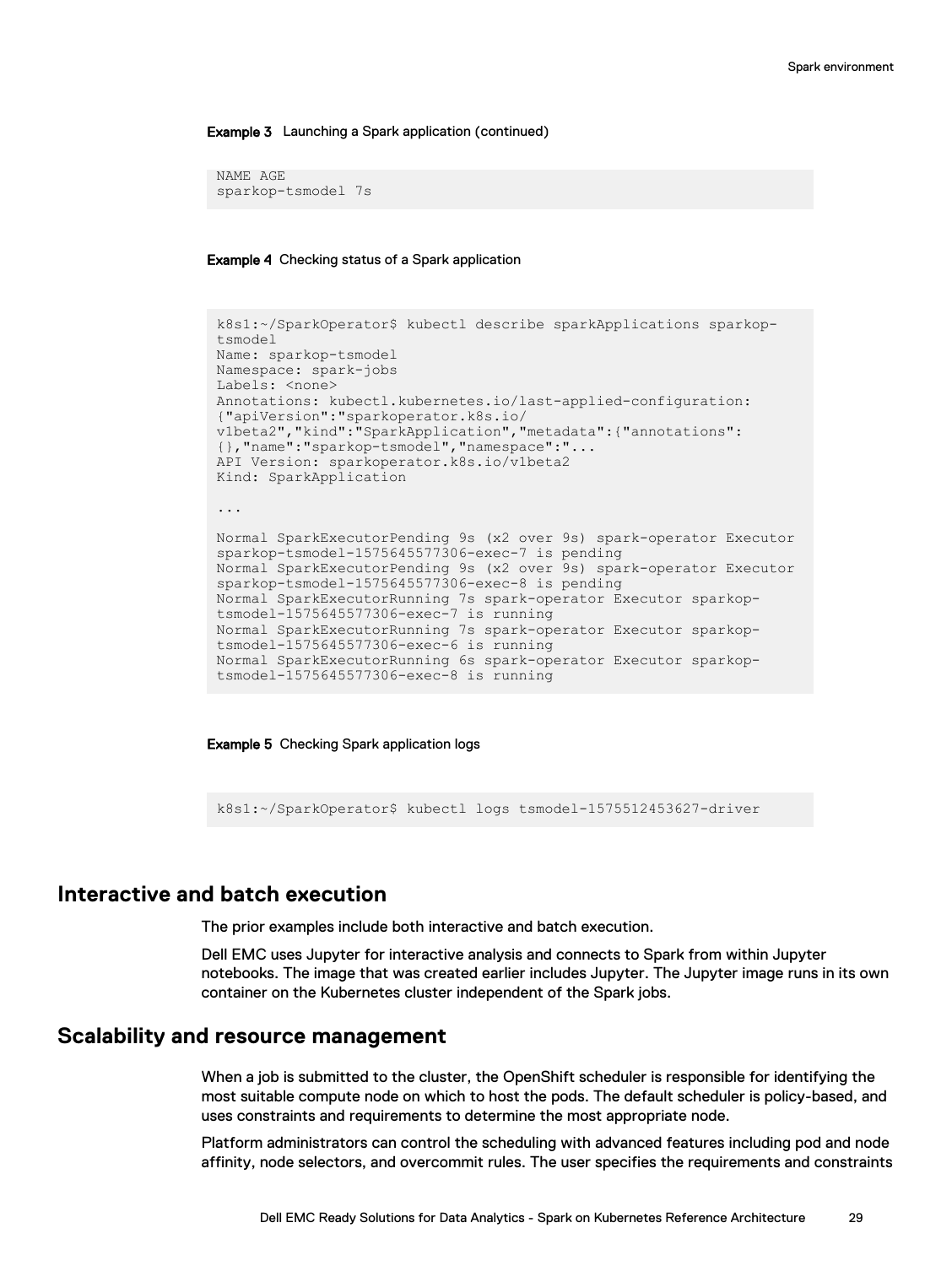<span id="page-29-0"></span>when submitting the job, but the platform administrator controls how the request is ultimately handled.

In general, the scheduler abstracts the physical nodes, and the user has little control over which physical node a job runs on. OpenShift *MachineSets* and node selectors can be used to get finer grained control over placement on specific nodes.

## **Storage interfaces**

The on-disk files in a Kubernetes container are ephemeral.

A container always starts with a clean state, including after a crash and restart. The files cannot be shared with other containers in the same pod. This ephemeral storage is allocated from the local storage of the host on which the container is running.

A typical Spark environment needs additional storage beyond the ephemeral storage that is provided, including persistent storage. The environment also needs access to external big data stores, data lakes, and databases.

## **Kubernetes volumes**

This reference architecture uses Kubernetes Volumes to provide access to any additional run-time storage that is needed.

The Kubernetes Container Storage Interface (CSI) enables storage from local drives, and supported external storage systems, to be *mapped* as volumes into a container at run time. These volumes can be ephemeral or persistent. A full list of the CSI-compatible storage systems that OpenShift supports can be found in the [Dell EMC Ready Stack for Red Hat OpenShift Container](https://infohub.delltechnologies.com/t/workload-solutions-and-products/design-guide-dell-emc-ready-stack-for-red-hat-openshift-container-platform-4-2/) [Platform 4.2 Design Guide](https://infohub.delltechnologies.com/t/workload-solutions-and-products/design-guide-dell-emc-ready-stack-for-red-hat-openshift-container-platform-4-2/). This reference architecture uses volumes from local storage and Dell EMC Isilon for the work.

## **HDFS storage**

The bulk of the source data and results for this reference architecture are stored on HDFS.

This reference architecture uses native Spark support for HDFS to connect to a data lake hosted on Isilon. This data path goes directly over TCP/IP, and does not require any special Kubernetes support beyond the network layer. The necessary HDFS support libraries are compiled into Spark, and are in the image file.

### **Database storage**

This reference architecture uses native Spark support for database connections over JDBC to access external databases.

Like the HDFS path, this capability does not require any special Kubernetes support, and the necessary libraries are in the image file.

## **Spark image**

Dell EMC built an image to run Spark under Kubernetes, using:

- The Spark source distribution
- The docker-image tool included with Spark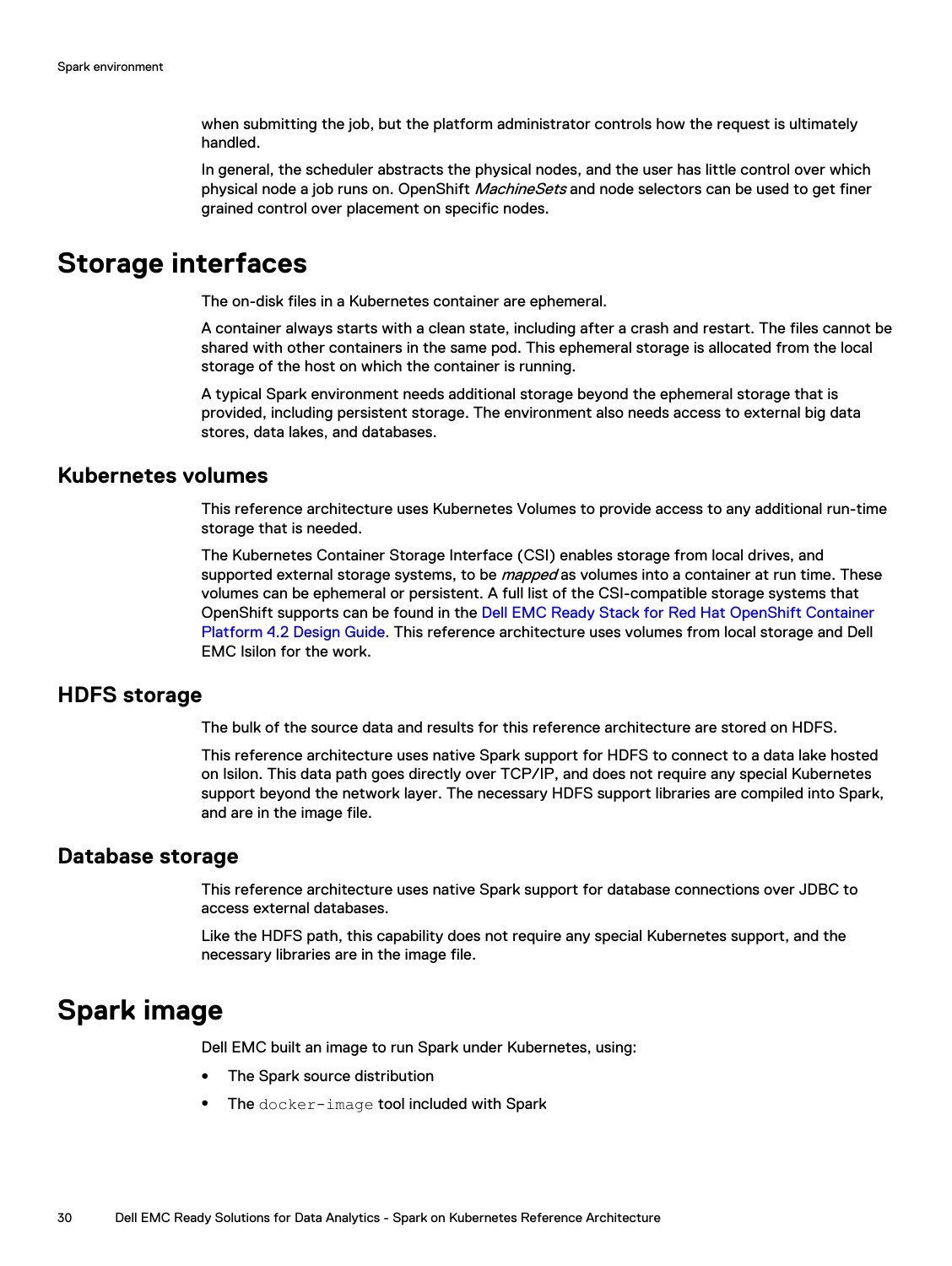## <span id="page-30-0"></span>**Building Spark**

Dell EMC built Spark 2.4.5 from source using the following command:

```
$ ./dev/make-distribution.sh
--name spark --tgz \
-Pkubernetes \
-Phadoop-2.7
```
## **Building the image**

Dell EMC built the container image using the compiled Spark binaries and the  $d$ ocker-image tool, with the following commands:

```
k8s1:$ tar -xvf spark-2.4.5-SNAPSHOT-bin-spark.tgz
k8s1:$ cd spark-2.4.5-SNAPSHOT-bin-spark/
k8s1:$ ./bin/docker-image-tool.sh -n -r infra.tan.lab/tan \
 -p kubernetes/dockerfiles/spark/bindings/python/Dockerfile \
-R kubernetes/dockerfiles/spark/bindings/R/Dockerfile \
-t v2.4.5-test \
build
```
## **Pushing the image to a repository**

#### About this task

Dell EMC pushed the final image to the image repository using the following commands:

```
k8s1:$ ./bin/docker-image-tool.sh -n -r infra.tan.lab/tan\
 -p kubernetes/dockerfiles/spark/bindings/python/Dockerfile \
-R kubernetes/dockerfiles/spark/bindings/R/Dockerfile \
-t v2.4.5-test\
 push
```
If the images are stored in an image repository outside the OpenShift environment, the external repository can be registered in OpenShift using the web interface:

#### Procedure

1. Log in to the OCP console

For example, https://console-openshift-console.apps.orange.bda.labs.

2. Select your credential provider.

For example, my-htpasswd-provider.

- 3. Enter your **username** and **password**.
- 4. Create the Project for running the Spark application in **Home** > **Projects** >.
- 5. Once the project is created, scroll to the **Details** section.
- 6. Click the **Edit** icon for the Default Pull Secret.
- 7. Choose **Enter Username/Password**, and then enter the fields for your container registry: For example, **registry address** (Dell EMC uses **infra.tan.lab**), and **username**.
- 8. Click the **Save** button.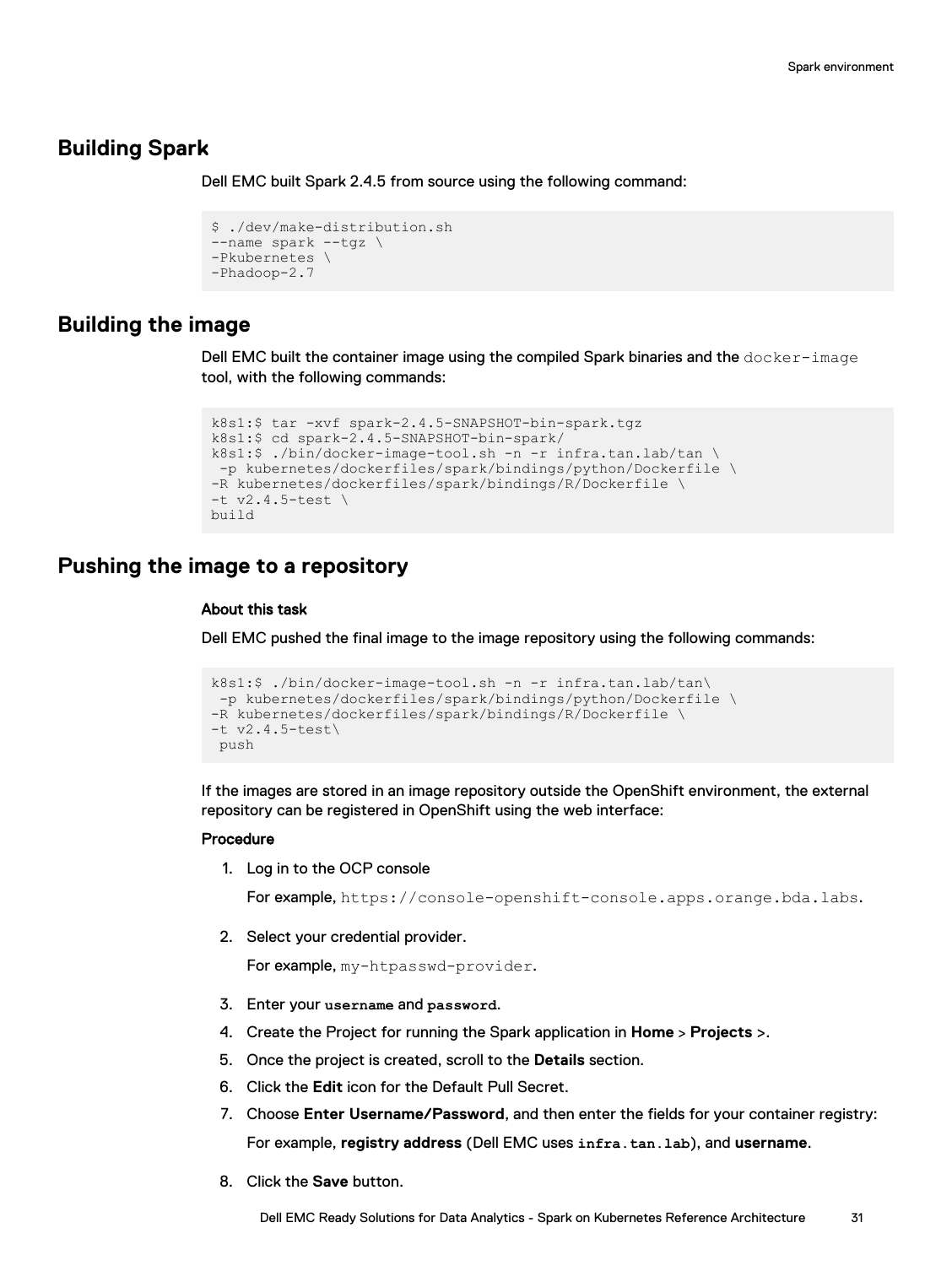## <span id="page-31-0"></span>**Additional images**

Dell EMC built two additional images for Jupyter and the Spark history server. These images run independently of the Spark jobs on the cluster.

## **Jupyter image**

For Jupyter, this reference architecture uses the jupyter/all-spark-notebook image from Docker Hub. The reference architecture uses the following Kubernetes YAML file to deploy the image:

```
---
apiVersion: apps/v1
kind: Deployment
metadata:
name: jupyter-server
spec:
replicas: 1
selector:
matchLabels:
app: jupyter-server
revisionHistoryLimit: 3
template:
metadata:
name: jupyter-server
labels:
app: jupyter-server
spec:
containers:
- name: jupyter-server
image: infra.tan.lab/tan/spark-jupyter-server
ports:
- containerPort: 8888
---
apiVersion: v1
kind: Service
metadata:
name: jupyter-svc
spec:
selector:
app: jupyter-server
ports:
- port: 80
targetPort: 8888
name: jupyter
---
kind: Ingress
apiVersion: extensions/v1beta1
metadata:
name: "jupyter-ingress"
annotations:
kubernetes.io/ingress.class: traefik
spec:
rules:
- host: jupyter.tan.lab
http:
paths:
- backend:
serviceName: jupyter
```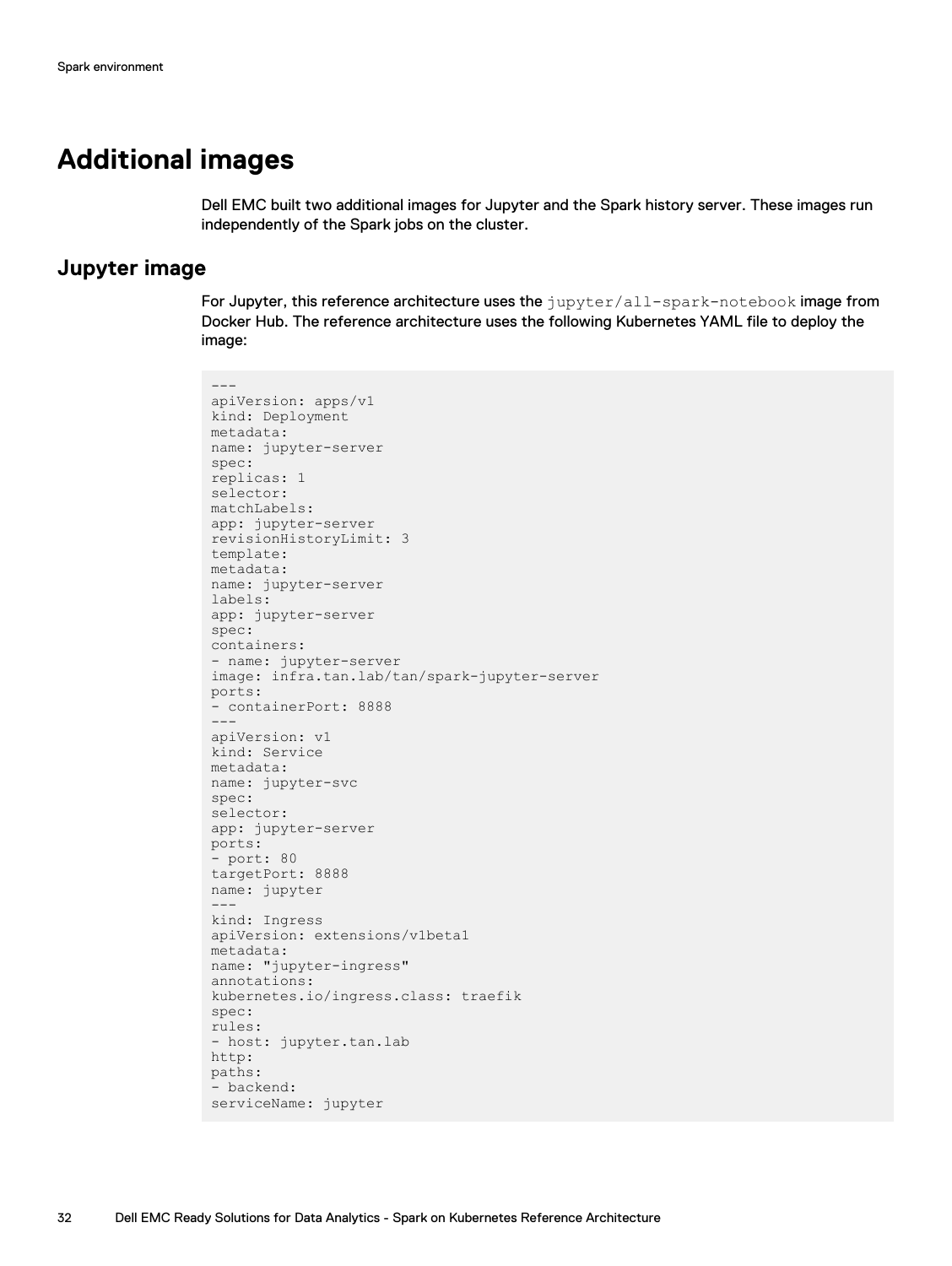## <span id="page-32-0"></span>**Spark history server image**

The Spark history server image is based on the Spark image. It starts a server that saves its data in a predefined HDFS folder, so that all the Spark jobs (Operator or spark-submit) can write to it.

This reference architecture uses the following *dockerfile* for the history server:

```
FROM infra.tan.lab/tan/spark:v2.4.5
LABEL maintainer="spark_wizard@dell.com"
LABEL version = "1.0"
LABEL description="spark history server on hdfs backend"
# add Tini
ENV TINI VERSION v0.18.0
ADD https://github.com/krallin/tini/releases/download/${TINI_VERSION}/tini /
sbin/tini
RUN chmod +x /sbin/tini
```
The reference architecture uses an *entrypoint* script to start the history server when the container is created, and writes history logs to HDFS:

```
$ export eventsDir=\
"hdfs://isilon.tan.lab/history/spark-logs"
export SPARK HISTORY OPTS="$SPARK HISTORY OPTS -
Dspark.history.fs.logDirectory=$eventsDir";
exec /sbin/tini -s -- /opt/spark/bin/spark-class 
org.apache.spark.deploy.history.HistoryServer
```
The history server starts with the following command:

```
$ kubectl apply -f sparkhs.yaml
```
The Kubernetes YAML file is:

```
---
apiVersion: apps/v1
kind: Deployment
metadata:
name: spark-history-server
spec:
replicas: 3
selector:
matchLabels:
app: sparkhs
revisionHistoryLimit: 3
template:
metadata:
name: spark-history-server
labels:
app: sparkhs
spec:
containers:
- name: spark-hs
image: infra.tan.lab/tan/spark-history-server
ports:
- containerPort: 18080
---
apiVersion: v1
kind: Service
metadata:
name: sparkhs-svc
```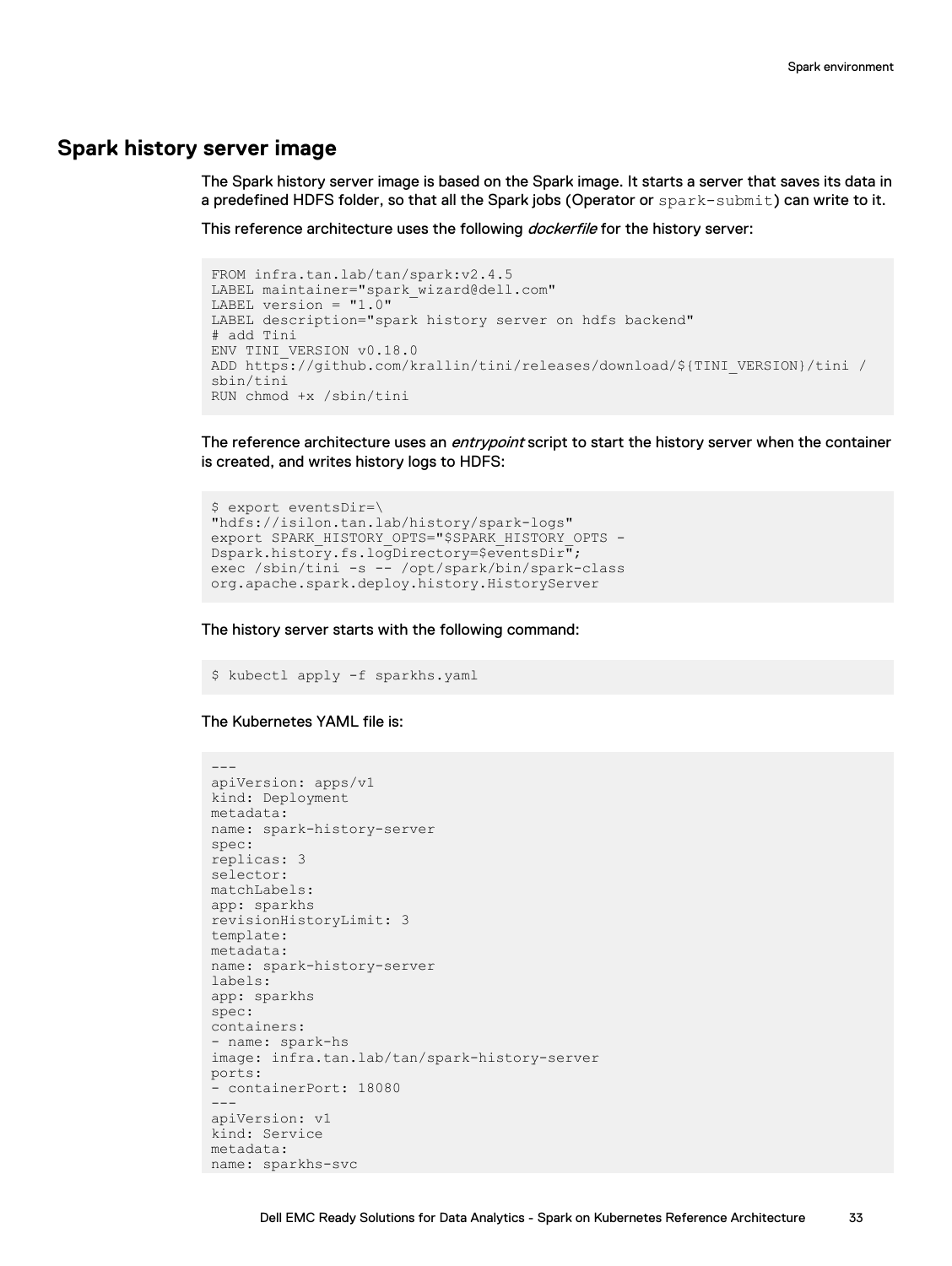```
spec:
selector:
app: sparkhs
ports:
 - port: 80
targetPort: 18080
name: sparkhs
---
kind: Ingress
apiVersion: extensions/v1beta1
metadata:
name: "spark-history-ingress"
annotations:
kubernetes.io/ingress.class: traefik
spec:
rules:
- host: sparkhs.tan.lab
http:
paths:
- backend:
serviceName: sparkhs-svc
servicePort: 80
```
## **Monitoring**

The standard Spark history server can be used to monitor a Spark job while it is running. See Figure 17 on page 34.

#### Figure 17 Spark history server

| $\leftarrow$ $\rightarrow$ $\in$ $\omega$<br>1 Sparkhs.tan.lab/history/spark-a802b13d5a9840dc83ab23c9094d607b/environment/ |                                                 |  |  |  |  |
|----------------------------------------------------------------------------------------------------------------------------|-------------------------------------------------|--|--|--|--|
| Getting Started & vRealize Suite Lifecycl Sign in - Kubernetes D @ CUDA Compatibility ::                                   |                                                 |  |  |  |  |
| Spark 2.4.5-SNAP SHOT<br><b>Jobs</b><br>Stages<br>Storage<br>Environment<br>Executors<br>SQL                               |                                                 |  |  |  |  |
| <b>Environment</b>                                                                                                         |                                                 |  |  |  |  |
| Runtime Information                                                                                                        |                                                 |  |  |  |  |
| - Spark Properties                                                                                                         |                                                 |  |  |  |  |
| Name                                                                                                                       | Value                                           |  |  |  |  |
| spark.driver.host                                                                                                          | tsmodel-1575467988917-driver-svc.spark-jobs.svc |  |  |  |  |
| spark.serializer.objectStreamReset                                                                                         | 100                                             |  |  |  |  |
| spark.kubernetes.namespace                                                                                                 | spark-jobs                                      |  |  |  |  |
| spark.eventLog.enabled                                                                                                     | true                                            |  |  |  |  |
| spark.driver.port                                                                                                          | 7078                                            |  |  |  |  |
| spark.rdd.compress                                                                                                         | True                                            |  |  |  |  |
| spark.driver.blockManager.port                                                                                             | 7079                                            |  |  |  |  |
| spark.kubernetes.authenticate.submission.caCertFile                                                                        | /etc/kubernetes/pk/ca.crt                       |  |  |  |  |
| spark.app.name                                                                                                             | tsmodel                                         |  |  |  |  |
| spark.kubernetes.submitinDriver                                                                                            | true                                            |  |  |  |  |
| spark.scheduler.mode                                                                                                       | <b>FIFO</b>                                     |  |  |  |  |
| spark.executor.instances                                                                                                   | $\overline{4}$                                  |  |  |  |  |
| spark.kubernetes.memoryOverheadFactor                                                                                      | 0.4                                             |  |  |  |  |
| spark.driver.bindAddress                                                                                                   | 192.168.219.49                                  |  |  |  |  |
| spark.kubernetes.python.mainAppResource                                                                                    | hdfs://isilon.tan.lab/tpch-s1/tsmodel.py        |  |  |  |  |
| spark.kubernetes.container.image.pullPolicy                                                                                | Always                                          |  |  |  |  |
| spark.kubernetes.resource.type                                                                                             | python                                          |  |  |  |  |
| spark.files                                                                                                                | hdfs://isilon.tan.iab/tpch-s1/tsmodel.py        |  |  |  |  |
| spark.kubernetes.container.image-                                                                                          | infra.tan.lab/tan/spark-py.v2.4.5.1             |  |  |  |  |
| spark.executor.id                                                                                                          | driver                                          |  |  |  |  |
| spark.submit.deployMode                                                                                                    | client                                          |  |  |  |  |
| spark.master                                                                                                               | k8s://https://100.84.118.17.6443/               |  |  |  |  |
| spark.kubernetes.authenticate.driver.serviceAccountName                                                                    | spark                                           |  |  |  |  |
| spark.kubernetes.executor.podNamePrefix                                                                                    | tsmodel-1575467988917                           |  |  |  |  |
| spark.driver.extraClassPath                                                                                                | /opt/spark/examples/jars/scopt_2.11-3.7.0.jar   |  |  |  |  |
| spark.eventLog.dir                                                                                                         | hdfs://isilon.tan.lab/history/spark-logs        |  |  |  |  |
| spark.executor.extraClassPath                                                                                              | /opt/spark/examples/jars/scopt_2.11-3.7.0.jar   |  |  |  |  |
| spark.kubernetes.python.pyFiles                                                                                            |                                                 |  |  |  |  |
| spark.app.id                                                                                                               | spark-a802b13d5a9840dc83ab23c9094d607b          |  |  |  |  |
| snark kuhernetes driver nod name                                                                                           | temodal_1575467988917_driver                    |  |  |  |  |

The OpenShift web console can also be used to monitor overall cluster activity, including Spark jobs and other activity. See [Figure 18](#page-34-0) on page 35.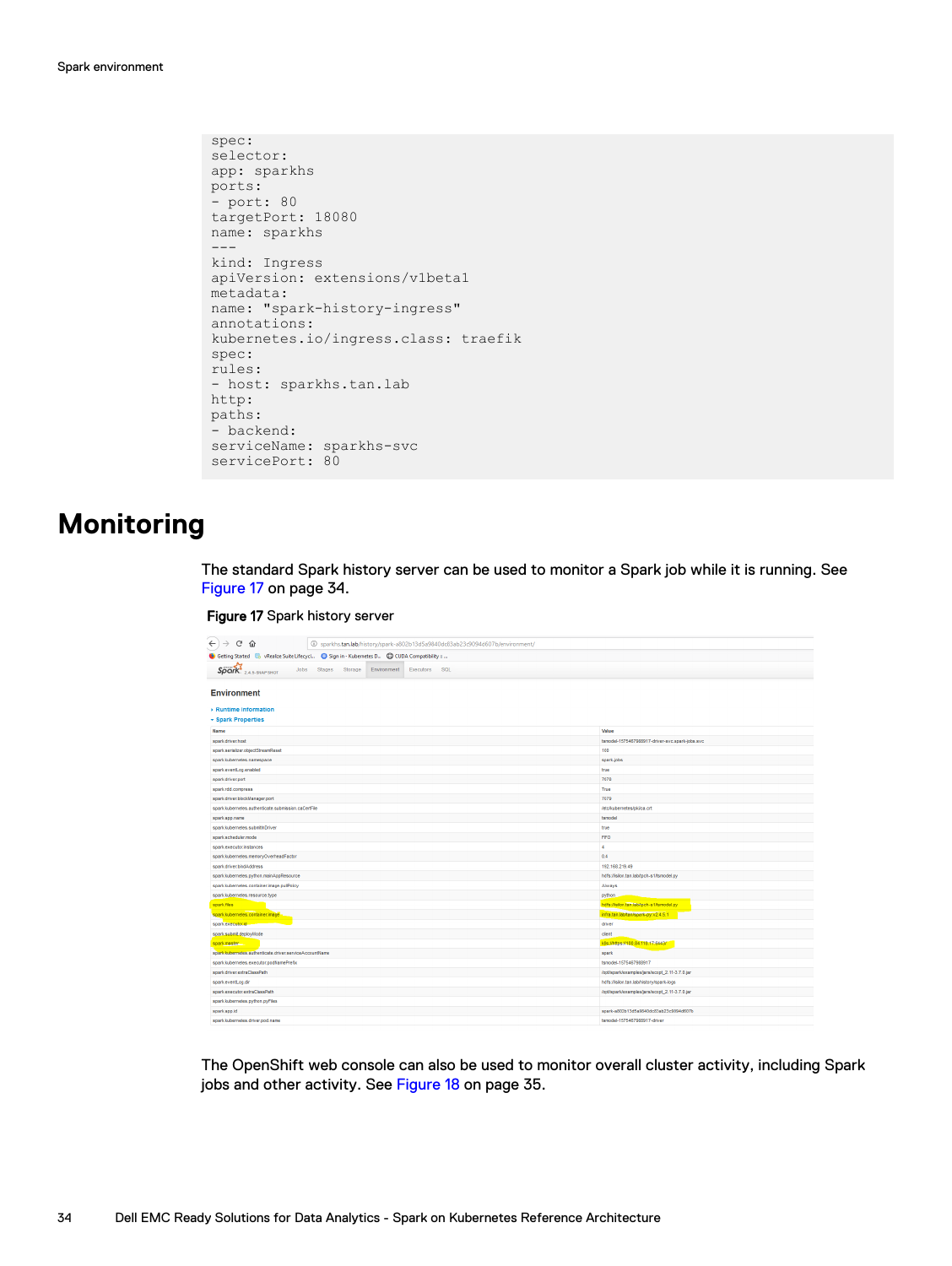### <span id="page-34-0"></span>Figure 18 OpenShift pod monitoring

| $\bullet$ Menu $\bullet$ Strmodel-1580142369654- $\times$ +<br>$\langle \quad \rangle$<br>C 88   @ Not secure console-openshift-console.apps.orange.bda.labs/k8s/ns/intel-spark/pods/tsmodel-1580142369654-driver/<br>$\begin{array}{c c c c c c} \hline \textbf{0} & \textbf{0} & \textbf{0} & \textbf{0} & \textbf{0} \\\hline \end{array}$<br>[2] Bookmarks [2] Morning Bookmarks [2] Morning Comics [2] XOM,AAPL,dell,GO [11] Webmail Login [2] XVM nightly builds [ Royalty Free Classic<br>Red Hat<br>$\bullet$<br>$\bullet$<br>todd_littlefield -<br>ᆯ<br>OpenShift Container Platform<br>Project: intel-spark -<br><b>Φ</b> Administrator<br>ь<br>Pods > Pod Details<br>Home<br>n tsmodel-1580142369654-driver<br>Actions $\rightarrow$<br><b>Operators</b><br>YAML<br>Environment Logs<br>Terminal<br>Overview<br>Events<br>Workloads<br>$\ddot{\phantom{1}}$<br>Pod Overview<br>Pods<br><b>Deployments</b><br><b>CPU Usage</b><br>Filesystem<br><b>Memory Usage</b><br><b>Deployment Configs</b><br><b>Stateful Sets</b><br>1 GB<br>400m<br>3 MB<br><b>Secrets</b><br>2MB<br><b>Config Maps</b><br>500 MB<br>200 <sub>m</sub><br>1 MB<br>Cron Jobs |
|--------------------------------------------------------------------------------------------------------------------------------------------------------------------------------------------------------------------------------------------------------------------------------------------------------------------------------------------------------------------------------------------------------------------------------------------------------------------------------------------------------------------------------------------------------------------------------------------------------------------------------------------------------------------------------------------------------------------------------------------------------------------------------------------------------------------------------------------------------------------------------------------------------------------------------------------------------------------------------------------------------------------------------------------------------------------------------------------------------------------------------------------------------------|
|                                                                                                                                                                                                                                                                                                                                                                                                                                                                                                                                                                                                                                                                                                                                                                                                                                                                                                                                                                                                                                                                                                                                                              |
|                                                                                                                                                                                                                                                                                                                                                                                                                                                                                                                                                                                                                                                                                                                                                                                                                                                                                                                                                                                                                                                                                                                                                              |
|                                                                                                                                                                                                                                                                                                                                                                                                                                                                                                                                                                                                                                                                                                                                                                                                                                                                                                                                                                                                                                                                                                                                                              |
|                                                                                                                                                                                                                                                                                                                                                                                                                                                                                                                                                                                                                                                                                                                                                                                                                                                                                                                                                                                                                                                                                                                                                              |
|                                                                                                                                                                                                                                                                                                                                                                                                                                                                                                                                                                                                                                                                                                                                                                                                                                                                                                                                                                                                                                                                                                                                                              |
|                                                                                                                                                                                                                                                                                                                                                                                                                                                                                                                                                                                                                                                                                                                                                                                                                                                                                                                                                                                                                                                                                                                                                              |
|                                                                                                                                                                                                                                                                                                                                                                                                                                                                                                                                                                                                                                                                                                                                                                                                                                                                                                                                                                                                                                                                                                                                                              |
|                                                                                                                                                                                                                                                                                                                                                                                                                                                                                                                                                                                                                                                                                                                                                                                                                                                                                                                                                                                                                                                                                                                                                              |
|                                                                                                                                                                                                                                                                                                                                                                                                                                                                                                                                                                                                                                                                                                                                                                                                                                                                                                                                                                                                                                                                                                                                                              |
|                                                                                                                                                                                                                                                                                                                                                                                                                                                                                                                                                                                                                                                                                                                                                                                                                                                                                                                                                                                                                                                                                                                                                              |
|                                                                                                                                                                                                                                                                                                                                                                                                                                                                                                                                                                                                                                                                                                                                                                                                                                                                                                                                                                                                                                                                                                                                                              |
|                                                                                                                                                                                                                                                                                                                                                                                                                                                                                                                                                                                                                                                                                                                                                                                                                                                                                                                                                                                                                                                                                                                                                              |
| Jobs                                                                                                                                                                                                                                                                                                                                                                                                                                                                                                                                                                                                                                                                                                                                                                                                                                                                                                                                                                                                                                                                                                                                                         |
| 11:27<br>11:27<br>11:27<br>11:28<br>11:28<br>11:28<br>11:28<br>11:29<br>11:27<br>11:27<br>11:27<br>11:28<br><b>Daemon Sets</b>                                                                                                                                                                                                                                                                                                                                                                                                                                                                                                                                                                                                                                                                                                                                                                                                                                                                                                                                                                                                                               |
| <b>Replica Sets</b>                                                                                                                                                                                                                                                                                                                                                                                                                                                                                                                                                                                                                                                                                                                                                                                                                                                                                                                                                                                                                                                                                                                                          |
| <b>Status</b><br>Name<br><b>Replication Controllers</b><br>tsmodel-1580142369654-driver<br>Completed                                                                                                                                                                                                                                                                                                                                                                                                                                                                                                                                                                                                                                                                                                                                                                                                                                                                                                                                                                                                                                                         |
| <b>Horizontal Pod Autoscalers</b><br><b>Restart Policy</b>                                                                                                                                                                                                                                                                                                                                                                                                                                                                                                                                                                                                                                                                                                                                                                                                                                                                                                                                                                                                                                                                                                   |
| Namespace<br><b>Never Restart</b><br>NS intel-spark<br>Networking                                                                                                                                                                                                                                                                                                                                                                                                                                                                                                                                                                                                                                                                                                                                                                                                                                                                                                                                                                                                                                                                                            |
| Pod IP<br>Labels<br>Storage<br>10.131.0.92<br>spark-app-selector=spark-46779d3ca5e74534b6d40ebb012cf7e6 spark-role=driver                                                                                                                                                                                                                                                                                                                                                                                                                                                                                                                                                                                                                                                                                                                                                                                                                                                                                                                                                                                                                                    |
| Node<br><b>Tolerations</b>                                                                                                                                                                                                                                                                                                                                                                                                                                                                                                                                                                                                                                                                                                                                                                                                                                                                                                                                                                                                                                                                                                                                   |
| <b>Builds</b><br>worker1.orange.bda.labs<br>3 Tolerations                                                                                                                                                                                                                                                                                                                                                                                                                                                                                                                                                                                                                                                                                                                                                                                                                                                                                                                                                                                                                                                                                                    |
| Annotations<br>Administration<br>2 Annotations                                                                                                                                                                                                                                                                                                                                                                                                                                                                                                                                                                                                                                                                                                                                                                                                                                                                                                                                                                                                                                                                                                               |
| <b>Node Selector</b><br>No selector                                                                                                                                                                                                                                                                                                                                                                                                                                                                                                                                                                                                                                                                                                                                                                                                                                                                                                                                                                                                                                                                                                                          |
| <b>Created At</b>                                                                                                                                                                                                                                                                                                                                                                                                                                                                                                                                                                                                                                                                                                                                                                                                                                                                                                                                                                                                                                                                                                                                            |
| 3 minutes ago                                                                                                                                                                                                                                                                                                                                                                                                                                                                                                                                                                                                                                                                                                                                                                                                                                                                                                                                                                                                                                                                                                                                                |
| Containers                                                                                                                                                                                                                                                                                                                                                                                                                                                                                                                                                                                                                                                                                                                                                                                                                                                                                                                                                                                                                                                                                                                                                   |
| <b>Exit Code</b><br>Name<br>Image<br>State<br><b>Restarts</b><br>Started<br>Finished                                                                                                                                                                                                                                                                                                                                                                                                                                                                                                                                                                                                                                                                                                                                                                                                                                                                                                                                                                                                                                                                         |
| spark-kubernetes-<br>Terminated<br>$\circ$<br>3 minutes ago<br><b>O</b> a minute ago<br>$\theta$<br>infra.tan.lab/tan/spark-py:v<br>driver                                                                                                                                                                                                                                                                                                                                                                                                                                                                                                                                                                                                                                                                                                                                                                                                                                                                                                                                                                                                                   |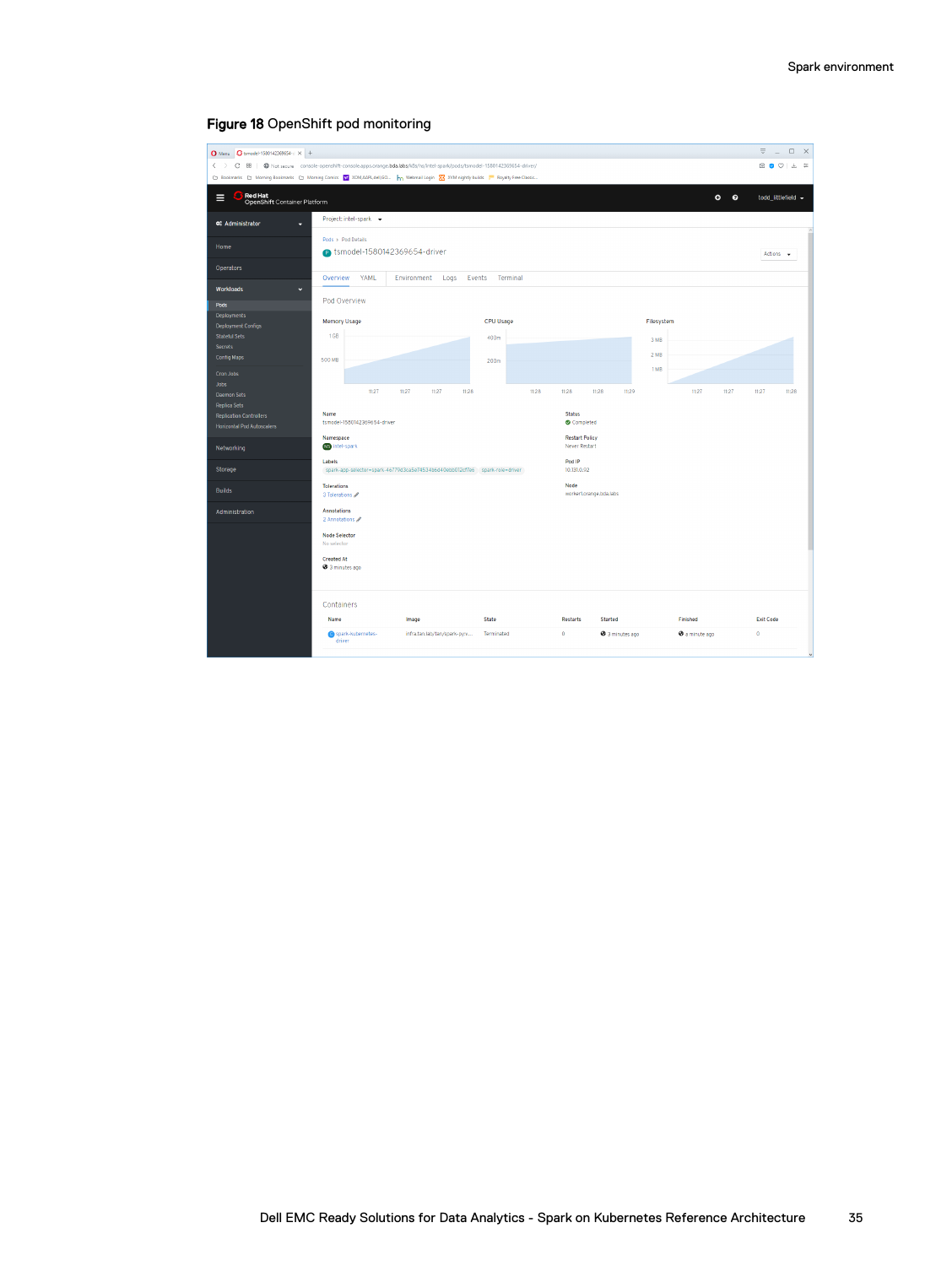Spark environment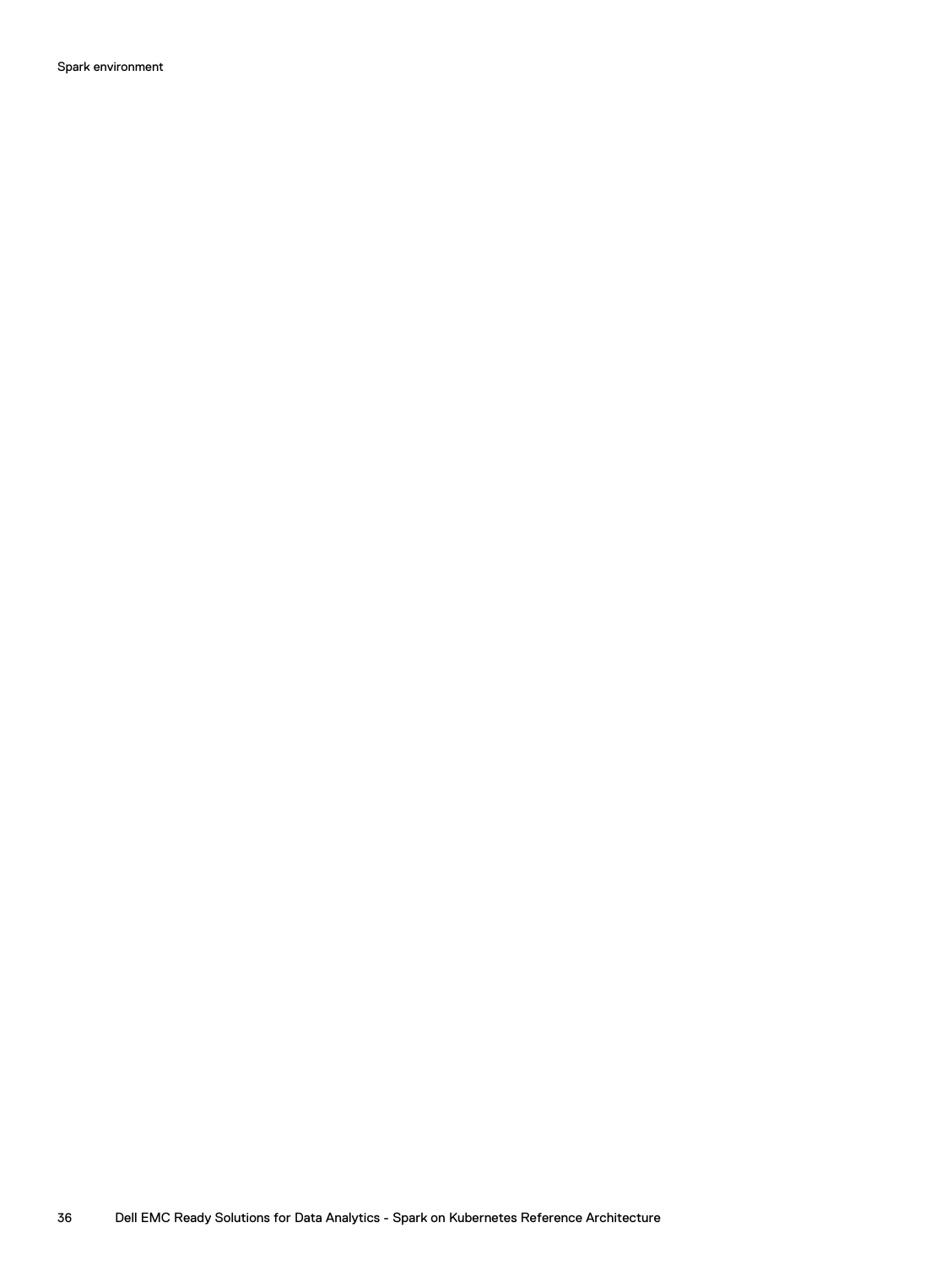# <span id="page-36-0"></span>CHAPTER 4

## Infrastructure summary

This chapter describes recommended software and hardware infrastructure for Data Analytics with Spark.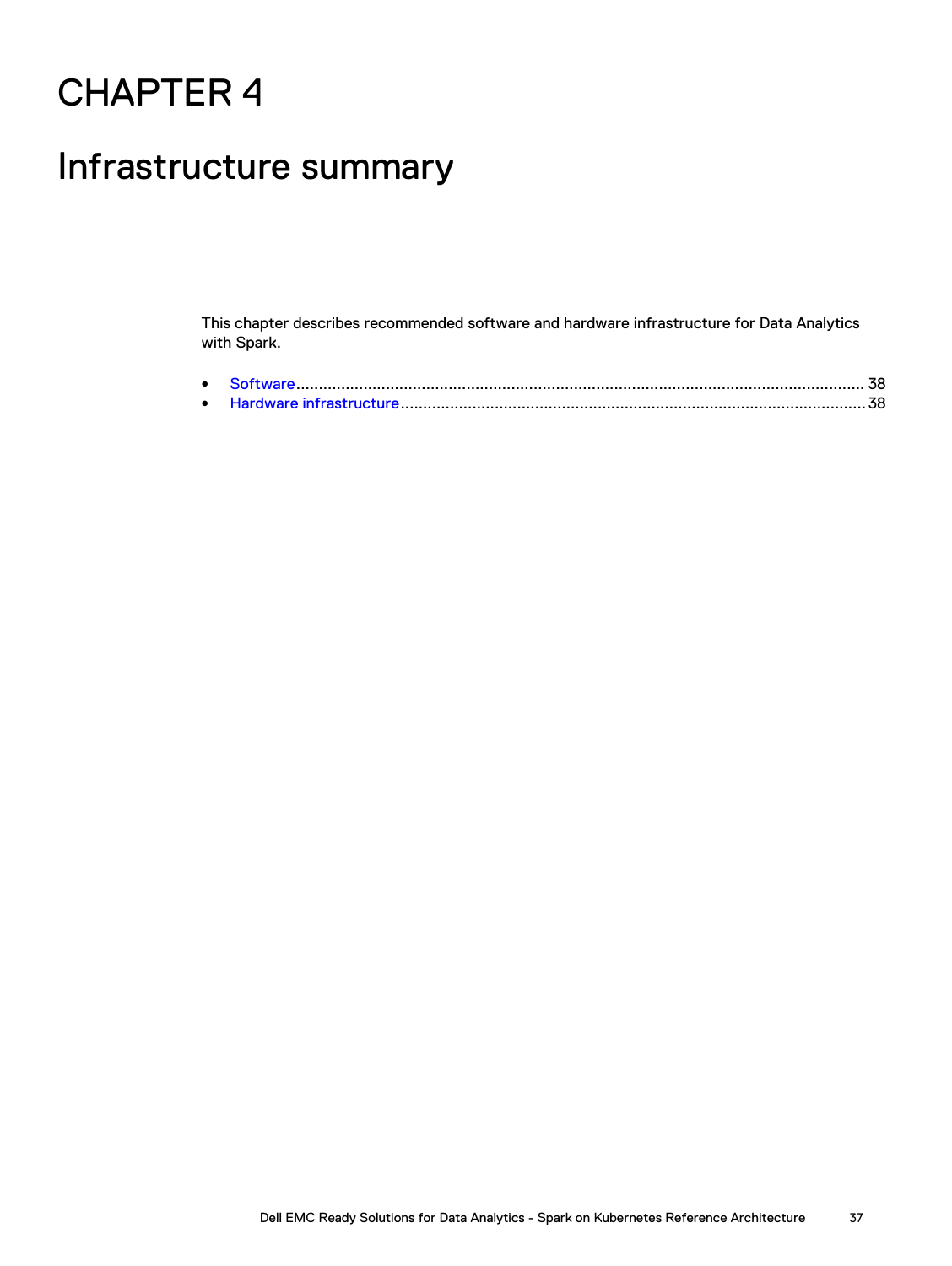## <span id="page-37-0"></span>**Software**

Table 1 on page 38 lists the software components and version that Dell EMC used for Data Analytics with Spark.

#### Table 1 Software components

| Component                            | Version |
|--------------------------------------|---------|
| Red Hat OpenShift Container Platform | 4.2     |
| Apache Spark                         | 2.4.5   |
| Java/Open JDK                        | 1.8     |
| Red Hat Enterprise Linux Server      | 7.6     |
| <b>Red Hat CoreOS</b>                | 4.2     |

## **Hardware infrastructure**

The primary references for the OpenShift cluster installation are:

- [Dell EMC Ready Stack for Red Hat OpenShift Container Platform 4.2 Design Guide](https://infohub.delltechnologies.com/t/workload-solutions-and-products/design-guide-dell-emc-ready-stack-for-red-hat-openshift-container-platform-4-2/)
- [Dell EMC Ready Stack for Red Hat OpenShift Container Platform 4.2 Deployment Guide](https://infohub.delltechnologies.com/t/workload-solutions-and-products/deployment-guide-dell-emc-ready-stack-for-red-hat-openshift-container-platform-4-2/)

Figure 19 on page 38 illustrates the main components of the OpenShift analytics infrastructure.

Figure 19 Analytics infrastructure



The minimum OpenShift deployment consists of seven nodes:

- <sup>l</sup> One cluster services administration host
- Three master nodes
- Three compute nodes

The cluster is scaled primarily by adding additional compute nodes. Extra master nodes should be added for clusters over 250 nodes. Physical scaling of the cluster adds additional resources to the cluster that are available to Kubernetes without changes to job configuration.

The Dell EMC design for OpenShift is flexible and can be used for a wide variety of workloads. The server infrastructure can be customized. The design guide includes general recommendations for server infrastructure.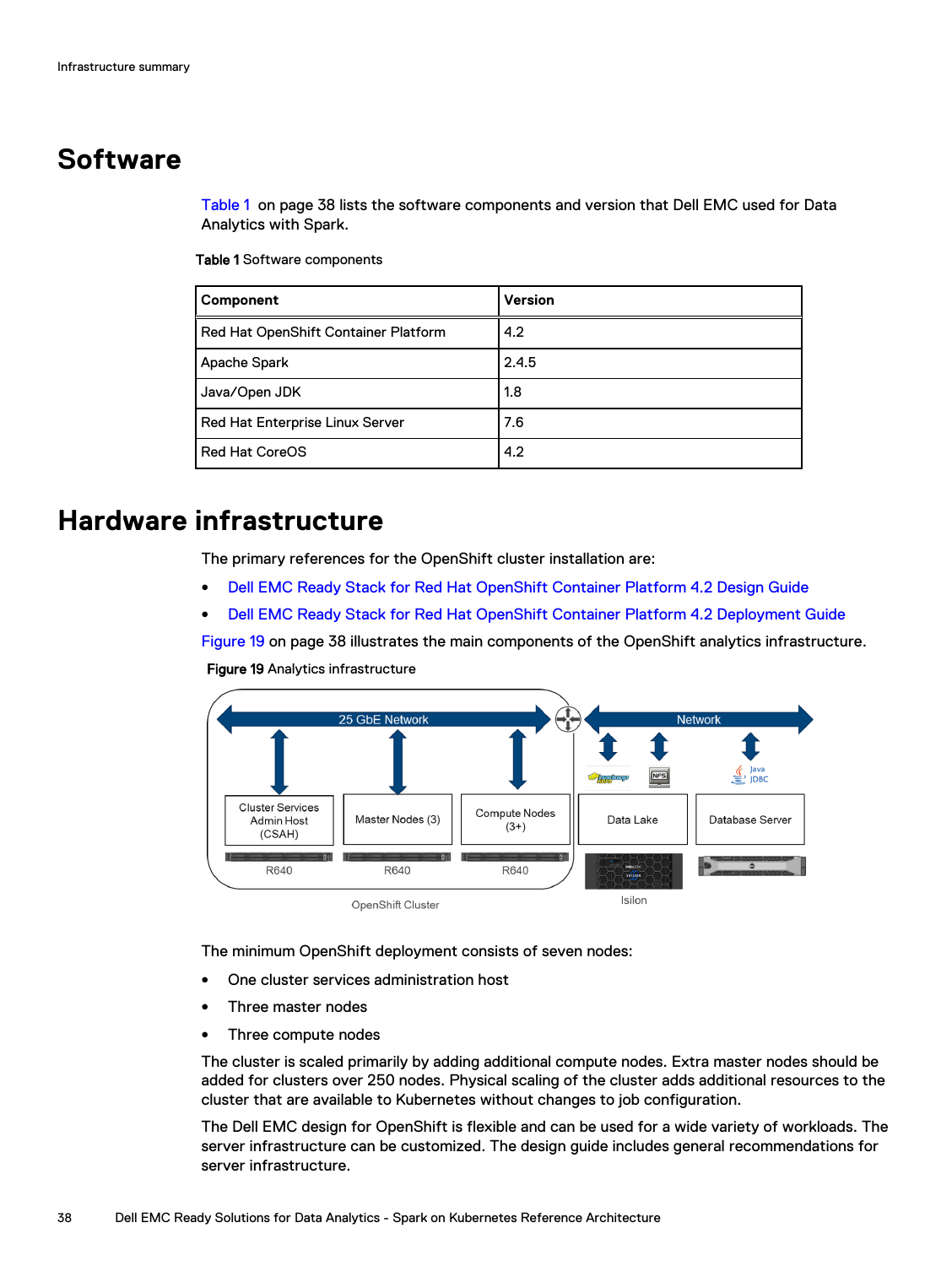Dell EMC recommends the following master nodes and compute node server configurations as a starting point for a Spark analytics environment. These configurations have been selected to provide a solid base for a modern analytics environment.

## <span id="page-38-0"></span>**Master node server configuration**

This master node configuration, as shown in Table 2 on page 39, is adequate for clusters up to 250 nodes and rarely must be customized.

| Component                  | <b>Details</b>                                                                                 |
|----------------------------|------------------------------------------------------------------------------------------------|
| Platform                   | Dell EMC PowerEdge R640                                                                        |
| Chassis                    | 2.5 in. chassis with up to 10 hard drives, 8<br>NVMe drives, and 3 PCIe slots, 2 CPU only      |
| Power supply               | Dual, hot-plug, redundant power supply (1+1),<br>750 W                                         |
| Processor                  | Dual Intel Xeon Gold 6226 2.7 G, 12C/24T,<br>10.4 GT/s, 19.25M cache, Turbo, HT (125 W)        |
| <b>RAM</b>                 | 192 GB (12 x 16 GB 293 3MT/s) DDR4-2933                                                        |
| Network daughter card      | Mellanox ConnectX-4 Lx dual port 25 GbE<br>SFP 28 rNDC                                         |
| Network - additional       | Mellanox ConnectX-4 Lx dual port 25 GbE<br>SFP 28 network interface controller, low<br>profile |
| Storage controller         | Dell EMC HBA330 12 Gbps SAS HBA<br>Controller, minicard                                        |
| Storage - operating system | 2 x 800 GB SSD SAS Mix Use 12 Gbps e 2.5 in<br>Hot-plug AG Drive, 3 DWPD, 4380 TBW             |
| Storage - data             | 1 x Dell 1.6 TB, NVMe, Mixed Use Express<br>Flash, 2.5 SFF Drive, U.2, P4610 with Carrier      |

Table 2 Master node configuration

## **Compute node server configuration**

This compute node configuration, as shown in [Table 3](#page-39-0) on page 40, provides a good balance of compute and memory for typical Spark programs. There is enough local storage to support temporary files, Spark disk cache, and storage for other applications.

The storage is not intended to be primary storage for applications that require significant storage capacity, such as databases or web applications. The CSI interface to external storage systems is expected to be used for those applications.

OpenShift supports heterogenous node configurations. You can create specialized node configurations. Contact your Dell EMC representative for assistance in sizing and customizing any of these configurations.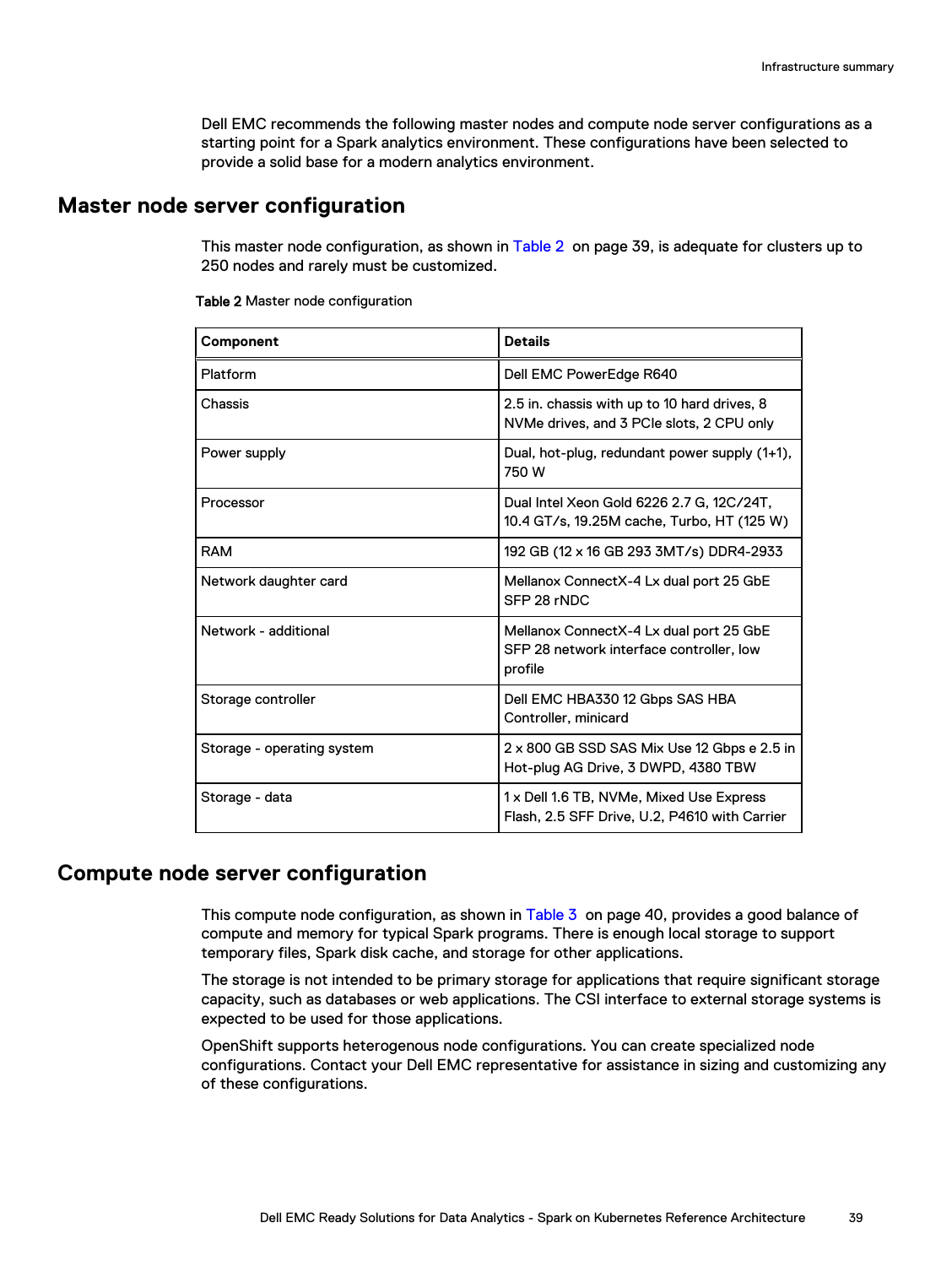| Component                  | <b>Details</b>                                                                                |
|----------------------------|-----------------------------------------------------------------------------------------------|
| Platform                   | Dell EMC PowerEdge R640                                                                       |
| Chassis                    | 2.5 in. chassis with up to 10 hard drives, 8<br>NVMe drives, and 3 PCIe slots, 2 CPU only     |
| Power supply               | Dual, hot-plug, redundant power supply (1+1),<br>750 W                                        |
| Processor                  | Dual Intel Xeon Gold 6238 2.1 G, 22C/44T,<br>10.4 GT/s, 30.25 M Cache, Turbo, HT (140<br>W)   |
| <b>RAM</b>                 | 384 GB (12 x 32 GB 293 3MT/s) DDR4-2933                                                       |
| Network daughter card      | Mellanox ConnectX-4 Lx dual port 25 GbE<br>SEP 28 rNDC                                        |
| Network - additional       | Mellanox ConnectX-4 Lx dual port 25 GbE<br>SFP28 network interface controller, low<br>profile |
| Storage controller         | Dell EMC HBA330 12 Gbps SAS HBA<br>Controller, minicard                                       |
| Storage - operating system | 2 x 800 GB SSD SAS Mix Use 12 Gbps e 2.5 in<br>Hot-plug AG Drive, 3 DWPD, 4380 TBW            |
| Storage - data             | 3 x Dell 1.6 TB, NVMe, Mixed Use Express<br>Flash, 2.5 SFF Drive, U.2, P4610 with Carrier     |

#### <span id="page-39-0"></span>Table 3 Compute node configuration

## **Network switches**

The cluster data network uses a leaf and spine architecture. Dell EMC recommends the following switches:

- Leaf Top of Rack (ToR) Dell EMC PowerSwitch S5248F-ON
- Spine Dell EMC PowerSwitch S5232F-ON
- iDRAC network and Out of Band (OOB) management Dell EMC PowerSwitch S3048-ON

 $(i)$  Note: A typical installation uses two leaf switches per rack for high availability.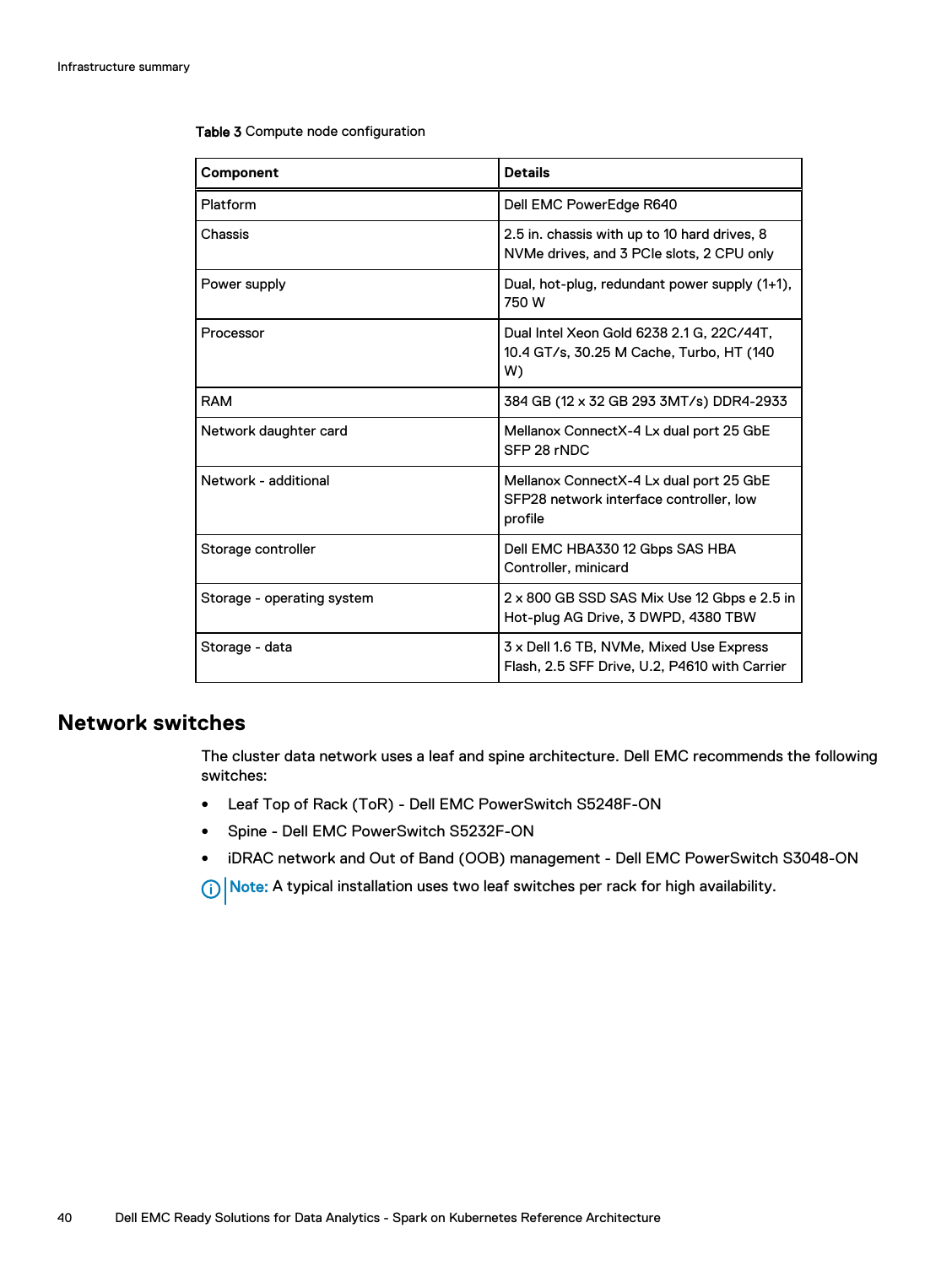# <span id="page-40-0"></span>CHAPTER 5

## **Conclusions**

The proliferation of data science tools and platforms over the last decade has left many organizations stagnated during long periods of software and hardware evaluation. Dell EMC has shown how Spark hosted in a Kubernetes managed cluster can provide a wide range of data science capability that IT can install, configure, and manage.

|  |  | <u>Document summary ……………………………………………………………………………………………42</u> |  |
|--|--|---------------------------------------------------------------|--|
|--|--|---------------------------------------------------------------|--|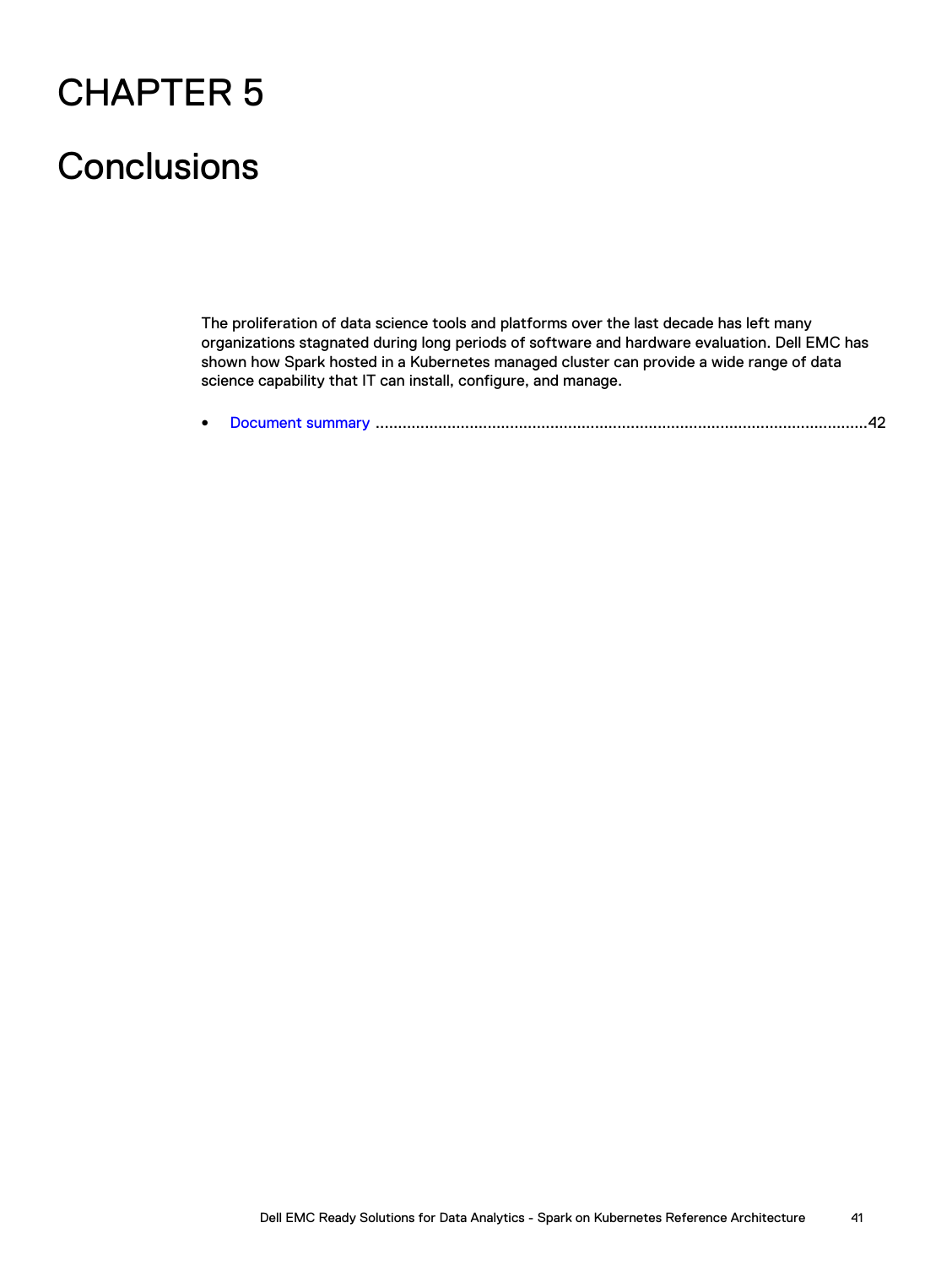## <span id="page-41-0"></span>**Document summary**

The use case showed that data scientists and data engineers can collaborate to build a full analytics pipeline without having to go outside the Spark ecosystem, for:

- Data ingestion
- Data cleansing
- Data merging
- Model training

The demonstration of Jupyter notebooks and server adds rapid prototyping and visualization capabilities to the data science team. This method uses the same container or Kubernetes management tool set as all the other Spark-specific services.

This reference architecture also showed IT professionals how they can leverage the growing capabilities of Kubernetes to manage infrastructure for Spark analytics. Distributed analytics workloads have been difficult to migrate to containers and Kubernetes. This document offered labtested recommendations that should save an organization new to Spark with Kubernetes countless hours of research and prototyping, including:

- Submitting jobs
- Managing storage
- **•** Building Spark image files (containers)

Finally, all the specifics of the reference lab hardware, software, and configurations used for the retail inventory management use case demonstration were documented. This document provided guidance for a representative reference architecture that Dell EMC considers appropriate for general-purpose data analytics involving all stages of an analytics pipeline using Apache Spark.

Dell EMC chose the [Dell EMC Ready Stack for Red Hat OpenShift Container Platform 4.2 Design](https://infohub.delltechnologies.com/t/workload-solutions-and-products/design-guide-dell-emc-ready-stack-for-red-hat-openshift-container-platform-4-2/) [Guide](https://infohub.delltechnologies.com/t/workload-solutions-and-products/design-guide-dell-emc-ready-stack-for-red-hat-openshift-container-platform-4-2/) as a base implementation for Kubernetes. The detailed Red Hat OpenShift Container Platform information, and Spark background and configuration details in this reference architecture can jumpstart any organization wanting to test an analytics platform that enthuses data scientists and IT professionals.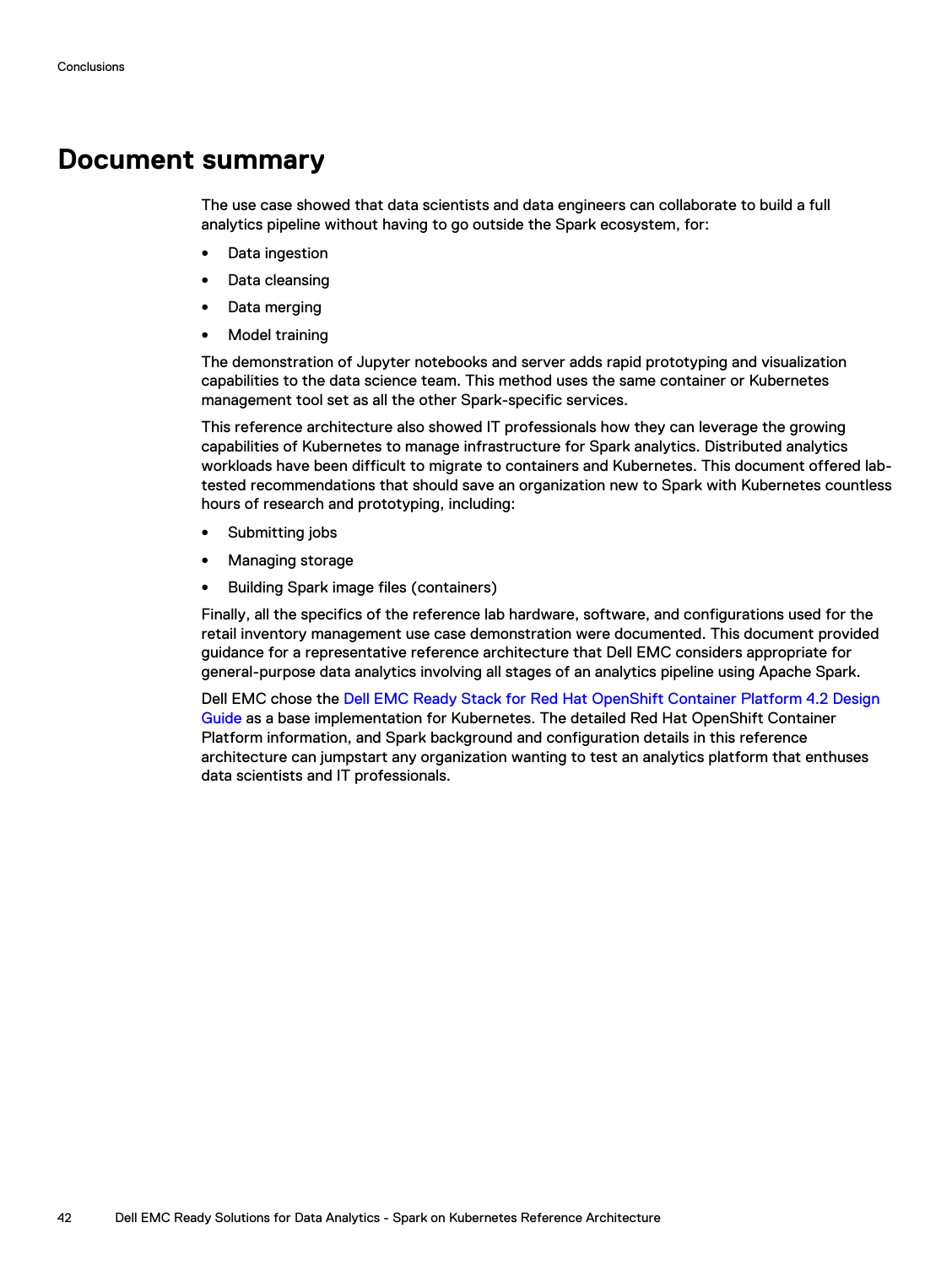# <span id="page-42-0"></span>CHAPTER 6

## References

Additional information can be obtained at the [Dell EMC InfoHub for Big Data Analytics.](https://infohub.delltechnologies.com/t/workload-solutions-and-products/ai-data-analytics/) If you need additional services or implementation help, contact your Dell EMC sales representative.